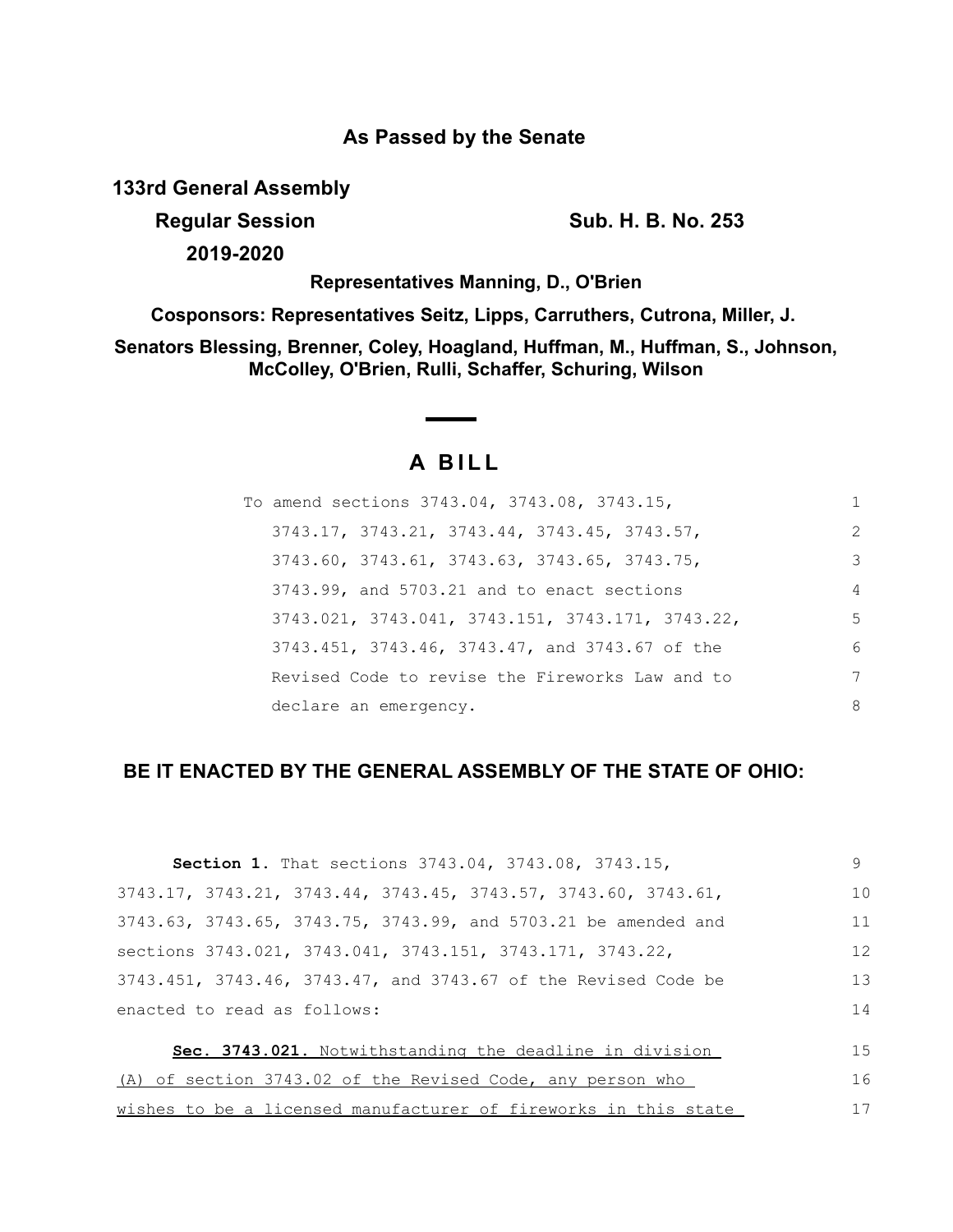| 3743.75 of the Revised Code, and who does not already hold a<br>license as a manufacturer of fireworks that will run through<br>that date, may submit an application for licensure, pursuant to<br>section 3743.02 of the Revised Code, not more than six and not<br>less than two months before the expiration of the period<br>described in division (A)(1) of section 3743.75 of the Revised<br>Code.<br>26<br>Sec. 3743.04. (A) The license of a manufacturer of | at the end of the period described in division (A) (1) of section | 18 |
|----------------------------------------------------------------------------------------------------------------------------------------------------------------------------------------------------------------------------------------------------------------------------------------------------------------------------------------------------------------------------------------------------------------------------------------------------------------------|-------------------------------------------------------------------|----|
|                                                                                                                                                                                                                                                                                                                                                                                                                                                                      |                                                                   | 19 |
|                                                                                                                                                                                                                                                                                                                                                                                                                                                                      |                                                                   | 20 |
|                                                                                                                                                                                                                                                                                                                                                                                                                                                                      |                                                                   | 21 |
|                                                                                                                                                                                                                                                                                                                                                                                                                                                                      |                                                                   | 22 |
|                                                                                                                                                                                                                                                                                                                                                                                                                                                                      |                                                                   | 23 |
|                                                                                                                                                                                                                                                                                                                                                                                                                                                                      |                                                                   | 24 |
|                                                                                                                                                                                                                                                                                                                                                                                                                                                                      |                                                                   | 25 |
|                                                                                                                                                                                                                                                                                                                                                                                                                                                                      |                                                                   |    |
|                                                                                                                                                                                                                                                                                                                                                                                                                                                                      |                                                                   |    |

fireworks is effective for one year beginning on the first day of December. The , and the state fire marshal shall issue or renew a license only on that date and at no other time. If a manufacturer of fireworks wishes to continue manufacturing fireworks at the designated fireworks plant after its then effective license expires, it shall apply no later than the first day of October for a new license pursuant to section 3743.02 of the Revised Code. The state fire marshal shall send a written notice of the expiration of its license to a licensed manufacturer at least three months before the expiration date. 27 28 29 30 31 32 33 34 35 36

(B) If, during the effective period of its licensure, a licensed manufacturer of fireworks wishes to construct, locate, or relocate any buildings or other structures on the premises of its fireworks plant, to make any structural change or renovation in any building or other structure on the premises of its fireworks plant, or to change the nature of its manufacturing of fireworks so as to include the processing of fireworks, the manufacturer shall notify the state fire marshal in writing. The state fire marshal may require a licensed manufacturer also to submit documentation, including, but not limited to, plans covering the proposed construction, location, relocation, structural change or renovation, or change in manufacturing of 37 38 39 40 41 42 43 44 45 46 47 48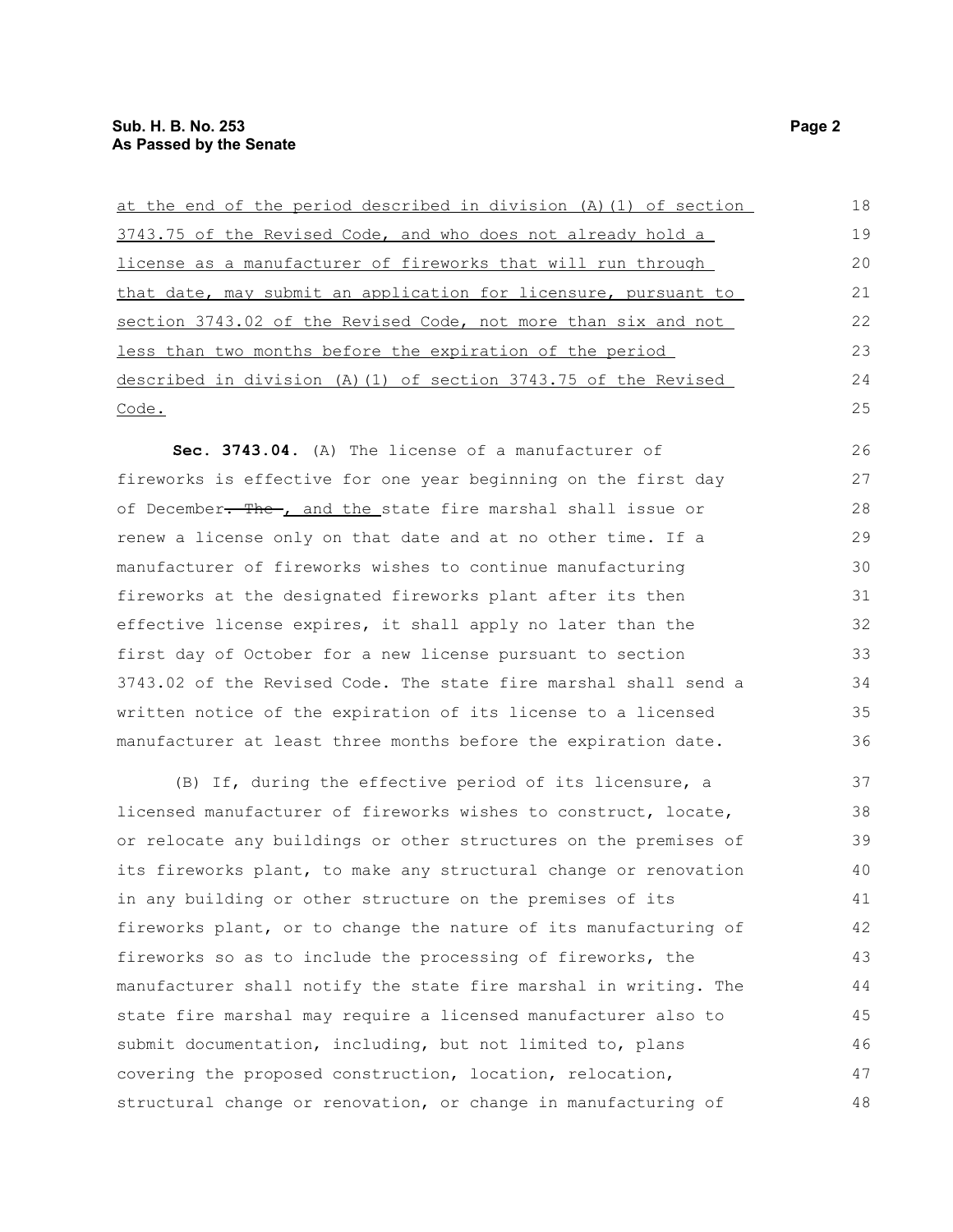### **Sub. H. B. No. 253 Page 3 As Passed by the Senate**

fireworks, if the state fire marshal determines the documentation is necessary for evaluation purposes in light of the proposed construction, location, relocation, structural change or renovation, or change in manufacturing of fireworks. 49 50 51 52

Upon receipt of the notification and additional documentation required by the state fire marshal, the state fire marshal shall inspect the premises of the fireworks plant to determine if the proposed construction, location, relocation, structural change or renovation, or change in manufacturing of fireworks conforms to sections 3743.02 to 3743.08 of the Revised Code and the rules adopted by the state fire marshal pursuant to section 3743.05 of the Revised Code. The state fire marshal shall issue a written authorization to the manufacturer for the construction, location, relocation, structural change or renovation, or change in manufacturing of fireworks if the state fire marshal determines, upon the inspection and a review of submitted documentation, that the construction, location, relocation, structural change or renovation, or change in manufacturing of fireworks conforms to those sections and rules. Upon authorizing a change in manufacturing of fireworks to include the processing of fireworks, the state fire marshal shall make notations on the manufacturer's license and in the list of licensed manufacturers in accordance with section 3743.03 of the Revised Code. 53 54 55 56 57 58 59 60 61 62 63 64 65 66 67 68 69 70 71 72

On or before June 1, 1998, a licensed manufacturer shall install, in every licensed building in which fireworks are manufactured, stored, or displayed and to which the public has access, interlinked fire detection, smoke exhaust, and smoke evacuation systems that are approved by the superintendent of industrial compliance, and shall comply with floor plans showing occupancy load limits and internal circulation and egress 73 74 75 76 77 78 79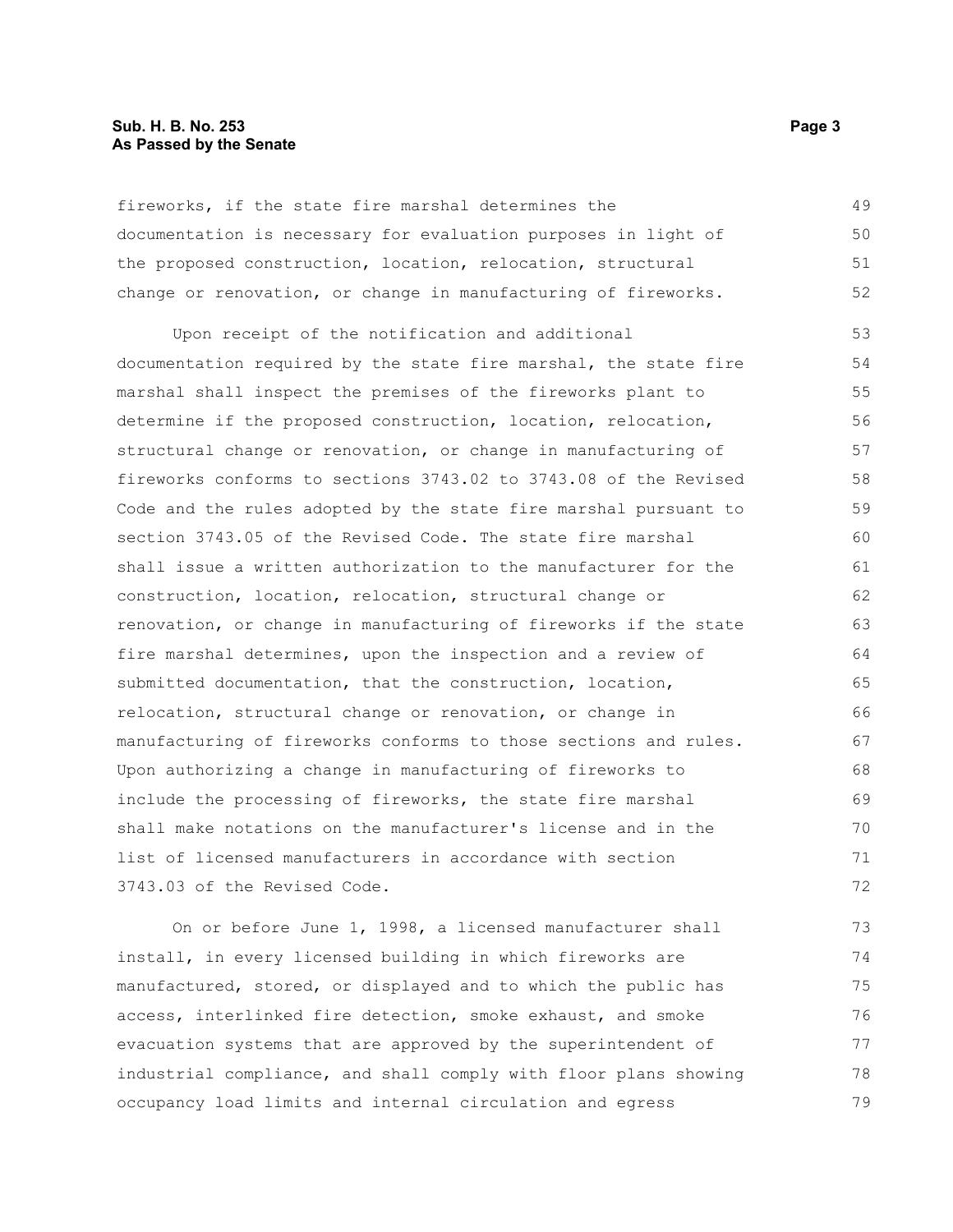### **Sub. H. B. No. 253 Page 4 As Passed by the Senate**

patterns that are approved by the state fire marshal and superintendent, and that are submitted under seal as required by section 3791.04 of the Revised Code. Notwithstanding section 3743.59 of the Revised Code, the construction and safety requirements established in this division are not subject to any variance, waiver, or exclusion. 80 81 82 83 84 85

(C) The license of a manufacturer of fireworks authorizes the manufacturer to engage only in the following activities:

(1) The manufacturing of fireworks on the premises of the fireworks plant as described in the application for licensure or in the notification submitted under division (B) of this section, except that a licensed manufacturer shall not engage in the processing of fireworks unless authorized to do so by its license. 88 89 90 91 92 93

(2) To possess for sale at wholesale and sell at wholesale the fireworks manufactured by the manufacturer, to persons who are licensed wholesalers of fireworks, to out of state residents persons in accordance with section-sections 3743.44 of the-Revised Code, to residents of this state in accordance with section 3743.45 to 3743.46 of the Revised Code, or to persons located in another state provided the fireworks are shipped directly out of this state to them by the manufacturer. A person who is licensed as a manufacturer of fireworks on June 14, 1988, also may possess for sale and sell pursuant to division (C)(2) of this section fireworks other than those the person manufactures. The possession for sale shall be on the premises of the fireworks plant described in the application for licensure or in the notification submitted under division (B) of this section, and the sale shall be from the inside of a licensed building and from no other structure or device outside 94 95 96 97 98 99 100 101 102 103 104 105 106 107 108 109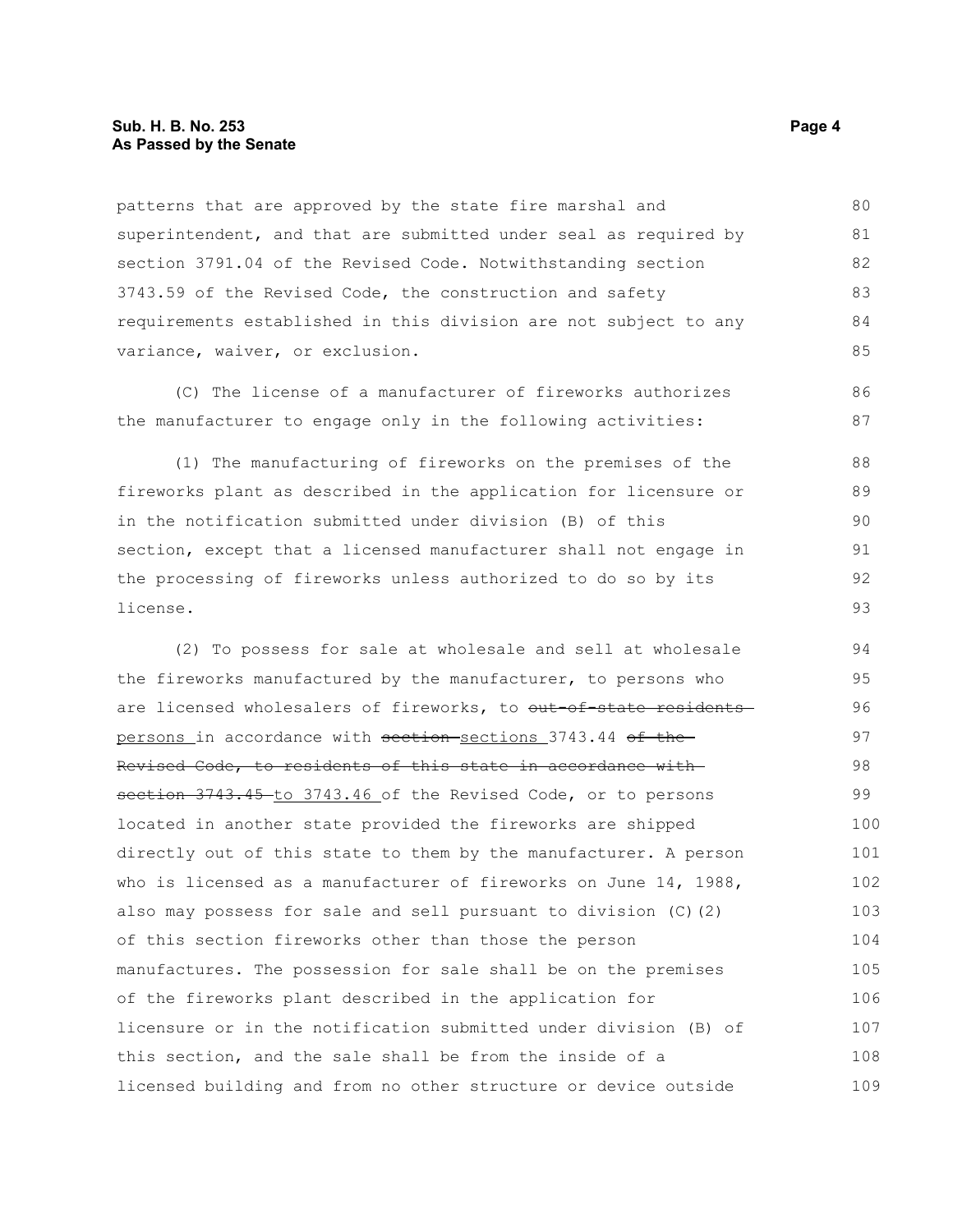### **Sub. H. B. No. 253 Page 5 As Passed by the Senate**

a licensed building. At no time shall a licensed manufacturer sell any class of fireworks outside a licensed building. (3) Possess for sale at retail and sell at retail the fireworks manufactured by the manufacturer, other than 1.4G fireworks as designated by the state fire marshal in rules adopted pursuant to division (A) of section 3743.05 of the Revised Code, to licensed exhibitors in accordance with sections 3743.50 to 3743.55 of the Revised Code, and possess for sale at retail and sell at retail the fireworks manufactured by the manufacturer, including 1.4G fireworks, to out-of-state residents persons in accordance with section-sections 3743.44 of the Revised Code, to residents of this state in accordance with section 3743.45-to 3743.46 of the Revised Code, or to persons located in another state provided the fireworks are shipped directly out of this state to them by the manufacturer. A person who is licensed as a manufacturer of fireworks on June 14, 1988, may also possess for sale and sell pursuant to division (C)(3) of this section fireworks other than those the person manufactures. The possession for sale shall be on the premises of the fireworks plant described in the application for licensure or in the notification submitted under division (B) of this section, and the sale shall be from the inside of a licensed building and from no other structure or device outside a licensed building. At no time shall a licensed manufacturer sell any class of fireworks outside a licensed building. 110 111 112 113 114 115 116 117 118 119 120 121 122 123 124 125 126 127 128 129 130 131 132 133 134

A licensed manufacturer of fireworks shall sell under division (C) of this section only fireworks that meet the standards set by the consumer product safety commission or by the American fireworks standard laboratories or that have received an EX number from the United States department of transportation. 135 136 137 138 139 140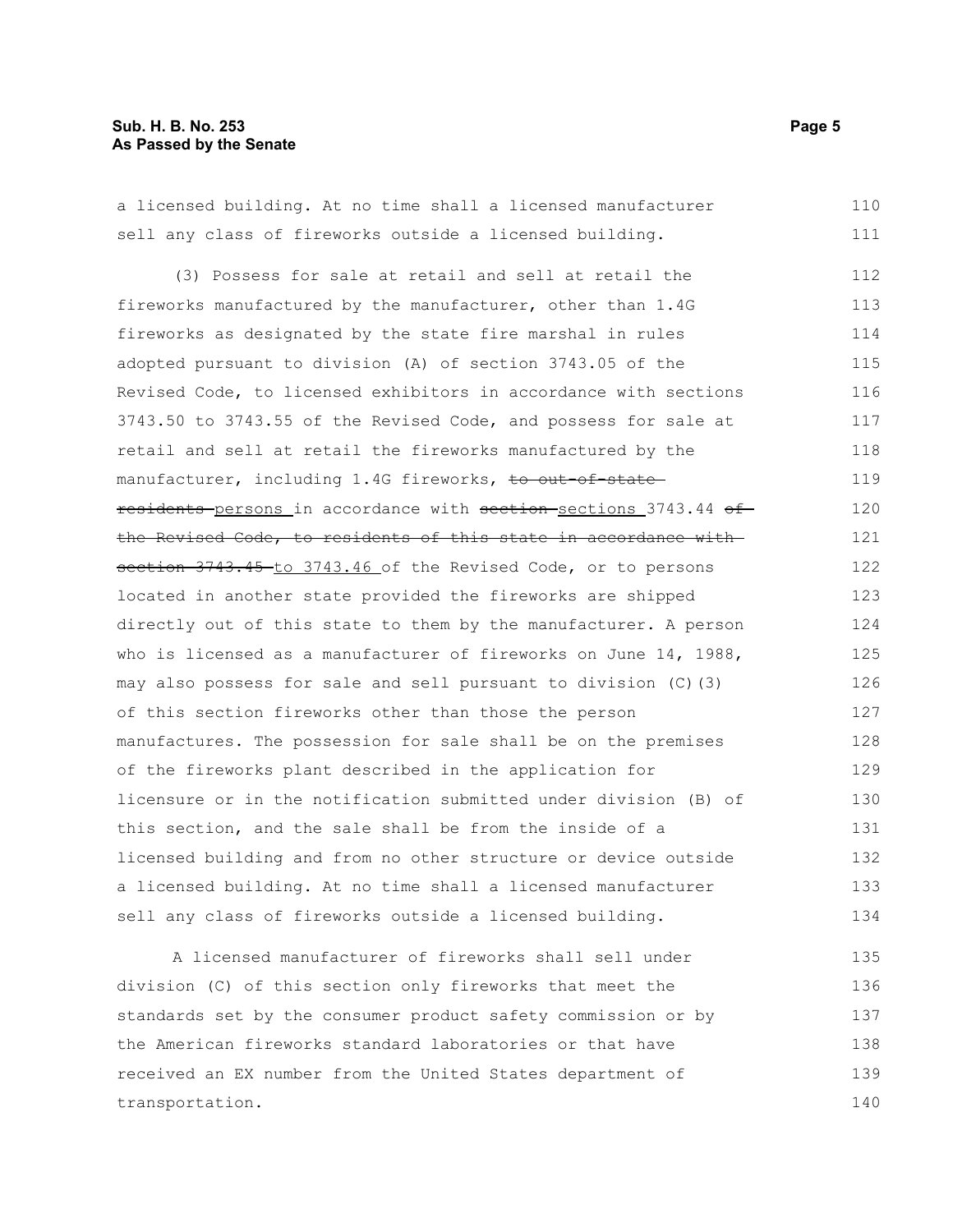### **Sub. H. B. No. 253 Page 6 As Passed by the Senate**

| (D) The license of a manufacturer of fireworks shall be           | 141 |
|-------------------------------------------------------------------|-----|
| protected under glass and posted in a conspicuous place on the    | 142 |
| premises of the fireworks plant. Except as otherwise provided in  | 143 |
| this division, the license is not transferable or assignable. $A$ | 144 |
| (1) The ownership of a manufacturer of fireworks license          | 145 |
| may be transferred to another person for the same fireworks       | 146 |
| plant for which the license was issued if the assets of the       | 147 |
| plant are transferred to that person by inheritance or by a sale  | 148 |
| approved by the state fire marshal. The-                          | 149 |
| (2) The license of a manufacturer of fireworks may be             | 150 |
| geographically relocated in accordance with division (E) of       | 151 |
| section 3743.75 of the Revised Code.                              | 152 |
| (3) The license is subject to revocation in accordance            | 153 |
| with section 3743.08 of the Revised Code.                         | 154 |
| (E) The state fire marshal shall not place the license of         | 155 |
| a manufacturer of fireworks in a temporarily inactive status      | 156 |
| while the holder of the license is attempting to qualify to       | 157 |
| retain the license.                                               | 158 |
| (F) Each licensed manufacturer of fireworks that possesses        | 159 |
| fireworks for sale and sells fireworks under division (C) of      | 160 |
| section 3743.04 of the Revised Code, or a designee of the         | 161 |
| manufacturer, whose identity is provided to the state fire        | 162 |
| marshal by the manufacturer, annually shall attend a continuing   | 163 |
| education program. The state fire marshal shall develop the       | 164 |
| program and the state fire marshal or a person or public agency   | 165 |
| approved by the state fire marshal shall conduct it. A licensed   | 166 |
| manufacturer or the manufacturer's designee who attends a         | 167 |
| program as required under this division, within one year after    | 168 |
| attending the program, shall conduct in-service training as       | 169 |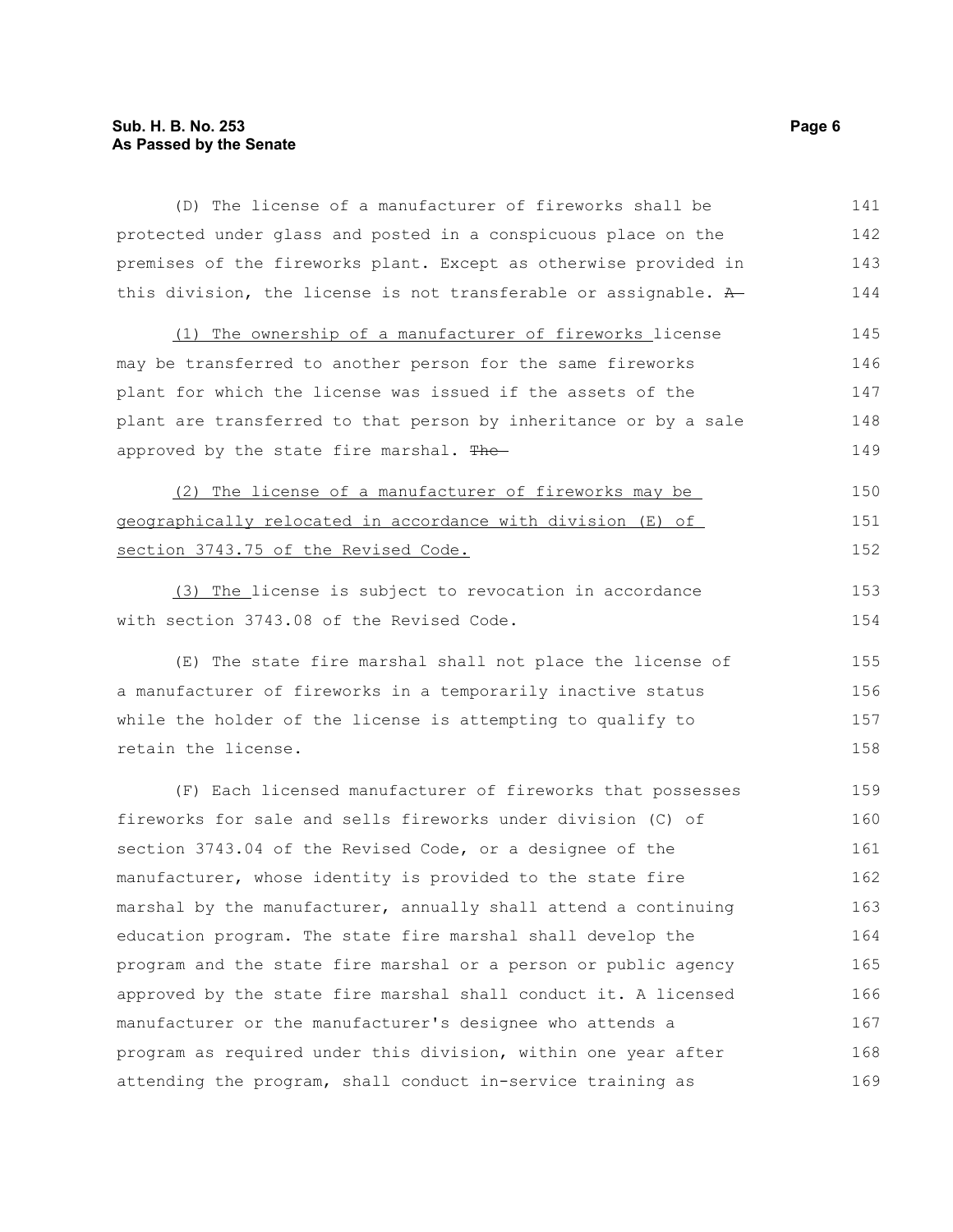### **Sub. H. B. No. 253 Page 7 As Passed by the Senate**

approved by the state fire marshal for other employees of the licensed manufacturer regarding the information obtained in the program. A licensed manufacturer shall provide the state fire marshal with notice of the date, time, and place of all inservice training. For any program conducted under this division, the state fire marshal shall, in accordance with rules adopted by the state fire marshal under Chapter 119. of the Revised Code, establish the subjects to be taught, the length of classes, the standards for approval, and time periods for notification by the licensee to the state fire marshal of any in-service training. 170 171 172 173 174 175 176 177 178 179 180

(G) A licensed manufacturer shall maintain comprehensive general liability insurance coverage in the amount and type specified under division (B)(2) of section 3743.02 of the Revised Code at all times. Each policy of insurance required under this division shall contain a provision requiring the insurer to give not less than fifteen days' prior written notice to the state fire marshal before termination, lapse, or cancellation of the policy, or any change in the policy that reduces the coverage below the minimum required under this division. Prior to canceling or reducing the amount of coverage of any comprehensive general liability insurance coverage required under this division, a licensed manufacturer shall secure supplemental insurance in an amount and type that satisfies the requirements of this division so that no lapse in coverage occurs at any time. A licensed manufacturer who secures supplemental insurance shall file evidence of the supplemental insurance with the state fire marshal prior to canceling or reducing the amount of coverage of any comprehensive general liability insurance coverage required under this division. 181 182 183 184 185 186 187 188 189 190 191 192 193 194 195 196 197 198 199

(H) The state fire marshal shall adopt rules for the 200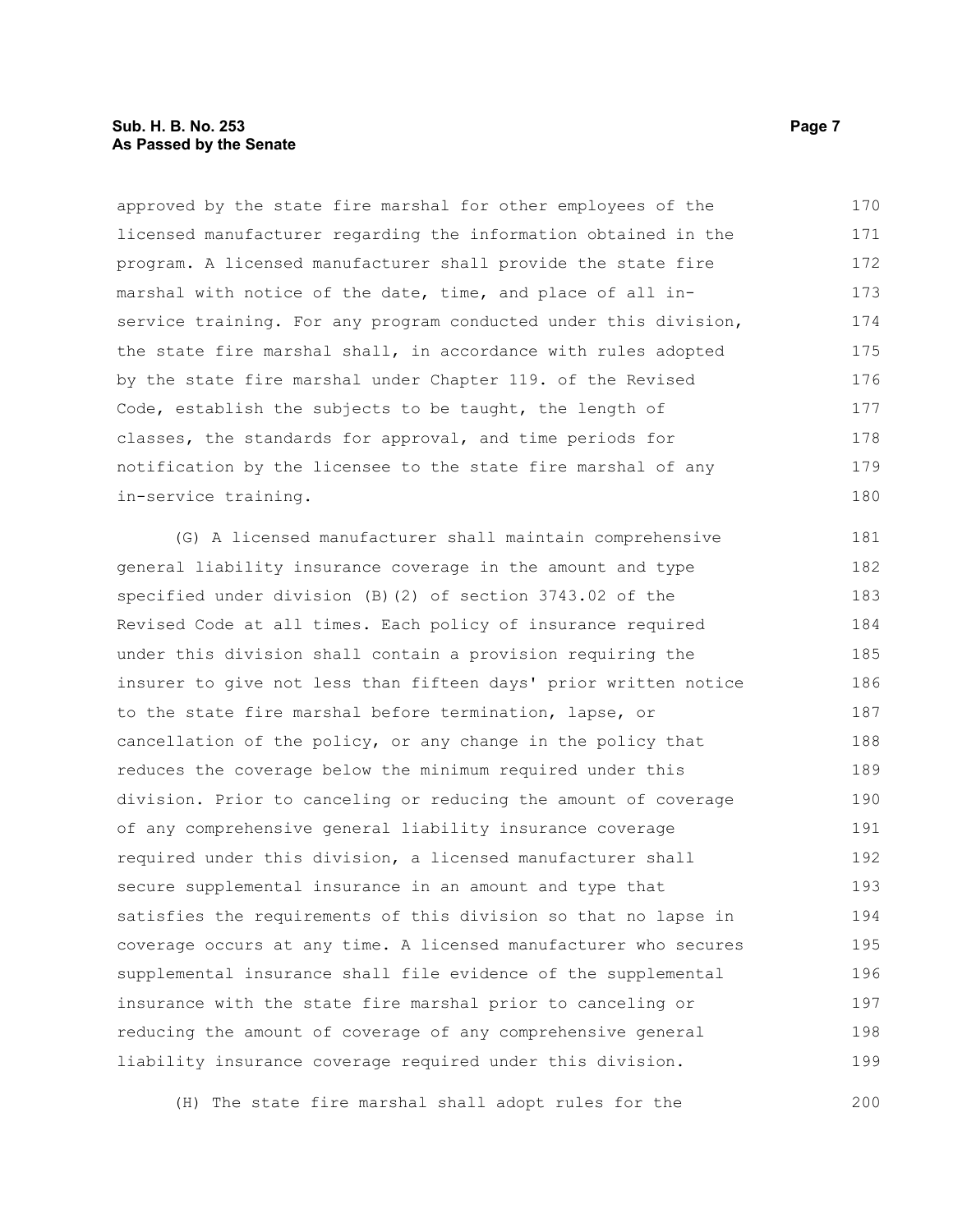### **Sub. H. B. No. 253 Page 8 As Passed by the Senate**

expansion or contraction of a licensed premises and for approval of such expansions or contractions. The boundaries of a licensed premises, including any geographic expansion or contraction of those boundaries, shall be approved by the state fire marshal in accordance with rules the state fire marshal adopts. If the licensed premises consists of more than one parcel of real estate, those parcels shall be contiguous unless an exception is allowed pursuant to division (I) of this section. 201 202 203 204 205 206 207 208

(I)(1) A licensed manufacturer may expand its licensed premises within this state to include not more than two storage locations that are located upon one or more real estate parcels that are noncontiguous to the licensed premises as that licensed premises exists on the date a licensee submits an application as described below, if all of the following apply: 209 210 211 212 213 214

(a) The licensee submits an application to the state fire marshal and an application fee of one hundred dollars per storage location for which the licensee is requesting approval. 215 216 217

(b) The identity of the holder of the license remains the same at the storage location. 218 219

(c) The storage location has received a valid certificate of zoning compliance as applicable and a valid certificate of occupancy for each building or structure at the storage location issued by the authority having jurisdiction to issue the certificate for the storage location, and those certificates permit the distribution and storage of fireworks regulated under this chapter at the storage location and in the buildings or structures. The storage location shall be in compliance with all other applicable federal, state, and local laws and regulations. 220 221 222 223 224 225 226 227 228

(d) Every building or structure located upon the storage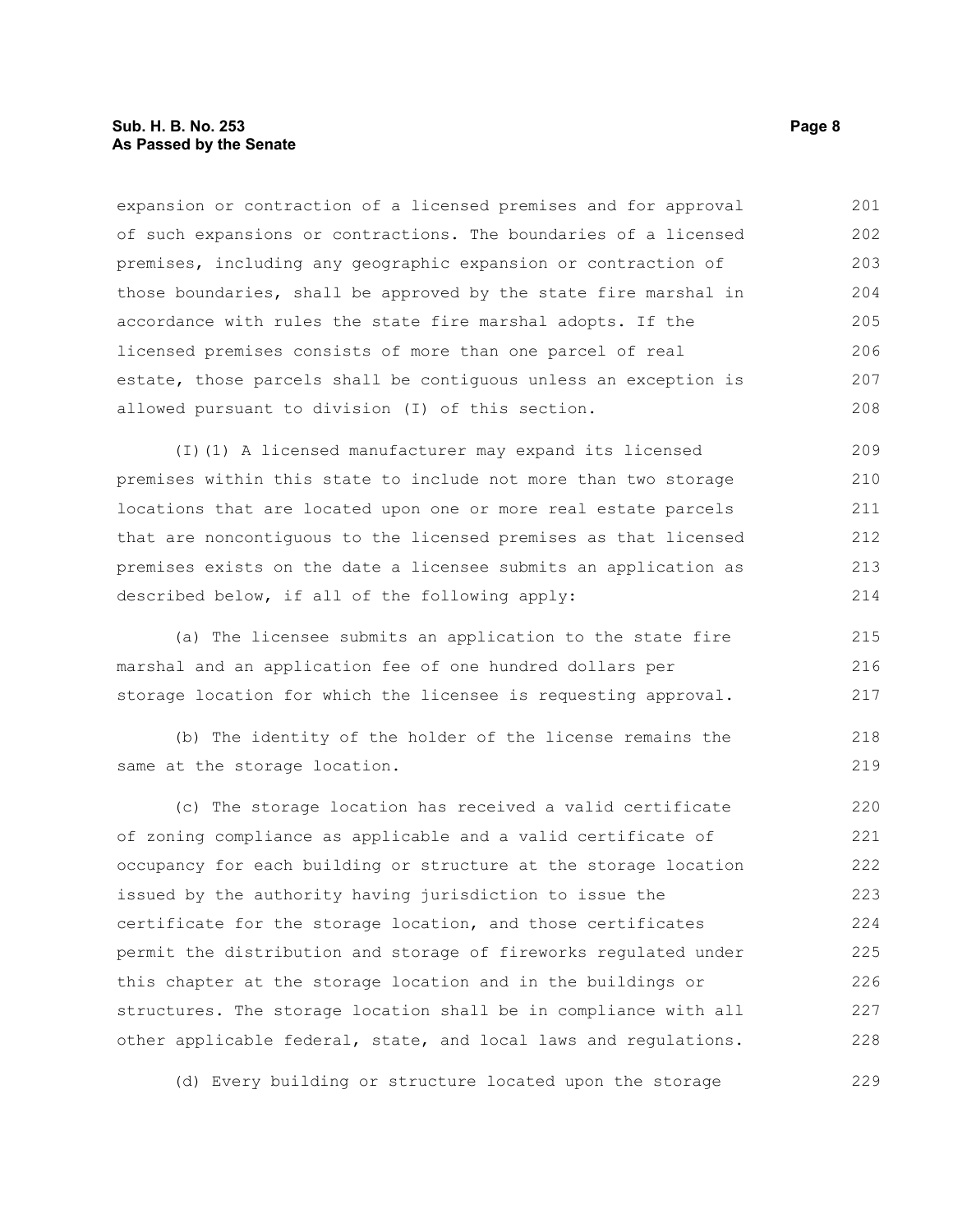### **Sub. H. B. No. 253 Page 9 As Passed by the Senate**

location is separated from occupied residential and nonresidential buildings or structures, railroads, highways, or any other buildings or structures on the licensed premises in accordance with the distances specified in the rules adopted by the state fire marshal pursuant to section 3743.05 of the Revised Code. 230 231 232 233 234 235

(e) Neither the licensee nor any person holding, owning, or controlling a five per cent or greater beneficial or equity interest in the licensee has been convicted of or pleaded guilty to a felony under the laws of this state, any other state, or the United States, after September 29, 2005.

(f) The state fire marshal approves the application for expansion.

(2) The state fire marshal shall approve an application for expansion requested under division (I)(1) of this section if the state fire marshal receives the application fee and proof that the requirements of divisions  $(I)$   $(I)$   $(b)$  to  $(e)$  of this section are satisfied. The storage location shall be considered part of the original licensed premises and shall use the same distinct number assigned to the original licensed premises with any additional designations as the state fire marshal deems necessary in accordance with section 3743.03 of the Revised Code. 243 244 245 246 247 248 249 250 251 252

(J)(1) A licensee who obtains approval for the use of a storage location in accordance with division (I) of this section shall use the storage location exclusively for the following activities, in accordance with division (C) of this section: 253 254 255 256

(a) The packaging, assembling, or storing of fireworks, which shall only occur in buildings or structures approved for 257 258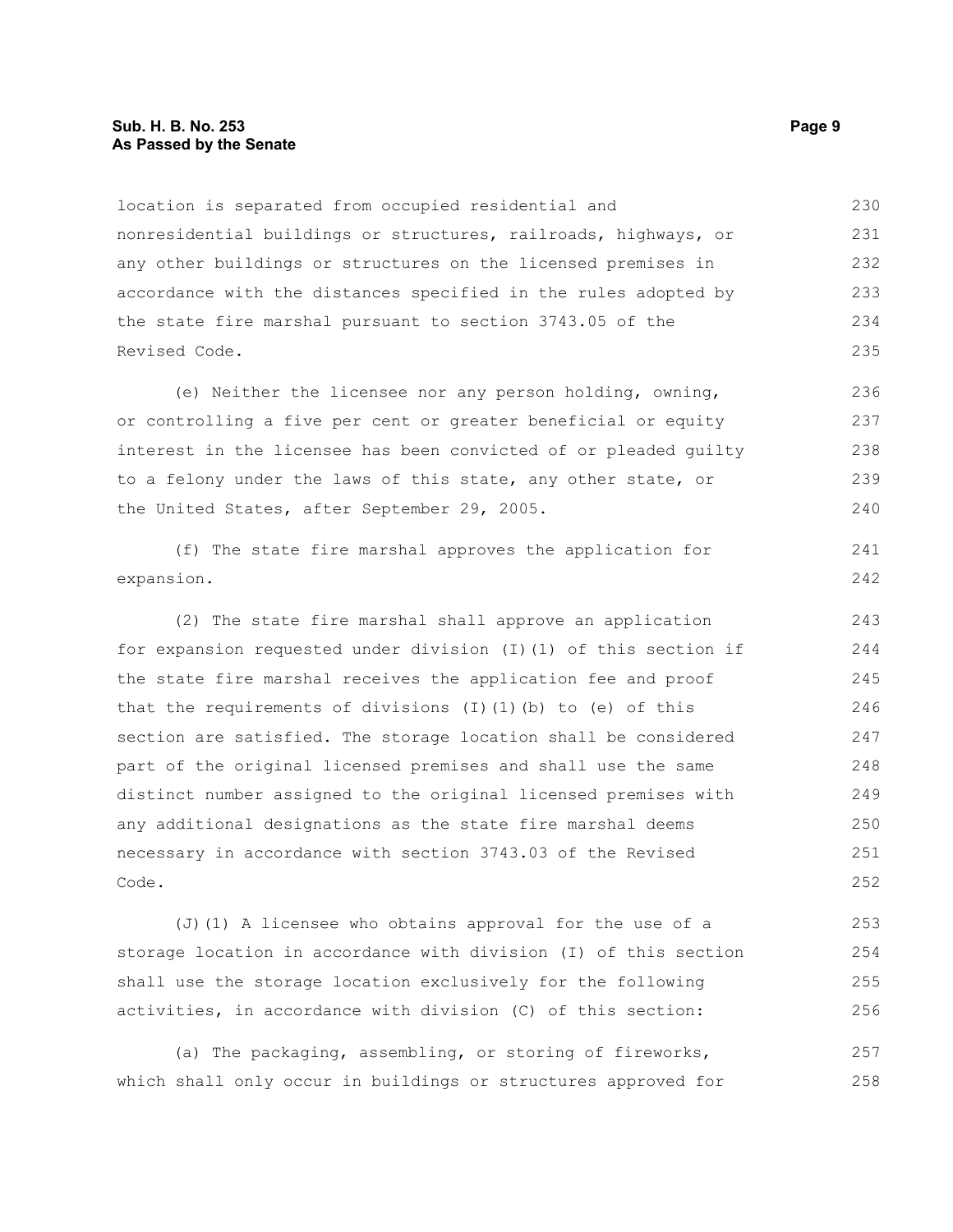### **Sub. H. B. No. 253 Page 10 As Passed by the Senate**

such hazardous uses by the building code official having jurisdiction for the storage location or, for 1.4G fireworks, in containers or trailers approved for such hazardous uses by the state fire marshal if such containers or trailers are not subject to regulation by the building code adopted in accordance with Chapter 3781. of the Revised Code. All such storage shall be in accordance with the rules adopted by the state fire marshal under division (G) of section 3743.05 of the Revised Code for the packaging, assembling, and storage of fireworks. 259 260 261 262 263 264 265 266 267

(b) Distributing fireworks to other parcels of real estate located on the manufacturer's licensed premises, to licensed wholesalers or other licensed manufacturers in this state or to similarly licensed persons located in another state or country; 268 269 270 271

(c) Distributing fireworks to a licensed exhibitor of fireworks pursuant to a properly issued permit in accordance with section 3743.54 of the Revised Code. 272 273 274

(2) A licensed manufacturer shall not engage in any sales activity, including the retail sale of fireworks otherwise permitted under division (C)(2) or (C)(3) of this section, or pursuant to section 3743.44 or 3743.45 of the Revised Code, at the storage location approved under this section. 275 276 277 278 279

(3) A storage location may not be relocated for a minimum period of five years after the storage location is approved by the state fire marshal in accordance with division (I) of this section.

(K) The licensee shall prohibit public access to the storage location. The state fire marshal shall adopt rules to describe the acceptable measures a manufacturer shall use to prohibit access to the storage site. 284 285 286 287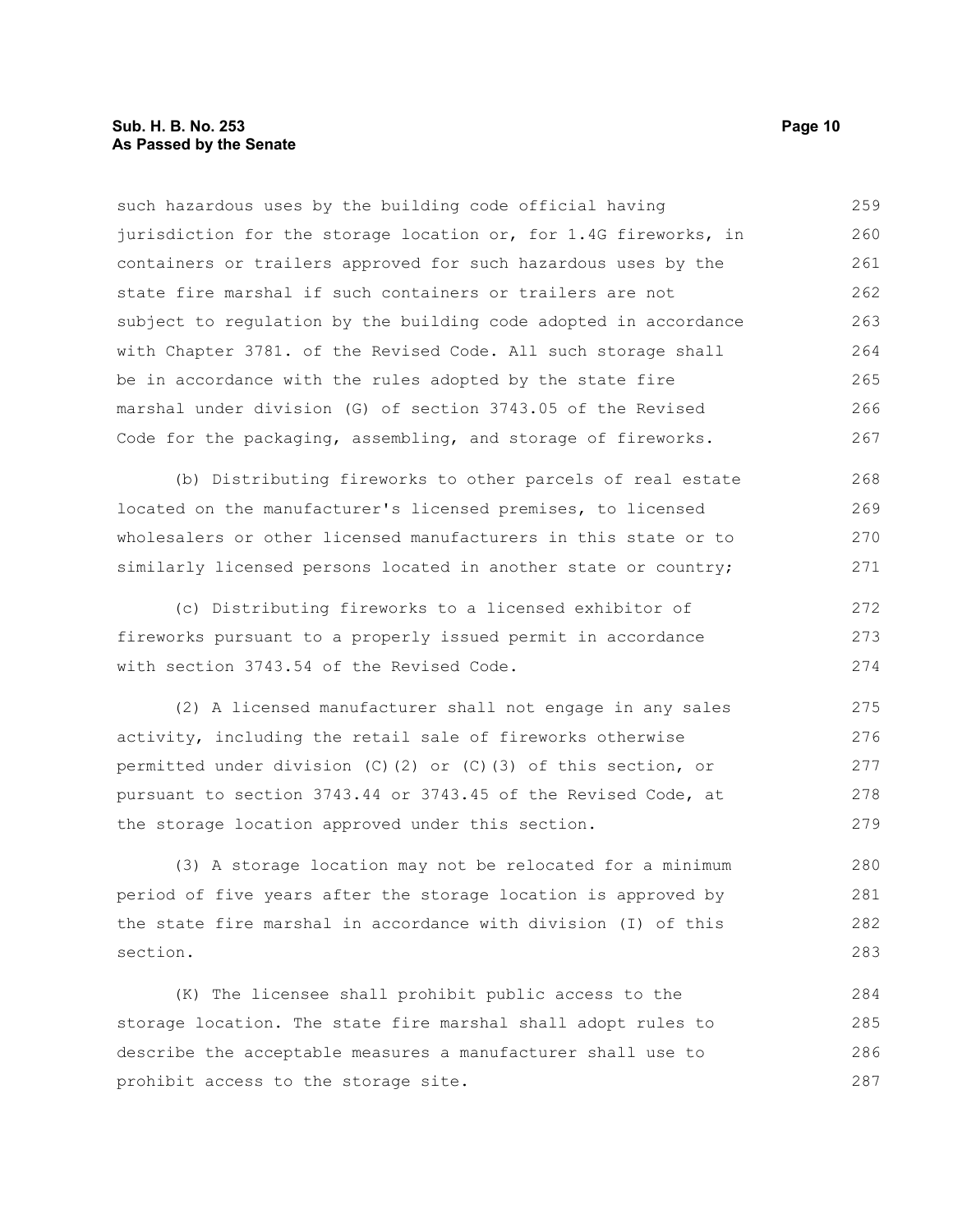| Sec. 3743.041. Notwithstanding the requirements, contained       | 288 |
|------------------------------------------------------------------|-----|
| in division (A) of section 3743.04 of the Revised Code, that the | 289 |
| state fire marshal only issue the license of a manufacturer of   | 290 |
| fireworks on the first day of December and that the license is   | 291 |
| effective for one year:                                          | 292 |
| (A) An applicant who applies for licensure pursuant to           | 293 |
| section 3743.021 of the Revised Code, and who meets the          | 294 |
| requirements for licensure contained in section 3743.03 of the   | 295 |
| Revised Code, shall be issued the license of a manufacturer of   | 296 |
| fireworks at the end of the period described in division (A) (1) | 297 |
| of section 3743.75 of the Revised Code.                          | 298 |
| (B) A license issued pursuant to division (A) of this            | 299 |
| section shall be effective as follows:                           | 300 |
| (1) If the end of the period described in division (A) (1)       | 301 |
| of section 3743.75 of the Revised Code is in January, February,  | 302 |
| March, April, or May, a license issued pursuant to division (A)  | 303 |
| of this section shall be effective through the end of November   | 304 |
| in the same calendar year.                                       | 305 |
| (2) If the end of the period described in division (A)(1)        | 306 |
| of section 3743.75 of the Revised Code is in June, July, August, | 307 |
| September, October, November, or December, a license issued      | 308 |
| pursuant to division (A) of this section shall be effective      | 309 |
| through the end of November in the subsequent calendar year.     | 310 |
| Sec. 3743.08. (A) The state fire marshal may inspect the         | 311 |
| premises of a fireworks plant, and the inventory, wholesale      | 312 |
| sale, and retail sale records, of a licensed manufacturer of     | 313 |
| fireworks during the manufacturer's period of licensure to       | 314 |
| determine whether the manufacturer is in compliance with Chapter | 315 |
| 3743. of the Revised Code and the rules adopted by the state     | 316 |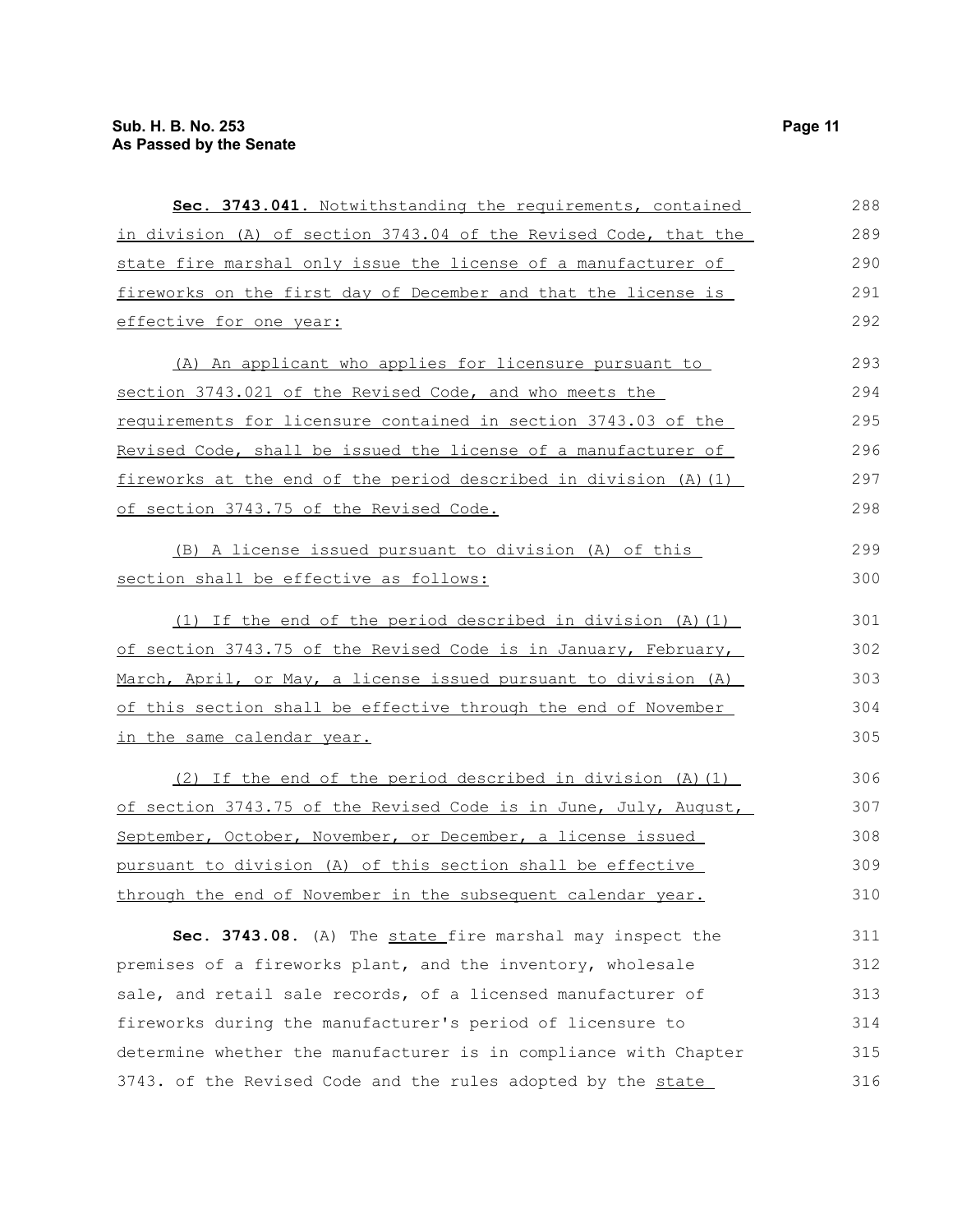fire marshal pursuant to section 3743.05 or 3743.22 of the Revised Code. (B) If the state fire marshal determines during an inspection conducted pursuant to division (A) of this section that a manufacturer is not in compliance with Chapter 3743. of the Revised Code or the rules adopted by the state fire marshal pursuant to section 3743.05 or 3743.22 of the Revised Code, the state fire marshal may take one or more of the following actions, whichever the state fire marshal considers appropriate under the circumstances: (1) Order, in writing, the manufacturer to eliminate, correct, or otherwise remedy the nonconformities within a specified period of time; (2) Order, in writing, the manufacturer to immediately cease its operations, if a fire or explosion hazard exists that reasonably can be regarded as posing an imminent danger of death or serious physical harm to persons. The order shall be effective until the nonconformities are eliminated, corrected, or otherwise remedied or for a period of seventy-two hours from the time of issuance, whichever first occurs. During the seventy-two hour period, the state fire marshal may obtain from the court of common pleas of Franklin county or of the county in which the fireworks plant is located an injunction restraining 317 318 319 320 321 322 323 324 325 326 327 328 329 330 331 332 333 334 335 336 337 338 339

the manufacturer from continuing its operations after the seventy-two hour period expires until the nonconformities are eliminated, corrected, or otherwise remedied. 340 341 342

(3) Revoke or deny renewal of the license of the manufacturer in accordance with Chapter 119. of the Revised Code; 343 344 345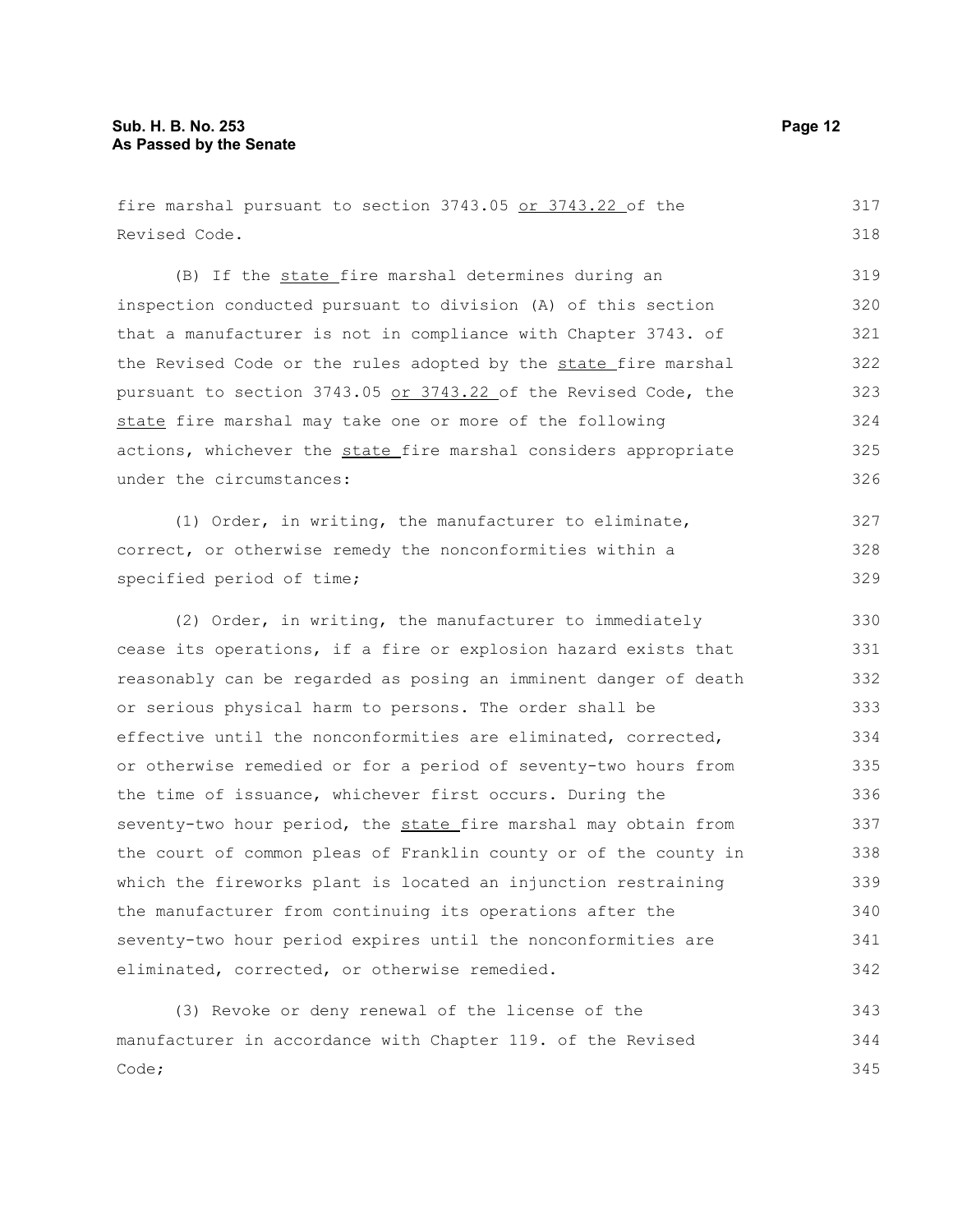(4) Take action as authorized by section 3743.68 of the Revised Code. 346 347

(C) This section does not affect the authority conferred by Chapters 3781. and 3791. of the Revised Code to conduct inspections to determine conformity with those chapters or the rules adopted pursuant to them. 348 349 350 351

(D) If the license of a manufacturer of fireworks is revoked or renewal is denied pursuant to division (B)(3) of this section or section 3743.70 of the Revised Code, the manufacturer shall cease its operations immediately. The manufacturer may not reapply for licensure as a manufacturer of fireworks until two years expire from the date of revocation. 352 353 354 355 356 357

The state fire marshal shall remove from the list of licensed manufacturers the name of a manufacturer whose license has been revoked, and shall notify the law enforcement authorities for the political subdivision in which the manufacturer's fireworks plant is located, of the revocation or denial of renewal. 358 359 360 361 362 363

**Sec. 3743.15.** (A) Except as provided in division (C) of this section, any person who wishes to be a wholesaler of fireworks in this state shall submit to the state fire marshal an application for licensure as a wholesaler of fireworks before the first day of October of each year. The application shall be submitted prior to commencement of business operations, shall be on a form prescribed by the state fire marshal, shall contain all information requested by the state fire marshal, and shall be accompanied by the license fee, fingerprints, and proof of insurance coverage described in division (B) of this section. 364 365 366 367 368 369 370 371 372 373

The state fire marshal shall prescribe a form for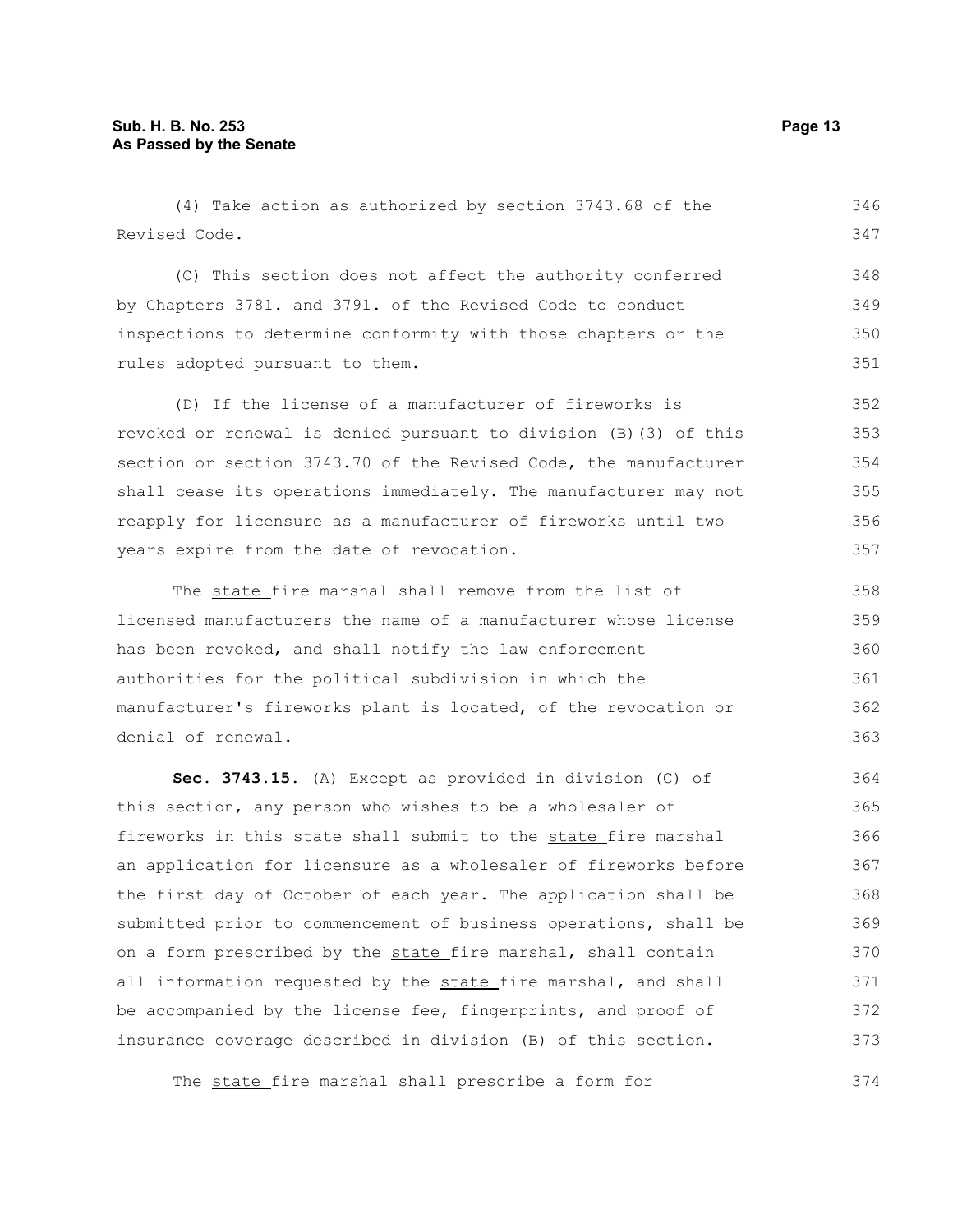applications for licensure as a wholesaler of fireworks and make a copy of the form available, upon request, to persons who seek that licensure. 375 376 377

(B) An applicant for licensure as a wholesaler of fireworks shall submit with the application all of the following: 378 379 380

(1) A license fee of two thousand seven hundred fifty dollars, which the state fire marshal shall use to pay for fireworks safety education, training programs, and inspections. If the applicant has any storage locations approved in accordance with division  $\left( \bigoplus -\left( \mathbb{F}\right) \right)$  of section 3743.17 of the Revised Code, the applicant also shall submit a fee of one hundred dollars per storage location for the inspection of each storage location. 381 382 383 384 385 386 387 388

(2) Proof of comprehensive general liability insurance coverage, specifically including fire and smoke casualty on premises, in an amount not less than one million dollars for each occurrence for bodily injury liability and wrongful death liability at its business location. Proof of such insurance coverage shall be submitted together with proof of coverage for products liability on all inventory located at the business location. All applicants shall submit evidence of comprehensive general liability insurance coverage verified by the insurer and certified as to its provision of the minimum coverage required under this division. 389 390 391 392 393 394 395 396 397 398 399

(3) One set of the applicant's fingerprints or similar identifying information and a set of fingerprints or similar identifying information of any individual holding, owning, or controlling a five per cent or greater beneficial or equity interest in the applicant for the license. The fire marshal may 400 401 402 403 404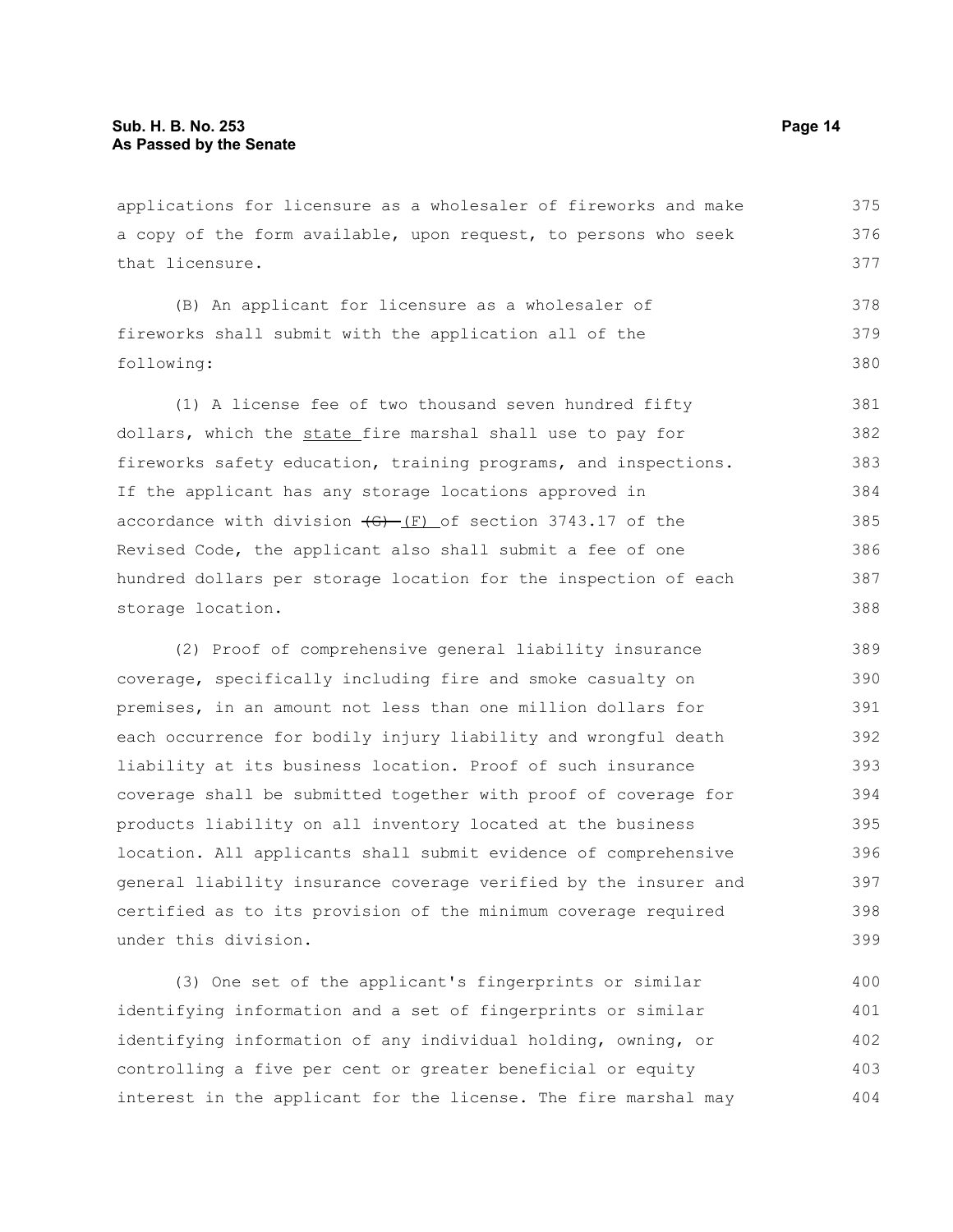### **Sub. H. B. No. 253 Page 15 As Passed by the Senate**

adopt rules in accordance with Chapter 119. of the Revised Code specifying the method to be used by the applicant to provide the fingerprint or similar identifying information, fees to be assessed by the state fire marshal to conduct such background checks, and the procedures to be used by the fire marshal to verify compliance with this section. Such rules may include provisions establishing the frequency that license renewal applicants must update background check information filed by the applicant with previous license applications and provisions describing alternative forms of background check information that may be accepted by the state fire marshal to verify compliance with this section. 405 406 407 408 409 410 411 412 413 414 415 416

(C) A licensed manufacturer of fireworks is not required to apply for and obtain a wholesaler of fireworks license in order to engage in the wholesale sale of fireworks as authorized by division (C)(2) of section 3743.04 of the Revised Code. A business which is not a licensed manufacturer of fireworks may engage in the wholesale and retail sale of fireworks in the same manner as a licensed manufacturer of fireworks is authorized to do under this chapter without the necessity of applying for and obtaining a license pursuant to this section, but only if the business sells the fireworks on the premises of a fireworks plant covered by a license issued under section 3743.03 of the Revised Code and the holder of that license owns at least a majority interest in that business. However, if a licensed manufacturer of fireworks wishes to engage in the wholesale sale of fireworks in this state at a location other than the premises of the fireworks plant described in its application for licensure as a manufacturer or in a notification submitted under division (B) of section 3743.04 of the Revised Code, the manufacturer shall first apply for and obtain a wholesaler of 417 418 419 420 421 422 423 424 425 426 427 428 429 430 431 432 433 434 435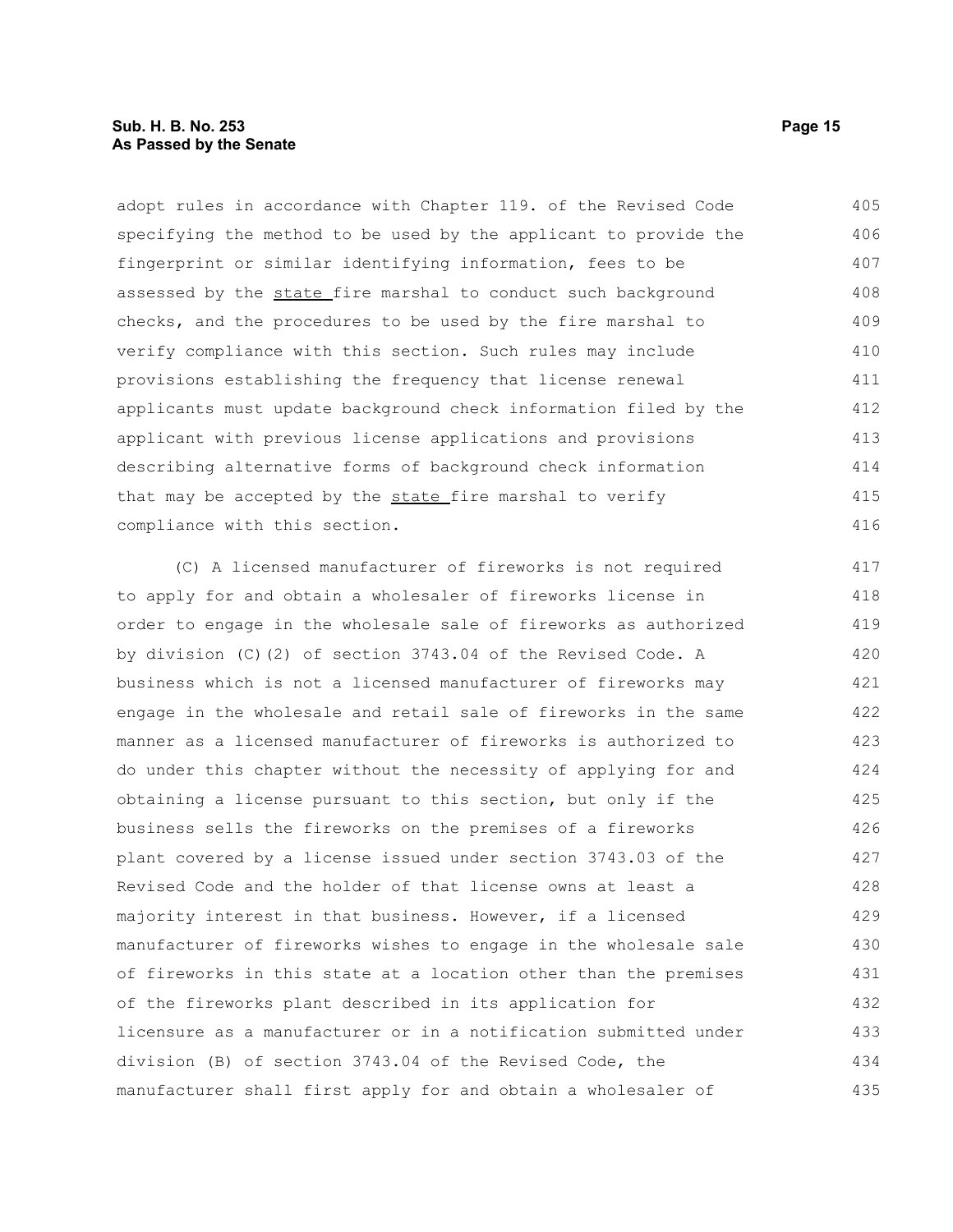(D) A separate application for licensure as a wholesaler of fireworks shall be submitted for each location at which a person wishes to engage in wholesale sales of fireworks. 438 439 440

 **Sec. 3743.151.** Notwithstanding the deadline in division (A) of section 3743.15 of the Revised Code, any person who wishes to be a licensed wholesaler of fireworks in this state beginning at the end of the period described in division  $(A)$   $(1)$ of section 3743.75 of the Revised Code, and who does not already hold a license as a wholesaler of fireworks that will run through that date, may submit an application for licensure, pursuant to section 3743.15 of the Revised Code, not more than six and not less than two months before the expiration of the period described in division (A)(1) of section 3743.75 of the Revised Code. 441 442 443 444 445 446 447 448 449 450 451

**Sec. 3743.17.** (A) The license of a wholesaler of fireworks is effective for one year beginning on the first day of December. The , and the state fire marshal shall issue or renew a license only on that date and at no other time. If a wholesaler of fireworks wishes to continue engaging in the wholesale sale of fireworks at the particular location after its then effective license expires, it shall apply not later than the first day of October for a new license pursuant to section 3743.15 of the Revised Code. The state fire marshal shall send a written notice of the expiration of its license to a licensed wholesaler at least three months before the expiration date. 452 453 454 455 456 457 458 459 460 461 462

(B) If, during the effective period of its licensure, a licensed wholesaler of fireworks wishes to perform any construction, or make any structural change or renovation, on 463 464 465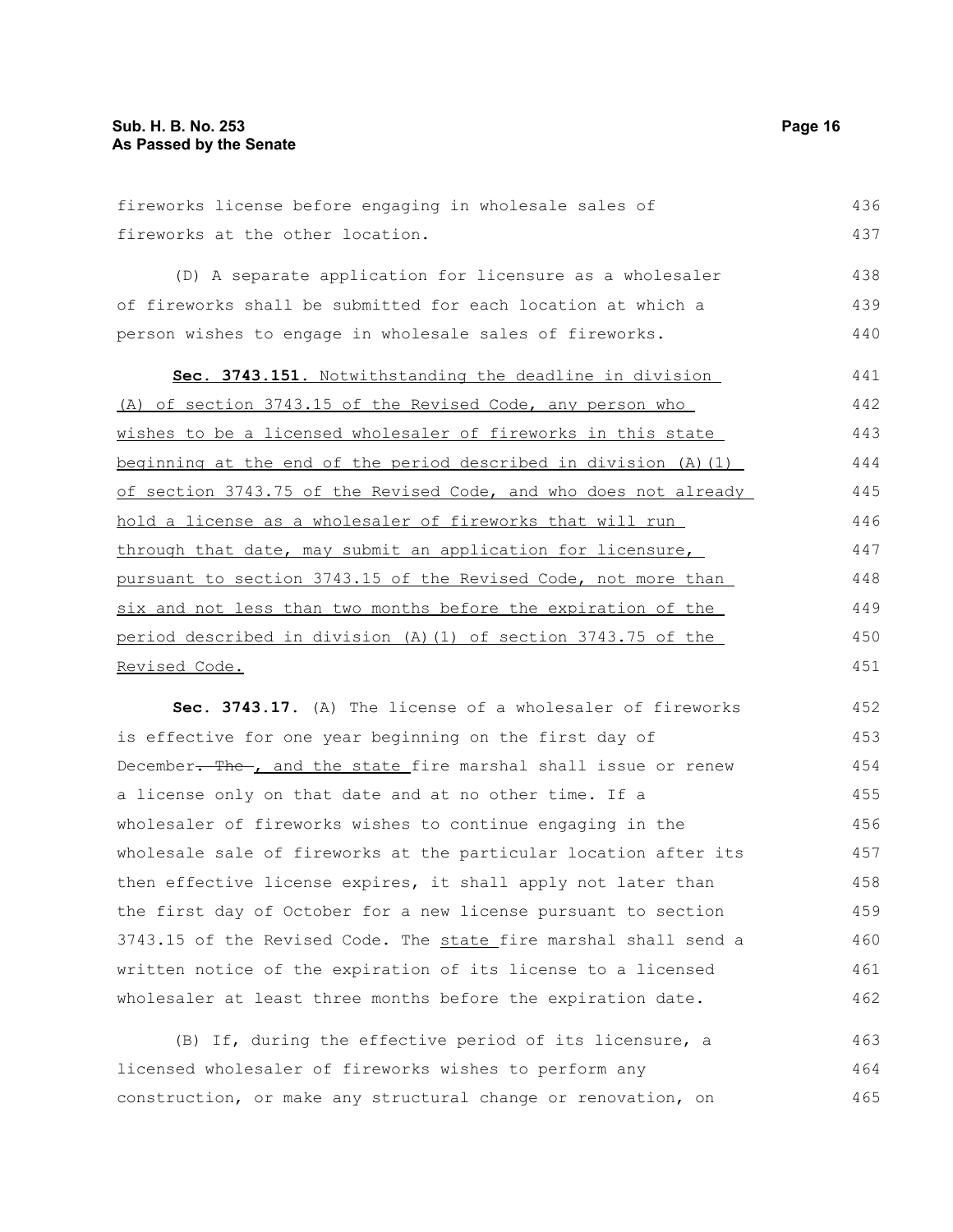### **Sub. H. B. No. 253 Page 17 As Passed by the Senate**

the premises on which the fireworks are sold, the wholesaler shall notify the state fire marshal in writing. The state fire marshal may require a licensed wholesaler also to submit documentation, including, but not limited to, plans covering the proposed construction or structural change or renovation, if the state fire marshal determines the documentation is necessary for evaluation purposes in light of the proposed construction or structural change or renovation. 466 467 468 469 470 471 472 473

Upon receipt of the notification and additional documentation required by the state fire marshal, the state fire marshal shall inspect the premises on which the fireworks are sold to determine if the proposed construction or structural change or renovation conforms to sections 3743.15 to 3743.21 of the Revised Code, divisions (C)(1) and (2) of section 3743.25 of the Revised Code, and the rules adopted by the state fire marshal pursuant to section 3743.18 of the Revised Code. The state fire marshal shall issue a written authorization to the wholesaler for the construction or structural change or renovation if the state fire marshal determines, upon the inspection and a review of submitted documentation, that the construction or structural change or renovation conforms to those sections and rules. 474 475 476 477 478 479 480 481 482 483 484 485 486 487

(C) The license of a wholesaler of fireworks authorizes the wholesaler to engage only in the following activities: 488 489

(1) Possess for sale at wholesale and sell at wholesale fireworks to persons who are licensed wholesalers of fireworks, to out-of-state residents persons in accordance with sectionsections 3743.44 of the Revised Code, to residents of this statein accordance with section 3743.45 to 3743.46 of the Revised Code, or to persons located in another state provided the 490 491 492 493 494 495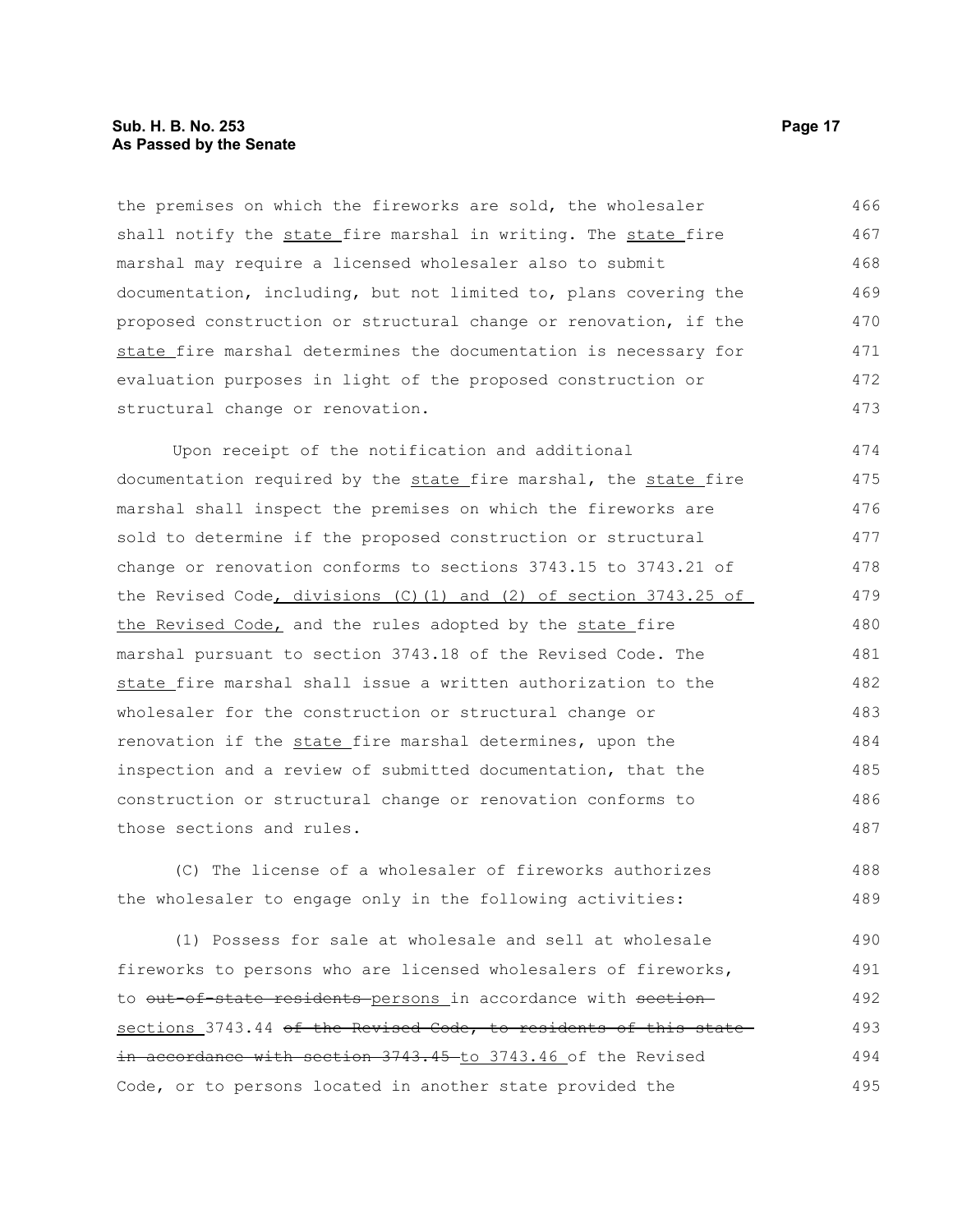### **Sub. H. B. No. 253 Page 18 As Passed by the Senate**

fireworks are shipped directly out of this state to them by the wholesaler. The possession for sale shall be at the location described in the application for licensure or in the notification submitted under division (B) of this section, and the sale shall be from the inside of a licensed building and from no structure or device outside a licensed building. At no time shall a licensed wholesaler sell any class of fireworks outside a licensed building. 496 497 498 499 500 501 502 503

(2) Possess for sale at retail and sell at retail fireworks, other than 1.4G fireworks as designated by the state fire marshal in rules adopted pursuant to division (A) of section 3743.05 of the Revised Code, to licensed exhibitors in accordance with sections 3743.50 to 3743.55 of the Revised Code, and possess for sale at retail and sell at retail fireworks, including 1.4G fireworks, to out of state residents persons in accordance with section-sections 3743.44 of the Revised Code, to residents of this state in accordance with section 3743.45 to 3743.46 of the Revised Code, or to persons located in another state provided the fireworks are shipped directly out of this state to them by the wholesaler. The possession for sale shall be at the location described in the application for licensure or in the notification submitted under division (B) of this section, and the sale shall be from the inside of the licensed building and from no other structure or device outside this licensed building. At no time shall a licensed wholesaler sell any class of fireworks outside a licensed building. 504 505 506 507 508 509 510 511 512 513 514 515 516 517 518 519 520 521

A licensed wholesaler of fireworks shall sell under division (C) of this section only fireworks that meet the standards set by the consumer product safety commission or by the American fireworks standard laboratories or that have received an EX number from the United States department of 522 523 524 525 526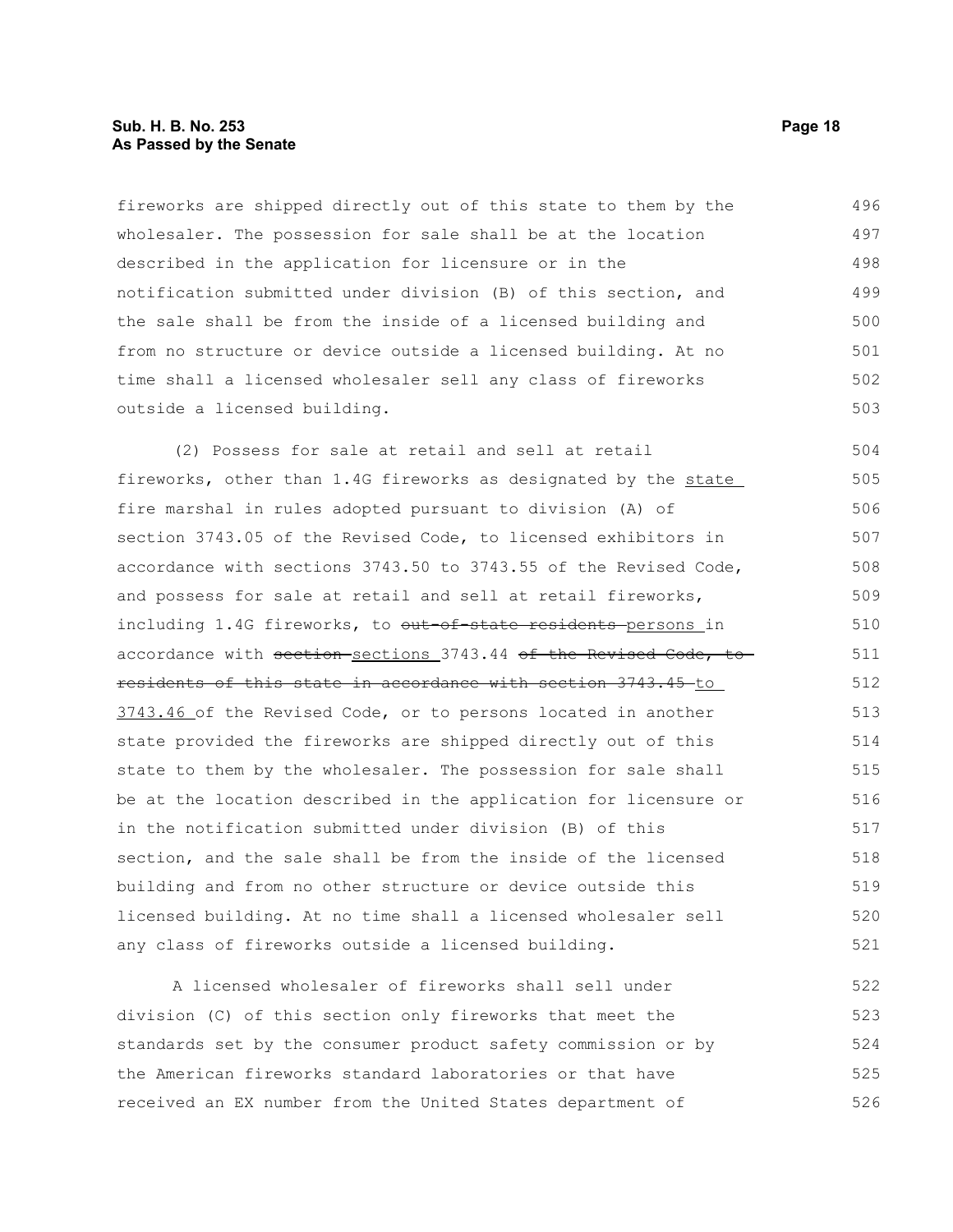transportation.

| (D) The license of a wholesaler of fireworks shall be                  | 528 |
|------------------------------------------------------------------------|-----|
| protected under glass and posted in a conspicuous place at the         | 529 |
| location described in the application for licensure or in the          | 530 |
| notification submitted under division (B) of this section.             | 531 |
| Except as otherwise provided in this section, the license is not       | 532 |
| transferable or assignable.-A-                                         | 533 |
| (1) The ownership of a wholesaler of fireworks license may             | 534 |
| be transferred to another person for the same location for which       | 535 |
| the license was issued if the assets of the wholesaler are             | 536 |
| transferred to that person by inheritance or by a sale approved        | 537 |
| by the state fire marshal. The-                                        | 538 |
| (2) The license of a wholesaler of fireworks may be                    | 539 |
| geographically relocated in accordance with division (E) of            | 540 |
| section 3743.75 of the Revised Code.                                   | 541 |
| (3) The license is subject to revocation in accordance                 | 542 |
| with section 3743.21 of the Revised Code.                              | 543 |
| (E) The state fire marshal shall adopt rules for the                   | 544 |
| expansion or contraction of a licensed premises and for the            | 545 |
| approval of an expansion or contraction. The boundaries of a           | 546 |
| licensed premises, including any geographic expansion or               | 547 |
| contraction of those boundaries, shall be approved by the state        | 548 |
| fire marshal in accordance with rules the state fire marshal           | 549 |
| adopts. If the licensed premises of a licensed wholesaler from         | 550 |
| which the wholesaler operates consists of more than one parcel         | 551 |
| of real estate, those parcels must be contiquous, unless an            | 552 |
| exception is allowed pursuant to division $\overline{(F)_{C}}$ of this | 553 |
| section.                                                               | 554 |
|                                                                        |     |

(F)(1) Upon application by a licensed wholesaler of 555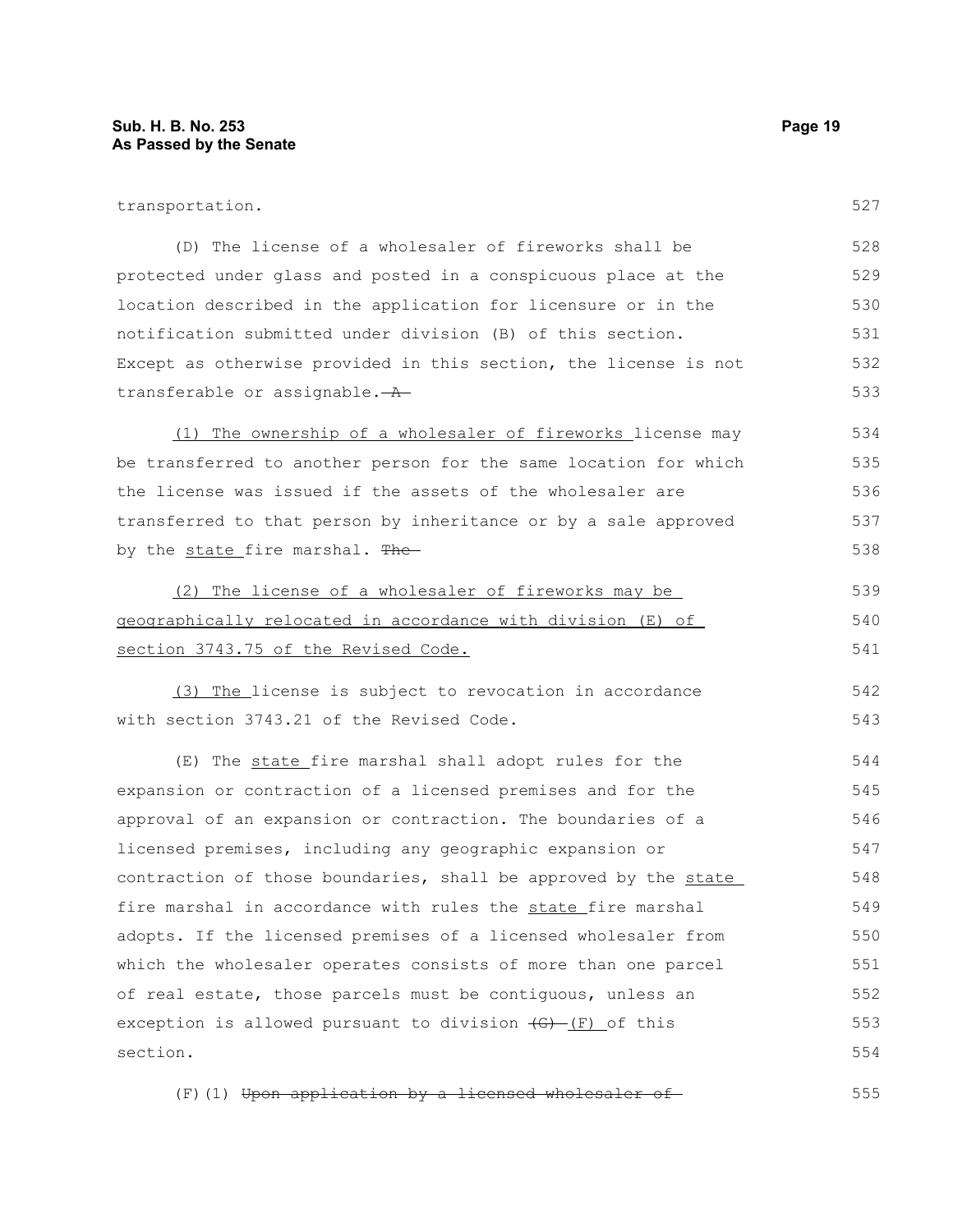### **Sub. H. B. No. 253** Page 20 **As Passed by the Senate**

| fireworks, a wholesaler license may be transferred from one-      | 556 |
|-------------------------------------------------------------------|-----|
| geographic location to another within the same municipal          | 557 |
| eorporation or within the unincorporated area of the same         | 558 |
| township, but only if all of the following apply:                 | 559 |
| (a) The identity of the holder of the license remains the         | 560 |
| same in the new location.                                         | 561 |
| (b) The former location is closed prior to the opening of         | 562 |
| the new location and no fireworks business of any kind is-        | 563 |
| conducted at the former location after the transfer of the-       | 564 |
| <del>license.</del>                                               | 565 |
| (e) The new location has received a local certificate of          | 566 |
| zoning compliance and a local certificate of occupancy, and       | 567 |
| otherwise is in compliance with all local building requlations.   | 568 |
| (d) Every building or structure at the new location is            | 569 |
| separated from occupied residential and nonresidential buildings  | 570 |
| or structures, railroads, highways, or any other buildings or     | 571 |
| structures located on the licensed premises in accordance with    | 572 |
| the distances specified in the rules adopted by the fire marshal  | 573 |
| pursuant to section 3743.18 of the Revised Code. If the licensee- | 574 |
| fails to comply with the requirements of division (F)(1)(d) of-   | 575 |
| this section by the licensee's own act, the license at the new-   | 576 |
| location is forfeited.                                            | 577 |
| (e) Neither the licensee nor any person holding, owning,          | 578 |
| or controlling a five per cent or greater beneficial or equity    | 579 |
| interest in the licensee has been convicted of or has pleaded-    | 580 |
| guilty to a felony under the laws of this state, any other-       | 581 |
| state, or the United States after June 30, 1997.                  | 582 |
| (f) The fire marshal approves the request for the                 | 583 |
| <del>transfer.</del>                                              | 584 |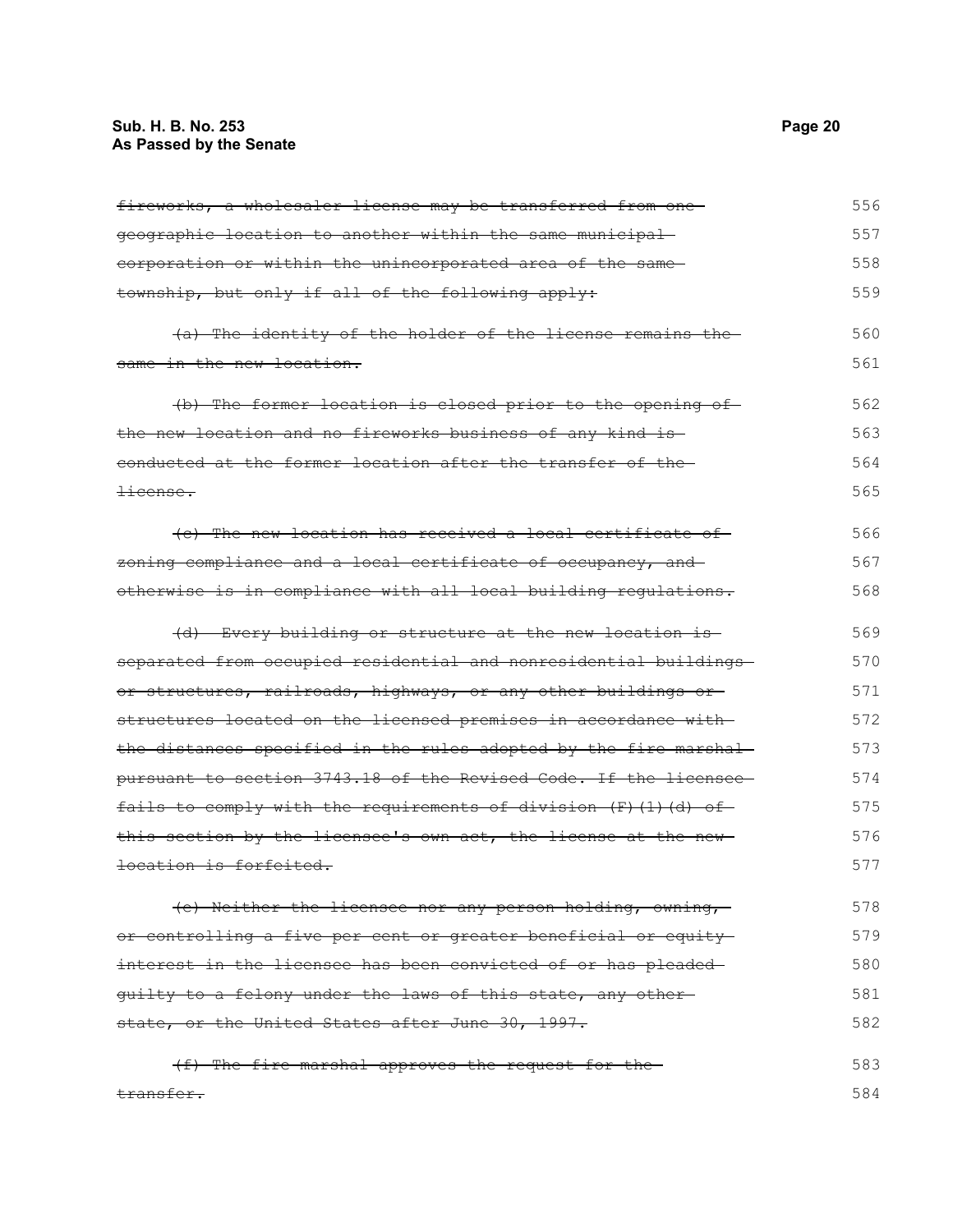### **Sub. H. B. No. 253 Page 21 As Passed by the Senate**

(2) The new location shall comply with the requirements specified in divisions (C)(1) and (2) of section 3743.25 of the Revised Code whether or not the fireworks showroom at the new location is constructed, expanded, or first begins operating on and after June 30, 1997. 585 586 587 588 589

(G)(1) A licensed wholesaler may expand its licensed premises within this state to include not more than two storage locations that are located upon one or more real estate parcels that are noncontiguous to the licensed premises as that licensed premises exists on the date a licensee submits an application as described below, if all of the following apply: 590 591 592 593 594 595

(a) The licensee submits an application to the state fire marshal requesting the expansion and an application fee of one hundred dollars per storage location for which the licensee is requesting approval.

(b) The identity of the holder of the license remains the same at the storage location.

(c) The storage location has received a valid certificate of zoning compliance, as applicable, and a valid certificate of occupancy for each building or structure at the storage location issued by the authority having jurisdiction to issue the certificate for the storage location, and those certificates permit the distribution and storage of fireworks regulated under this chapter at the storage location and in the buildings or structures. The storage location shall be in compliance with all other applicable federal, state, and local laws and regulations. 602 603 604 605 606 607 608 609 610

(d) Every building or structure located upon the storage location is separated from occupied residential and nonresidential buildings or structures, railroads, highways, and 611 612 613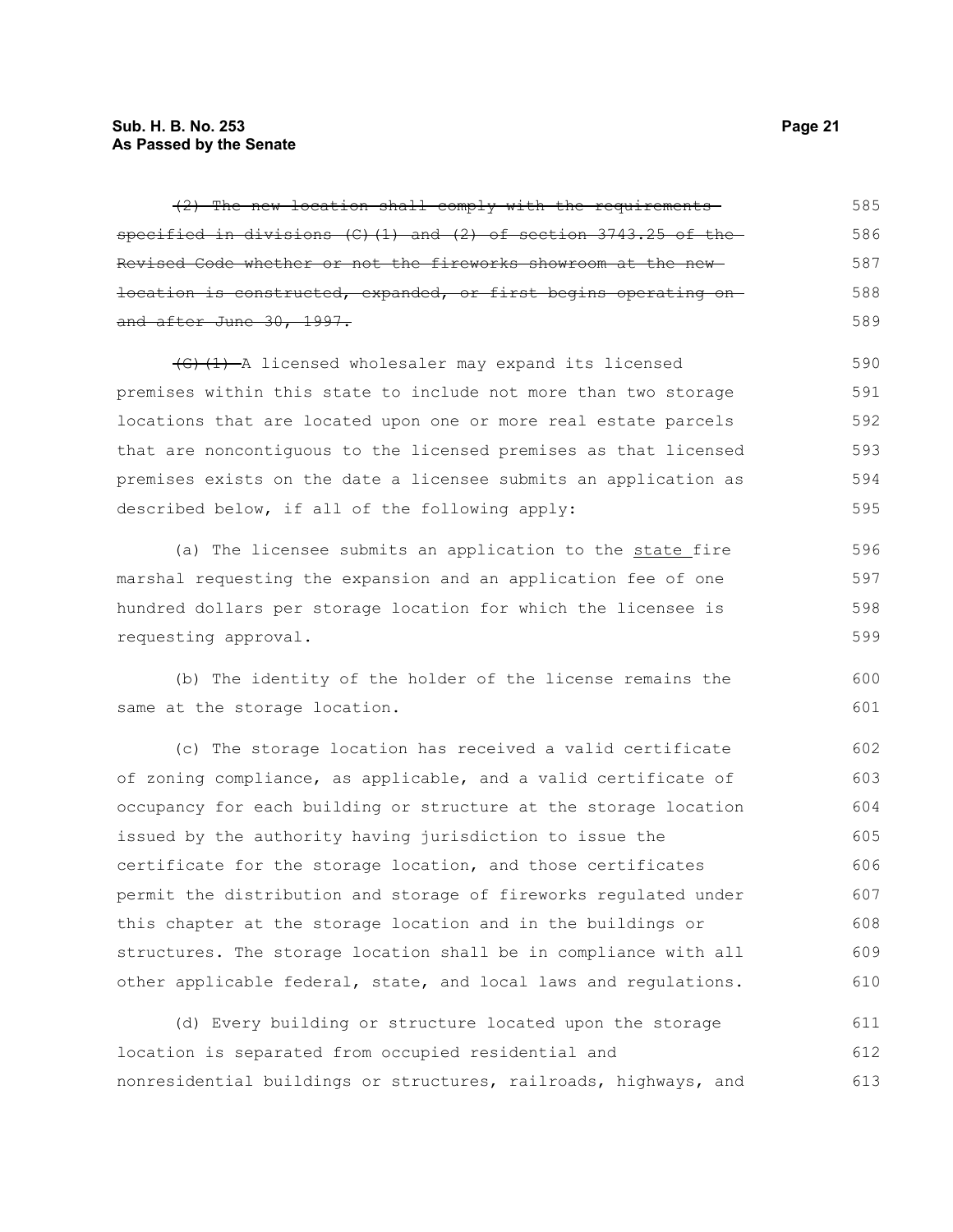any other buildings or structures on the licensed premises in accordance with the distances specified in the rules adopted by the state fire marshal pursuant to section 3743.18 of the Revised Code. 614 615 616 617

(e) Neither the licensee nor any person holding, owning, or controlling a five per cent or greater beneficial or equity interest in the licensee has been convicted of or pleaded guilty to a felony under the laws of this state, any other state, or the United States, after September 29, 2005. 618 619 620 621 622

(f) The state fire marshal approves the application for expansion. 623 624

(2) The state fire marshal shall approve an application for expansion requested under division  $\left(\frac{G}{1}, \frac{F}{F}\right)(1)$  of this section if the state fire marshal receives the application fee and proof that the requirements of divisions  $\left( G\right)$  (1)(b) to  $\left( e\right)$  $(F)$ (1)(b) to (e) of this section are satisfied. The storage location shall be considered part of the original licensed premises and shall use the same distinct number assigned to the original licensed premises with any additional designations as the fire marshal deems necessary in accordance with section 3743.16 of the Revised Code. 625 626 627 628 629 630 631 632 633 634

 $(H)$  (1) (G)(1) A licensee who obtains approval for use of a storage location in accordance with division  $\overline{(G) - (F)}$  of this section shall use the site exclusively for the following activities, in accordance with division (C)(1) of this section: 635 636 637 638

(a) Packaging, assembling, or storing fireworks, which shall occur only in buildings or structures approved for such hazardous uses by the building code official having jurisdiction for the storage location or, for 1.4G fireworks, in containers 639 640 641 642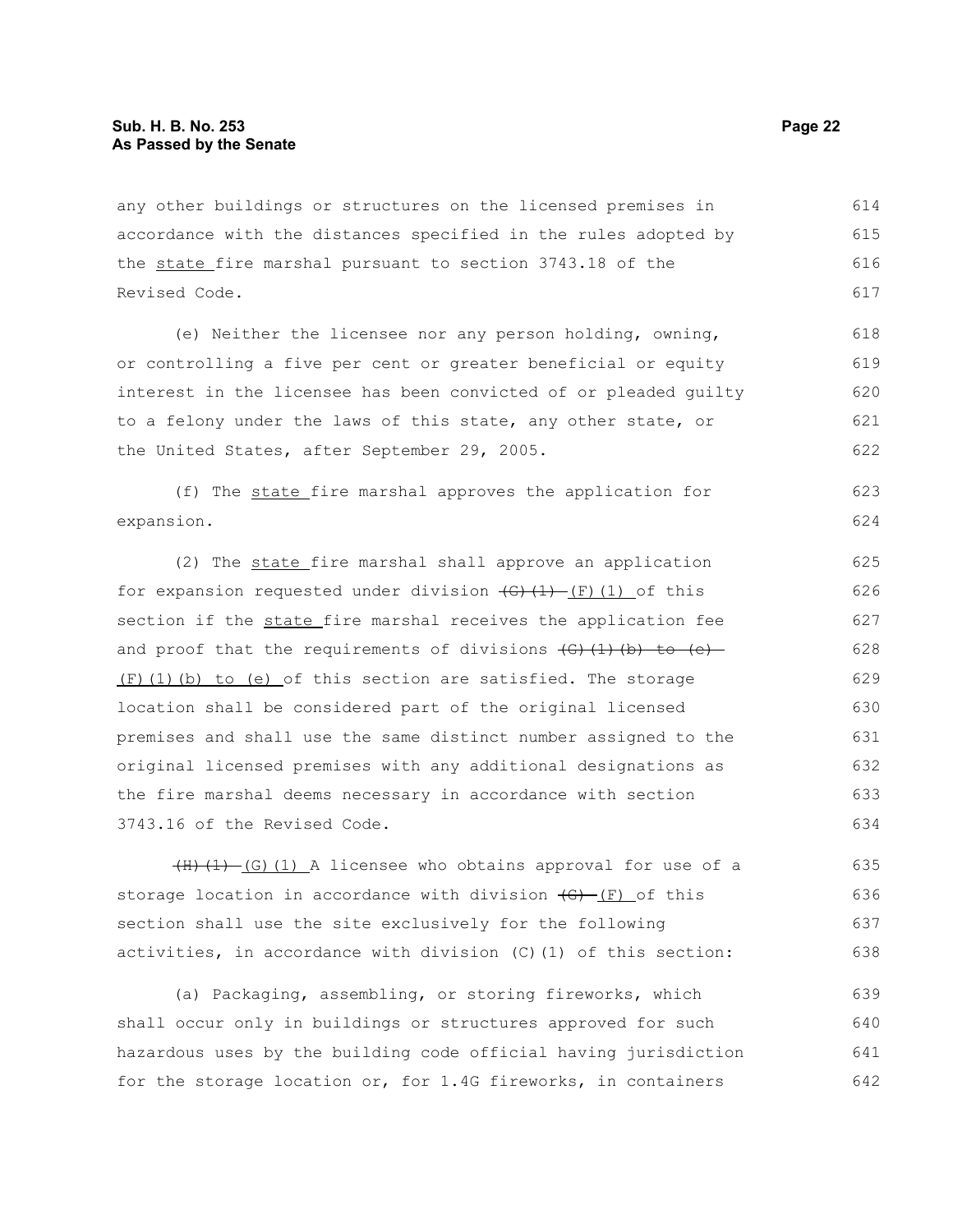### **Sub. H. B. No. 253 Page 23 As Passed by the Senate**

or trailers approved for such hazardous uses by the state fire marshal if such containers or trailers are not subject to regulation by the building code adopted in accordance with Chapter 3781. of the Revised Code. All such storage shall be in accordance with the rules adopted by the state fire marshal under division (B)(4) of section 3743.18 of the Revised Code for the packaging, assembling, and storage of fireworks. 643 644 645 646 647 648 649

(b) Distributing fireworks to other parcels of real estate located on the wholesaler's licensed premises, to licensed manufacturers or other licensed wholesalers in this state or to similarly licensed persons located in another state or country; 650 651 652 653

(c) Distributing fireworks to a licensed exhibitor of fireworks pursuant to a properly issued permit in accordance with section 3743.54 of the Revised Code. 654 655 656

(2) A licensed wholesaler shall not engage in any sales activity, including the retail sale of fireworks otherwise permitted under division (C)(2) of this section or pursuant to section 3743.44 or 3743.45 of the Revised Code, at a storage location approved under this section.

(3) A storage location may not be relocated for a minimum period of five years after the storage location is approved by the state fire marshal in accordance with division  $\overline{(G) - (F)}$  of this section.

 $(H)$  (H) A licensee shall prohibit public access to all storage locations it uses. The state fire marshal shall adopt rules establishing acceptable measures a wholesaler shall use to prohibit access to storage sites. 666 667 668 669

(J) (I) The state fire marshal shall not place the license of a wholesaler of fireworks in temporarily inactive status 670 671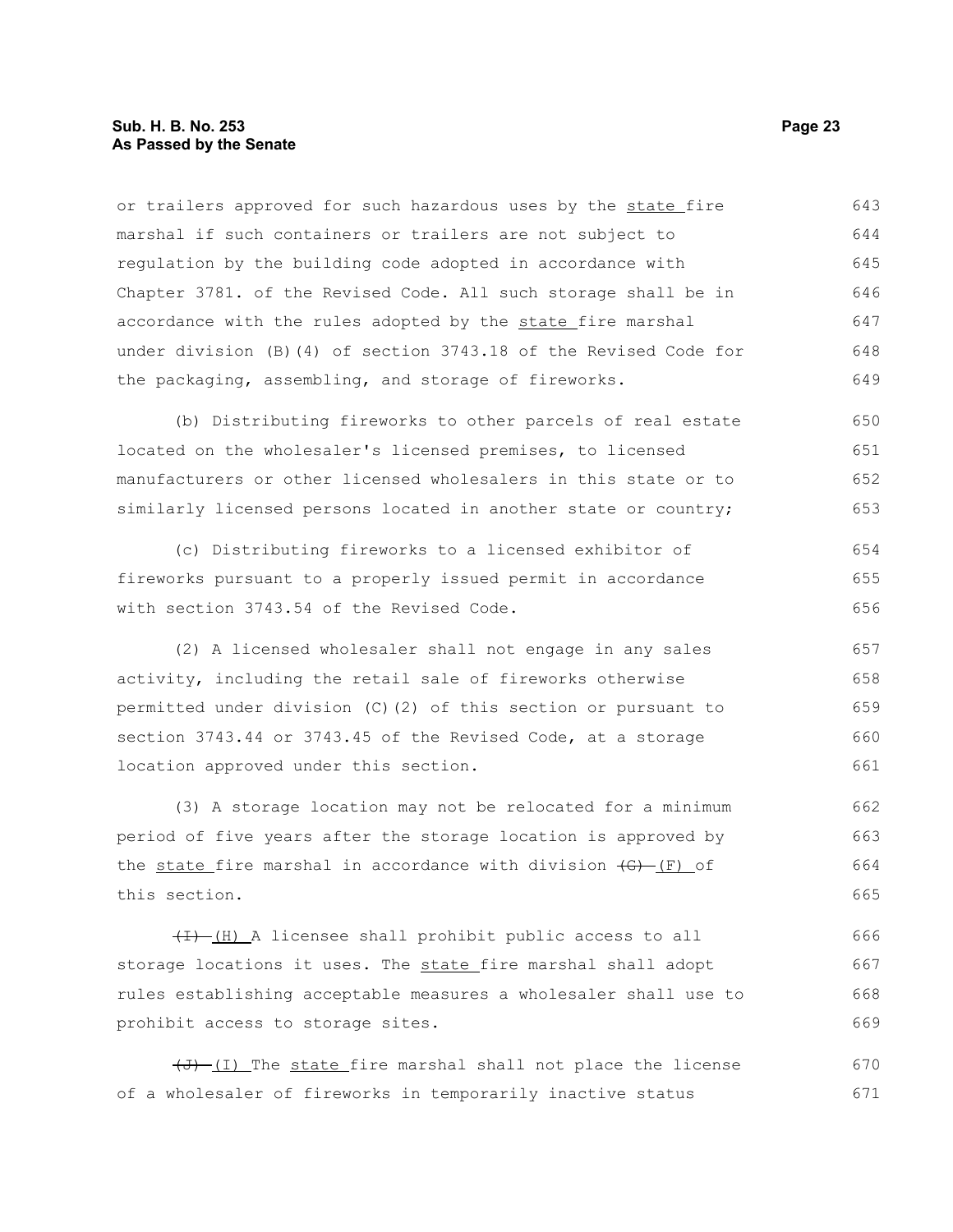### **Sub. H. B. No. 253 Page 24 As Passed by the Senate**

while the holder of the license is attempting to qualify to retain the license. 672 673

 $(K)$  (J) Each licensed wholesaler of fireworks or a designee of the wholesaler, whose identity is provided to the fire marshal by the wholesaler, annually shall attend a continuing education program. The state fire marshal shall develop the program and the state fire marshal or a person or public agency approved by the state fire marshal shall conduct it. A licensed wholesaler or the wholesaler's designee who attends a program as required under this division, within one year after attending the program, shall conduct in-service training as approved by the state fire marshal for other employees of the licensed wholesaler regarding the information obtained in the program. A licensed wholesaler shall provide the state fire marshal with notice of the date, time, and place of all in-service training. For any program conducted under this division, the state fire marshal shall, in accordance with rules adopted by the state fire marshal under Chapter 119. of the Revised Code, establish the subjects to be taught, the length of classes, the standards for approval, and time periods for notification by the licensee to the state state fire marshal of any in-service training. 674 675 676 677 678 679 680 681 682 683 684 685 686 687 688 689 690 691 692 693

 $(H)$  (K) A licensed wholesaler shall maintain comprehensive general liability insurance coverage in the amount and type specified under division (B)(2) of section 3743.15 of the Revised Code at all times. Each policy of insurance required under this division shall contain a provision requiring the insurer to give not less than fifteen days' prior written notice to the state fire marshal before termination, lapse, or cancellation of the policy, or any change in the policy that reduces the coverage below the minimum required under this 694 695 696 697 698 699 700 701 702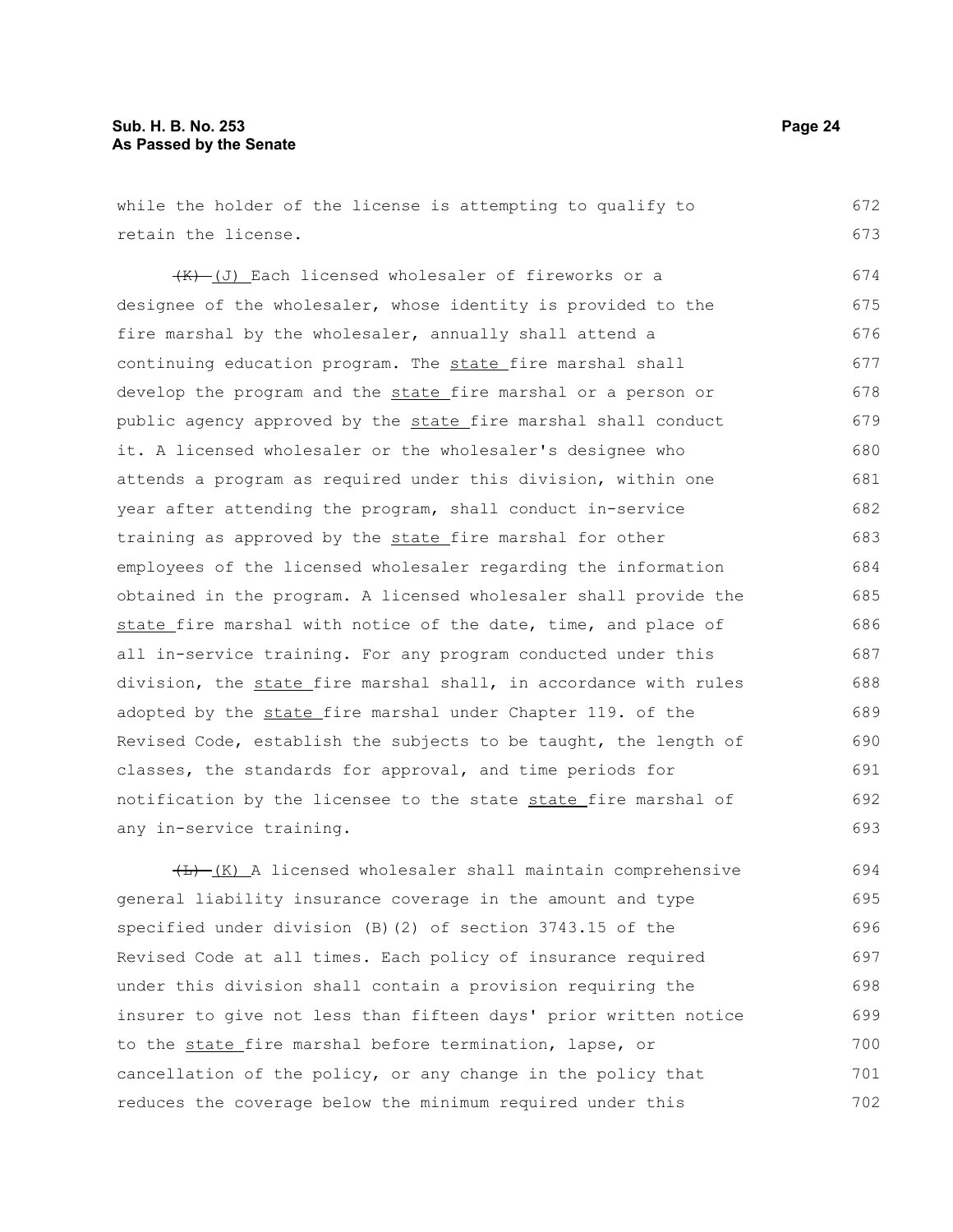### **Sub. H. B. No. 253 Page 25 As Passed by the Senate**

division. Prior to canceling or reducing the amount of coverage of any comprehensive general liability insurance coverage required under this division, a licensed wholesaler shall secure supplemental insurance in an amount and type that satisfies the requirements of this division so that no lapse in coverage occurs at any time. A licensed wholesaler who secures supplemental insurance shall file evidence of the supplemental insurance with the state fire marshal prior to canceling or reducing the amount of coverage of any comprehensive general liability insurance coverage required under this division. 703 704 705 706 707 708 709 710 711 712

 **Sec. 3743.171.** Notwithstanding the requirements, contained in division (A) of section 3743.17 of the Revised Code, that the state fire marshal only issue the license of a wholesaler of fireworks on the first day of December and that the license is effective for one year: 713 714 715 716 717

(A) An applicant who applies pursuant to section 3743.151 of the Revised Code, and who meets the requirements for licensure contained in section 3743.16 of the Revised Code, shall be issued the license of a wholesaler of fireworks at the end of the period described in division (A)(1) of section 3743.75 of the Revised Code. 718 719 720 721 722 723

(B) A license issued pursuant to division (A) of this section shall be effective as follows: 724 725

(1) If the end of the period described in division (A)(1) of section 3743.75 of the Revised Code is in January, February, March, April, or May, a license issued pursuant to division (A) of this section shall be effective through the end of November in the same calendar year. 726 727 728 729 730

(2) If the end of the period described in division (A)(1) 731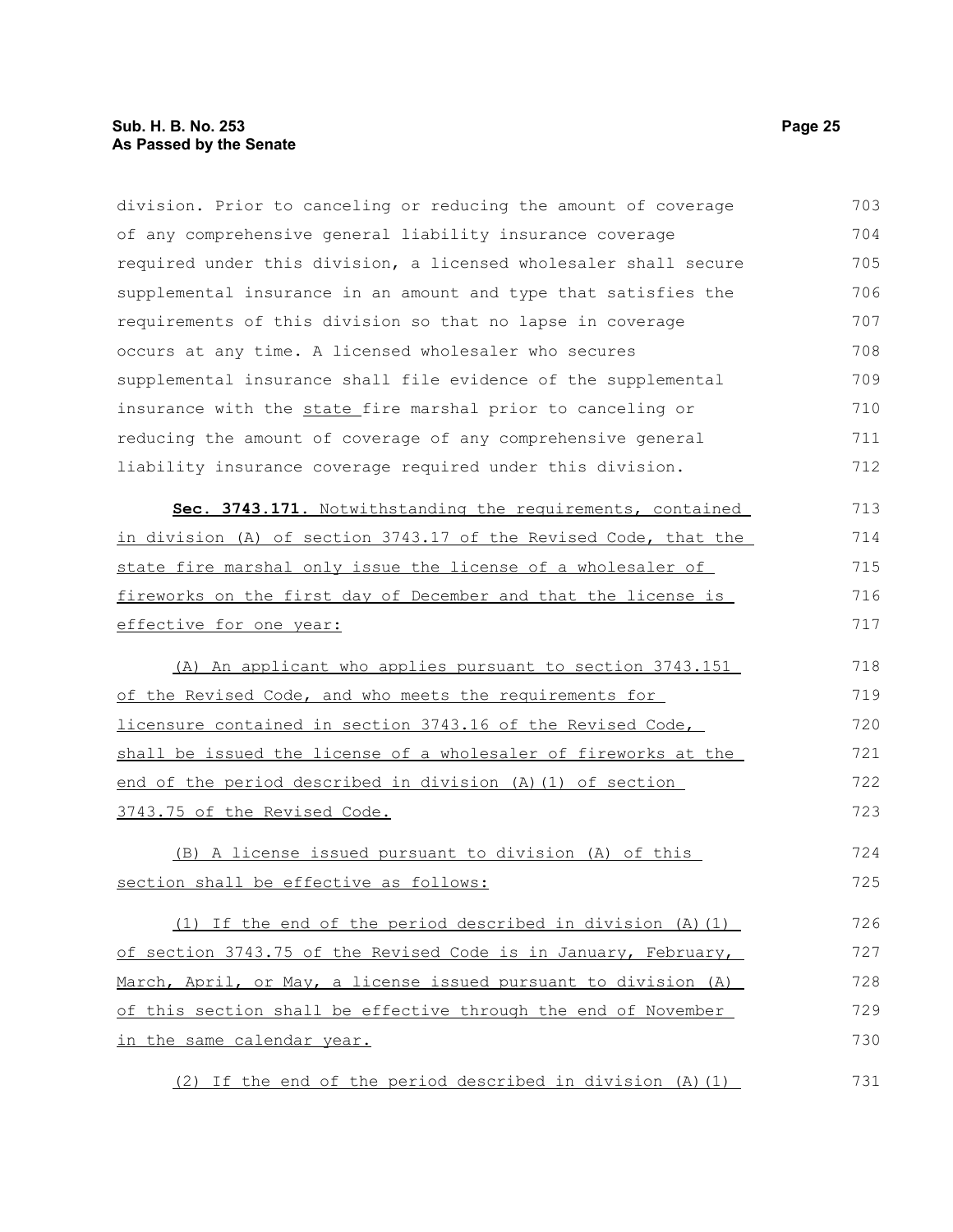| of section 3743.75 of the Revised Code is in June, July, August, | 732 |
|------------------------------------------------------------------|-----|
| September, October, November, or December, a license issued      | 733 |
| pursuant to division (A) of this section shall be effective      | 734 |
| through the end of November in the subsequent calendar year.     | 735 |
| Sec. 3743.21. (A) The state fire marshal may inspect the         | 736 |
| premises, and the inventory, wholesale sale, and retail sale     | 737 |
| records, of a licensed wholesaler of fireworks during the        | 738 |
| wholesaler's period of licensure to determine whether the        | 739 |
| wholesaler is in compliance with Chapter 3743. of the Revised    | 740 |
| Code and the rules adopted by the state fire marshal pursuant to | 741 |
| section 3743.18 or 3743.22 of the Revised Code.                  | 742 |
| (B) If the state fire marshal determines during an               | 743 |
| inspection conducted pursuant to division (A) of this section    | 744 |
| that a wholesaler is not in compliance with Chapter 3743. of the | 745 |
| Revised Code or the rules adopted by the state fire marshal      | 746 |
| pursuant to section 3743.18 or 3743.22 of the Revised Code, the  | 747 |
| state fire marshal may take one or more of the following         | 748 |
| actions, whichever the state fire marshal considers appropriate  | 749 |
| under the circumstances:                                         | 750 |

(1) Order, in writing, the wholesaler to eliminate, correct, or otherwise remedy the nonconformities within a specified period of time; 751 752 753

(2) Order, in writing, the wholesaler to immediately cease its operations, if a fire or explosion hazard exists that reasonably can be regarded as posing an imminent danger of death or serious physical harm to persons. The order shall be effective until the nonconformities are eliminated, corrected, or otherwise remedied or for a period of seventy-two hours from the time of issuance, whichever first occurs. During the seventy-two hour period, the state fire marshal may obtain from 754 755 756 757 758 759 760 761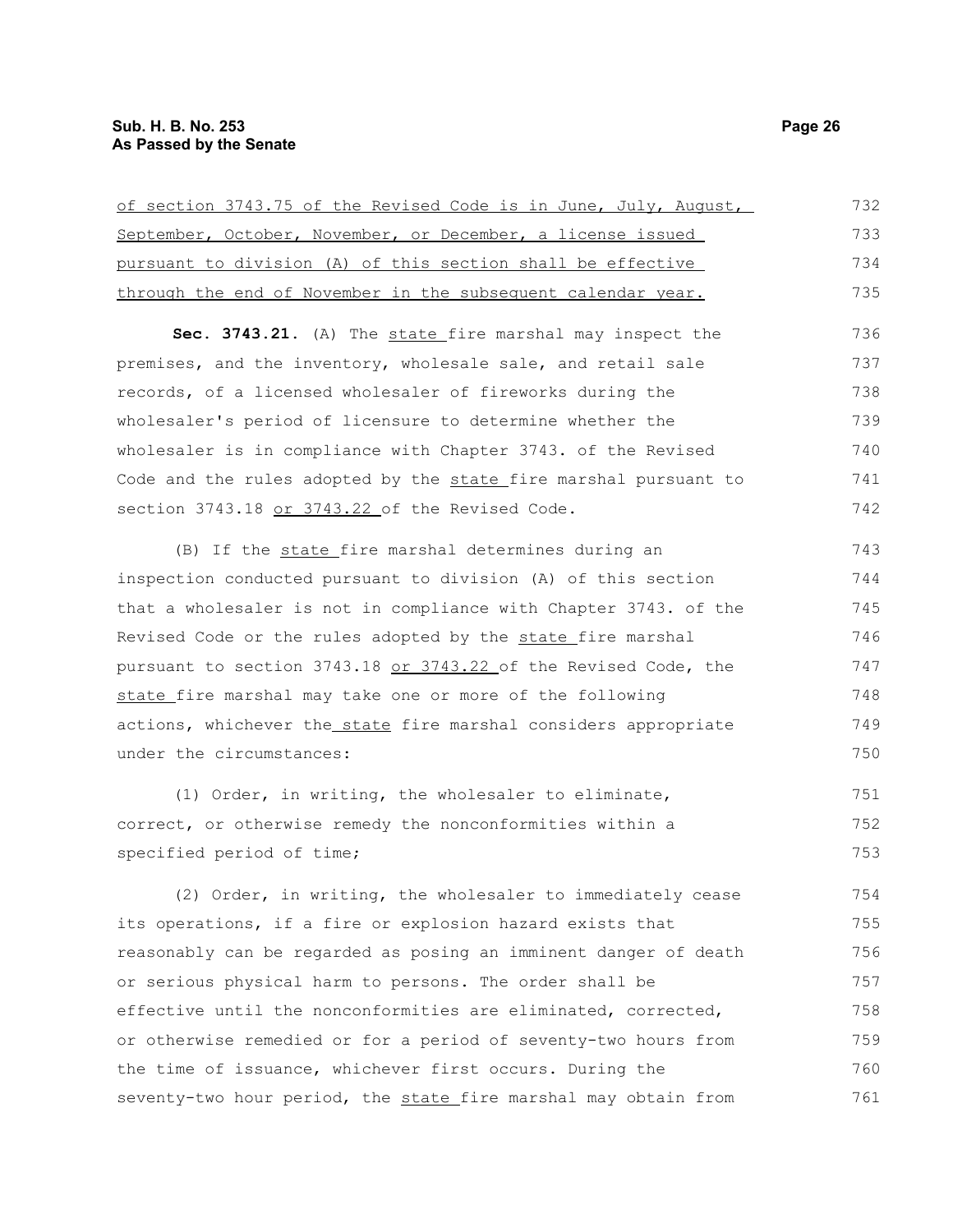### **Sub. H. B. No. 253 Page 27 As Passed by the Senate**

the court of common pleas of Franklin county or of the county in which the premises of the wholesaler are located an injunction restraining the wholesaler from continuing its operations after the seventy-two hour period expires until the nonconformities are eliminated, corrected, or otherwise remedied. 762 763 764 765 766

(3) Revoke, or deny renewal of, the license of the wholesaler in accordance with Chapter 119. of the Revised Code;

(4) Take action as authorized by section 3743.68 of the Revised Code. 769 770

(C) This section does not affect the authority conferred by Chapters 3781. and 3791. of the Revised Code to conduct inspections to determine conformity with those chapters or the rules adopted pursuant to them. 771 772 773 774

(D) If the license of a wholesaler of fireworks is revoked or renewal is denied pursuant to division (B)(3) of this section or section 3743.70 of the Revised Code, the wholesaler shall cease its operations immediately. The wholesaler may not reapply for licensure as a wholesaler of fireworks until two years expire from the date of revocation.

The state fire marshal shall remove from the list of licensed wholesalers the name of a wholesaler whose license has been revoked, and shall notify the law enforcement authorities for the political subdivision in which the wholesaler's premises are located, of the revocation or denial of renewal. 781 782 783 784 785

#### **Sec. 3743.22.** (A) As used in this section:

(1) "Fee period" means the period beginning on the first day of October and ending on the thirtieth day of the following September. 787 788 789

767 768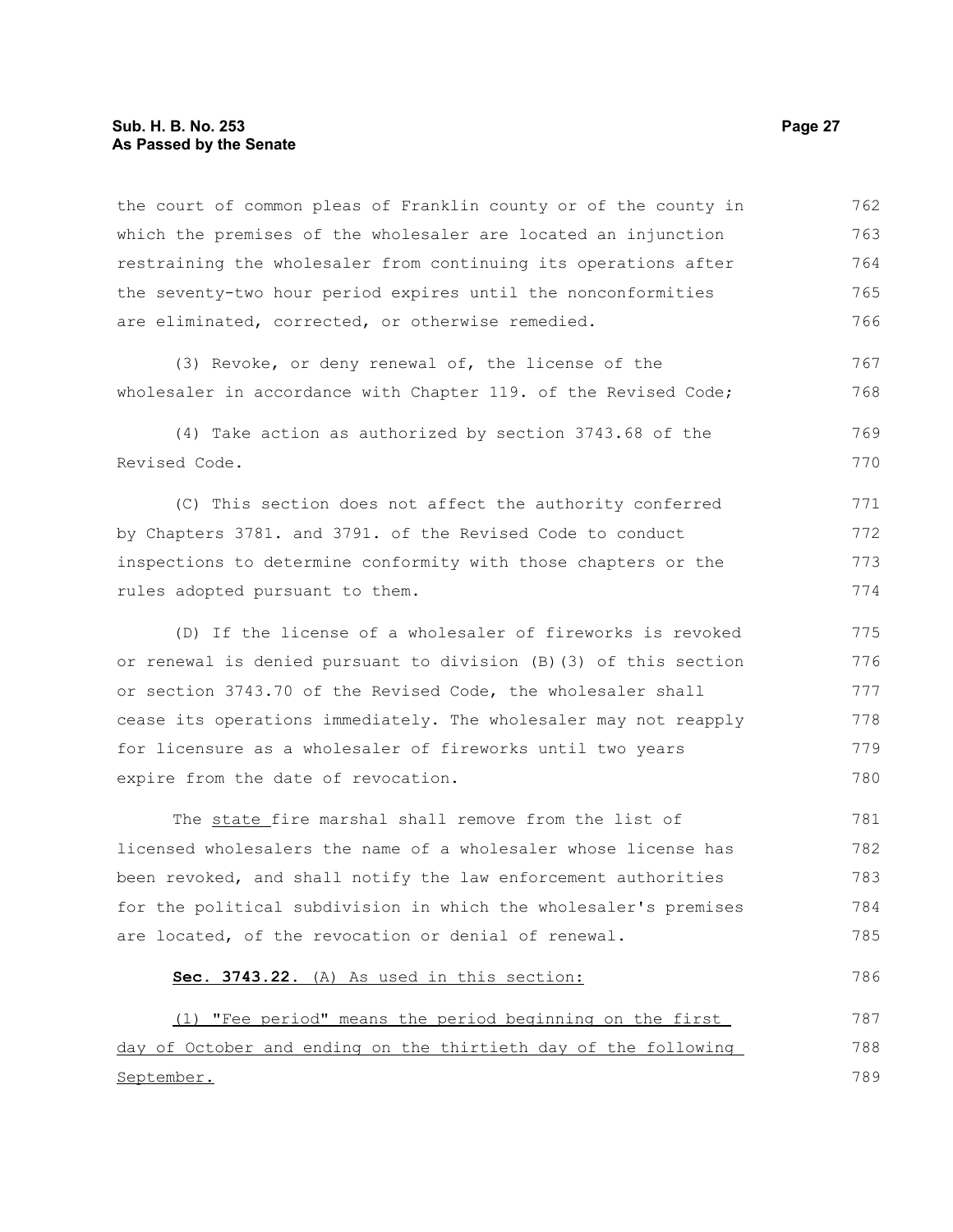| (2) "Gross receipts" excludes the amount of taxes a                     | 790 |
|-------------------------------------------------------------------------|-----|
| <u>licensed manufacturer or licensed wholesaler collects from a</u>     | 791 |
| consumer under Chapter 5739. of the Revised Code on behalf of           | 792 |
| the state or a political subdivision.                                   | 793 |
| (B) For the purpose of providing revenue to fund                        | 794 |
| firefighter training programs and the enforcement and regulation        | 795 |
| of the fireworks industry, a fee is imposed on licensed                 | 796 |
| manufacturers and licensed wholesalers selling 1.4G fireworks in        | 797 |
| this state. The fee shall equal four per cent of the gross              | 798 |
| receipts of a licensed manufacturer or licensed wholesaler from         | 799 |
| <u>retail sales of 1.4G fireworks in this state made one hundred or</u> | 800 |
| more days after the effective date of this section. For the             | 801 |
| purpose of this section, a retail sale of 1.4G fireworks is made        | 802 |
| in this state only if the purchaser intends to use the                  | 803 |
| fireworks, and not resell them, and receives the 1.4G fireworks         | 804 |
| <u>at a location in this state.</u>                                     | 805 |
| The fee shall be reported, on a form prescribed by the                  | 806 |
| state fire marshal, and remitted to the state fire marshal on or        | 807 |
| before the twenty-third day after the last day of each fee              | 808 |
| period. The amount of the fee due shall be computed on the basis        | 809 |
| of gross receipts from retail sales made in each fee period. A          | 810 |
| licensed manufacturer or licensed wholesaler whose license is           | 811 |
| issued, canceled or revoked, or not renewed after expiration            | 812 |
| during a fee period shall report and remit the fee based on             | 813 |
| sales of 1.4G fireworks made in that fee period as required             | 814 |
| under this section. A licensed manufacturer or licensed                 | 815 |
| wholesaler may separately or proportionately bill or invoice a          | 816 |
| fee imposed under this section to another person.                       | 817 |
| (C) All money collected under this section shall be                     | 818 |
| credited to the fireworks fee receipts fund, which is hereby            | 819 |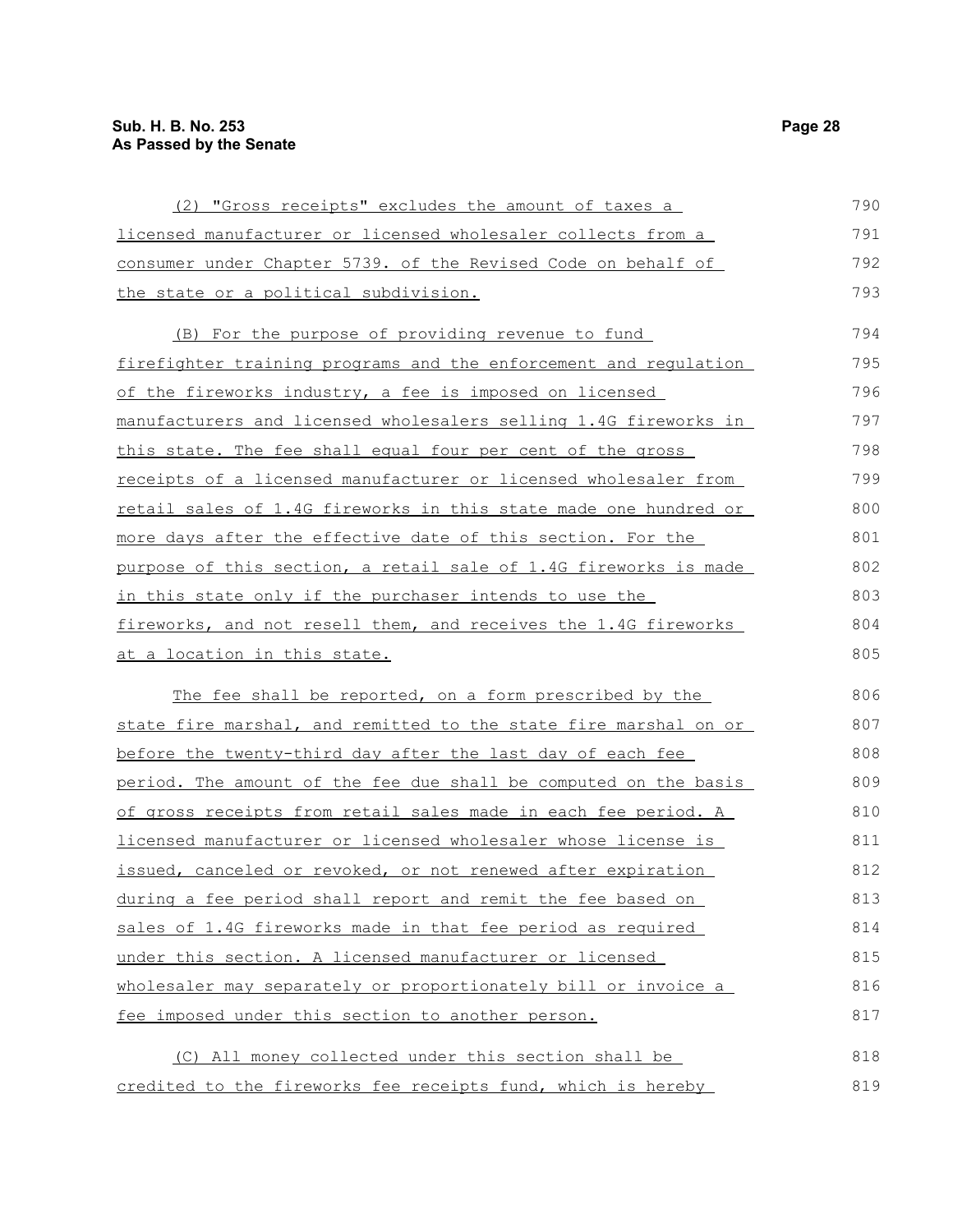| created in the state treasury. Seven-eighths of the money in the | 820 |
|------------------------------------------------------------------|-----|
| fund shall be used by the state fire marshal solely to fund      | 821 |
| firefighter training programs. Remaining money in the fund shall | 822 |
| be used solely to pay expenses of the state fire marshal in      | 823 |
| performing the duties prescribed by this chapter.                | 824 |
| (D) If the state fire marshal determines that a licensed         | 825 |
| manufacturer or licensed wholesaler fails to timely report and   | 826 |
| remit the full amount of the fee as required by this section,    | 827 |
| the state fire marshal may do either of the following:           | 828 |
| (1) Order, in writing, the wholesaler or manufacturer to         | 829 |
| report and remit to the state fire marshal, within a specified   | 830 |
| period of time, any such underpayment;                           | 831 |
| (2) Revoke or deny renewal of the license of the                 | 832 |
| manufacturer or wholesaler, which shall subject a manufacturer   | 833 |
| or wholesaler to the consequences prescribed in division (D) of  | 834 |
| section 3743.08 of the Revised Code or division (D) of section   | 835 |
| 3743.21 of the Revised Code.                                     | 836 |
| (E) The state fire marshal may adopt rules in accordance         | 837 |
| with Chapter 119. of the Revised Code as necessary to administer | 838 |
| and enforce the fee imposed under this section.                  | 839 |
| Sec. 3743.44. (A) Any person who resides in another state        | 840 |
| and who intends to obtain possession in this state of 1.3G       | 841 |
| fireworks purchased in this state shall obtain possession of the | 842 |
| 1.3G fireworks only from a licensed manufacturer or licensed     | 843 |
| wholesaler and only possess the fireworks in this state while in | 844 |
| the course of directly transporting them out of this state. If   | 845 |
| the location where the 1.3G fireworks are to be used is within   | 846 |
| the state of Ohio, the person acquiring such fireworks shall be  | 847 |
| a licensed exhibitor of fireworks and possess a valid public     | 848 |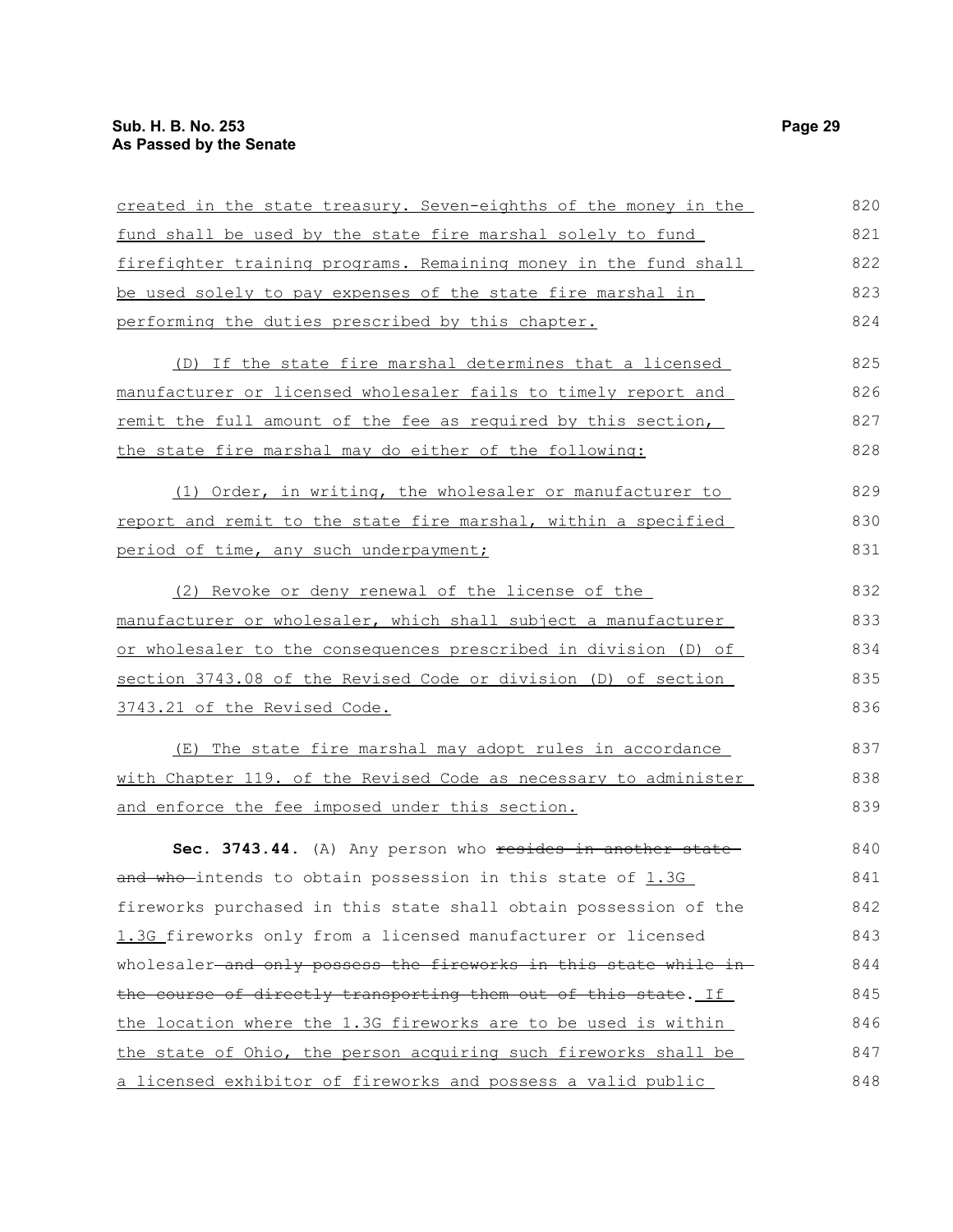| display exhibition permit issued in accordance with section      | 849 |
|------------------------------------------------------------------|-----|
| 3743.54 of the Revised Code. Other than while in transit         | 850 |
| directly to the permitted display site, such possession of       | 851 |
| fireworks under this section shall only be at the locations and  | 852 |
| for the time periods specified in the permit and as otherwise    | 853 |
| required by this chapter.                                        | 854 |
| A licensed exhibitor with a display permit issued under          | 855 |
| section 3743.54 of the Revised Code may use that permit to       | 856 |
| acquire and use 1.4G fireworks under this section. The           | 857 |
| possession, transportation, usage and storage of such fireworks  | 858 |
| must comply with rules the state fire marshal adopts for the     | 859 |
| usage of 1.4G fireworks in public displays.                      | 860 |
| No licensed manufacturer or licensed wholesaler shall sell       | 861 |
| 1.3G fireworks to a person who resides in another state unless   | 862 |
| that person has been issued a license or permit in the state of  | 863 |
| the person's residence that authorizes the person to engage in   | 864 |
| the manufacture, wholesale sale, or retail sale of 1.3G          | 865 |
| fireworks or that authorizes the person to possess 1.3G          | 866 |
| fireworks and conduct 1.3G fireworks exhibitions in that state   | 867 |
| and that person presents a certified copy of the license. For a  | 868 |
| purchaser that intends to discharge, ignite or explode 1.3G      | 869 |
| fireworks in this state, no licensed manufacturer or licensed    | 870 |
| wholesaler shall sell 1.3G fireworks to such persons unless they | 871 |
| are verified to be a licensed exhibitor in this state and        | 872 |
| possess a valid public display exhibition permit issued in       | 873 |
| accordance with section 3743.54 of the Revised Code.             | 874 |
| No licensed manufacturer or licensed wholesaler shall sell-      | 875 |
| fireworks to a person who resides in another state unless that   | 876 |
| person has been issued a license or permit in the state of the-  | 877 |

person's residence that authorizes the person to engage in the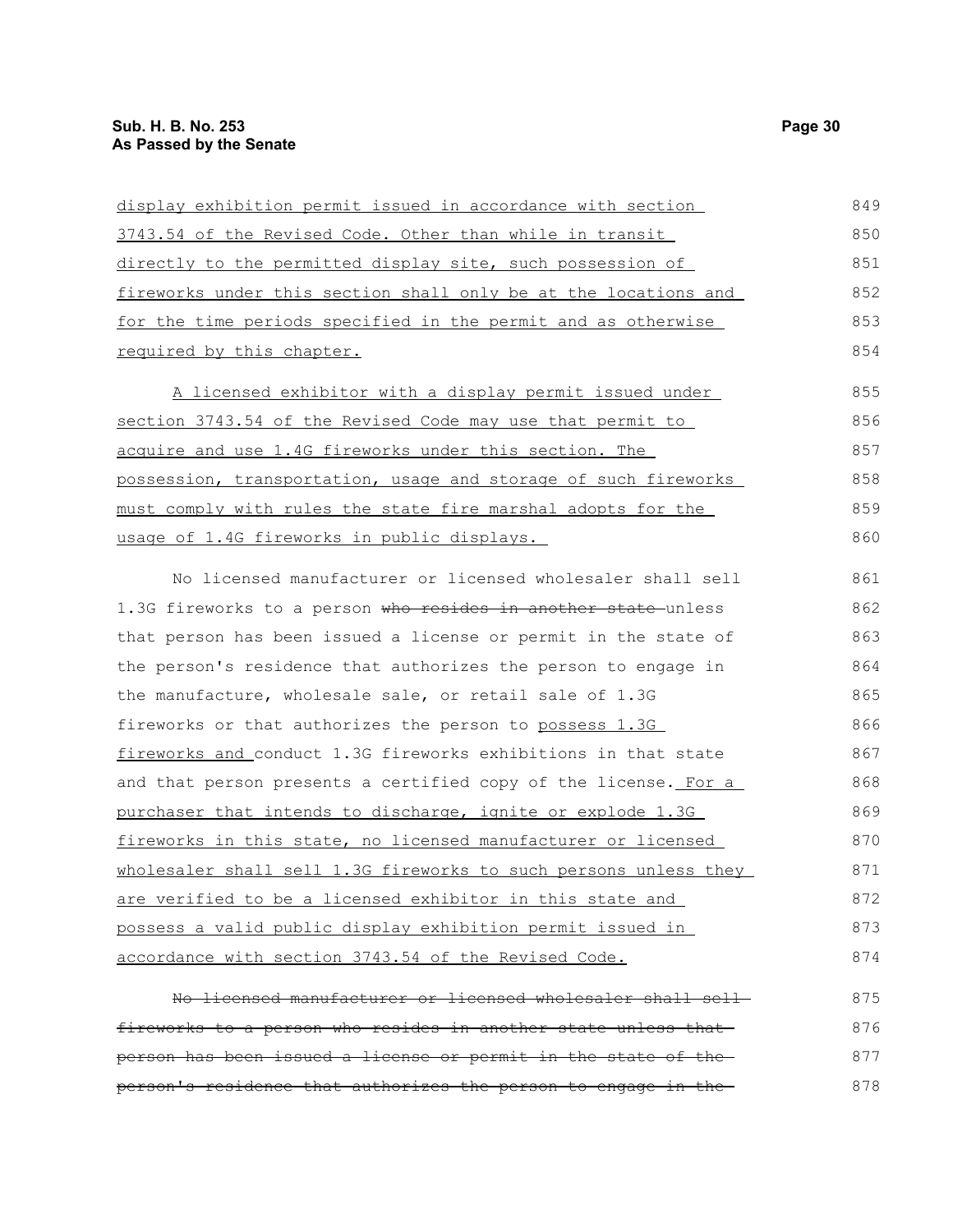### **Sub. H. B. No. 253 Page 31 As Passed by the Senate**

| manufacture, wholesale sale, or retail sale of fireworks in that- | 879 |
|-------------------------------------------------------------------|-----|
| state or that authorizes the person to conduct fireworks-         | 880 |
| exhibitions in that state and that person presents a certified-   | 881 |
| copy of the license, or, if that person does not possess a        | 882 |
| license or permit of that nature, only if the person presents a   | 883 |
| current valid motor vehicle operator's license issued to the-     | 884 |
| person in the person's state of residence, or, if that person-    | 885 |
| does not possess a motor vehicle operator's license issued in-    | 886 |
| that state, an identification card issued to the person by a      | 887 |
| governmental agency in the person's state of residence            | 888 |
| indicating that the person is a resident of that state. If a      | 889 |
| person who is required to present a motor vehicle operator's      | 890 |
| license or other identification card intends to transport the-    | 891 |
| fireworks purchased directly out of this state by a motor-        | 892 |
| vehicle and the person will not also be the operator of that      | 893 |
| motor vehicle while so transporting the fireworks, the operator-  | 894 |
| of the motor vehicle also shall present the operator's motor-     | 895 |
| vehicle operator's license.                                       | 896 |
| (B) Each purchaser of fireworks under this section shall-         | 897 |
| transport the fireworks so purchased directly out of this state-  | 898 |
| within forty-eight hours after the time of their purchase.        | 899 |
| This section requlates wholesale sales and retail sales of-       | 900 |
| fireworks in this state only insofar as purchasers of fireworks-  | 901 |
| are residents of other states and will be obtaining possession-   | 902 |
| in this state of purchased fireworks. This section does not       | 903 |
| prohibit licensed manufacturers or wholesalers from selling       | 904 |
| fireworks, in accordance with section 3743.04 or sections         | 905 |
| 3743.17 and 3743.25 of the Revised Code, to a resident of         | 906 |
| another state and from shipping the purchased fireworks directly  | 907 |
| out of this state to the purchaser.                               | 908 |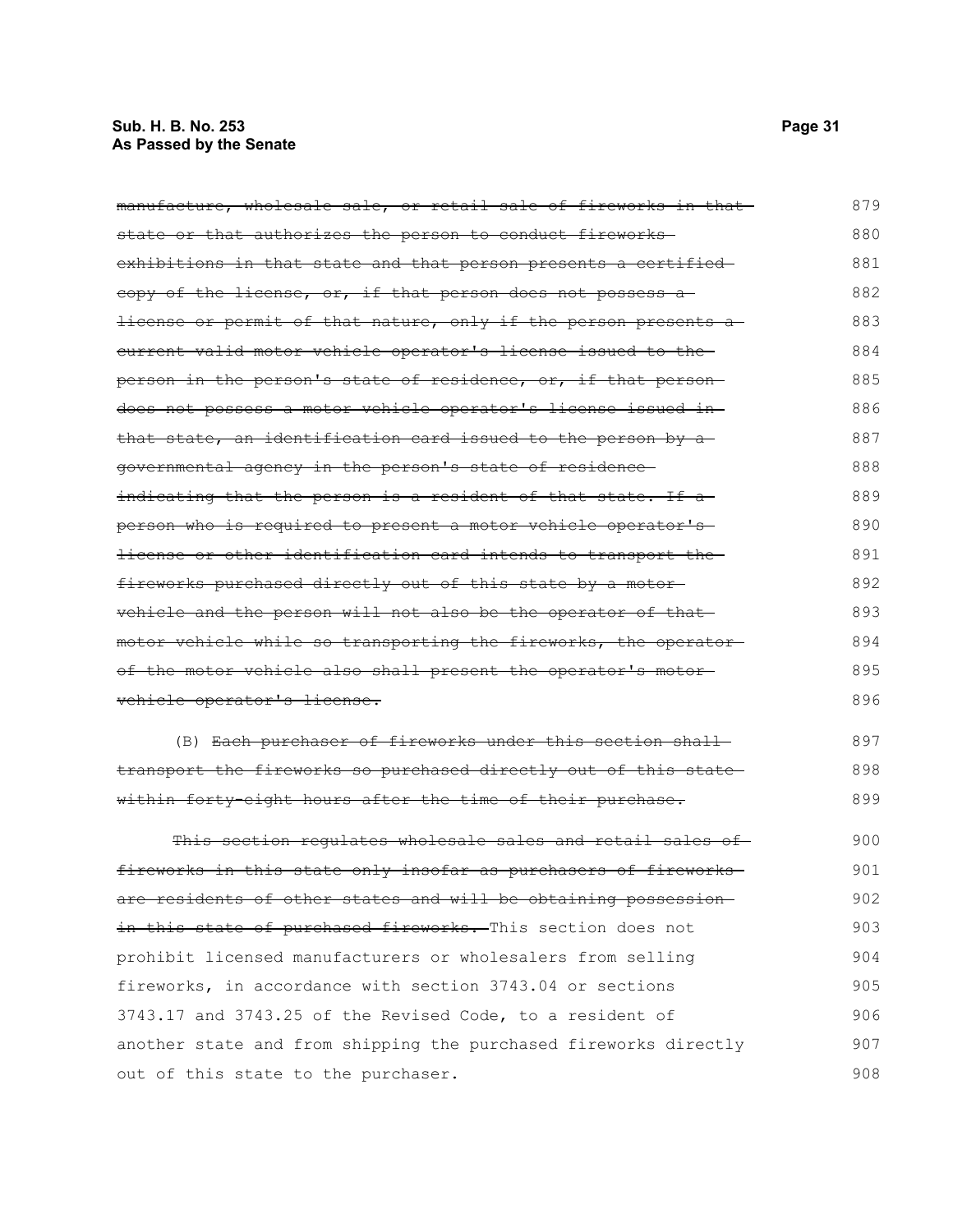### **Sub. H. B. No. 253 Page 32 As Passed by the Senate**

| Sec. 3743.45. (A) Any person who resides in this state and        | 909 |
|-------------------------------------------------------------------|-----|
| who-intends to obtain possession in this state of 1.4G fireworks  | 910 |
| purchased in this state shall obtain possession of the 1.4G       | 911 |
| fireworks only from a licensed manufacturer or licensed           | 912 |
| wholesaler_and shall be subject to this section.                  | 913 |
| Each purchaser of 1.4G fireworks under this division shall-       | 914 |
| transport the fireworks so purchased directly out of this state-  | 915 |
| within forty eight hours after the time of their purchase.        | 916 |
| This division does not apply to a person who resides in-          | 917 |
| this state and who is also a licensed manufacturer, licensed-     | 918 |
| wholesaler, or licensed exhibitor of fireworks in this state.     | 919 |
| (B) No licensed manufacturer or licensed wholesaler shall-        | 920 |
| sell 1.3G fireworks to a person who resides in this state unless- | 921 |
| that person is a licensed manufacturer, licensed wholesaler, or   | 922 |
| licensed exhibitor of fireworks in this state Any person          | 923 |
| authorized under this section to possess 1.4G fireworks in this   | 924 |
| state may discharge, ignite, or explode those fireworks if both   | 925 |
| of the following conditions are met:                              | 926 |
| (1) The discharge, ignition, or explosion occurs on the           | 927 |
| property of the person, or on the property of another who has     | 928 |
| given permission to the person, in a county, township, or         | 929 |
| municipal corporation that has authorized the discharge,          | 930 |
| ignition, or explosion pursuant to division (D) of this section;  | 931 |
| (2) The discharge, ignition, or explosion occurs during           | 932 |
| the times authorized by the county, township, or municipal        | 933 |
| corporation pursuant to division (D) of this section.             | 934 |
| (C) Fireworks discharged, ignited, or exploded pursuant to        | 935 |
| this section shall not be considered a public exhibition.         | 936 |
| (D) A county, with respect to the unincorporated territory        | 937 |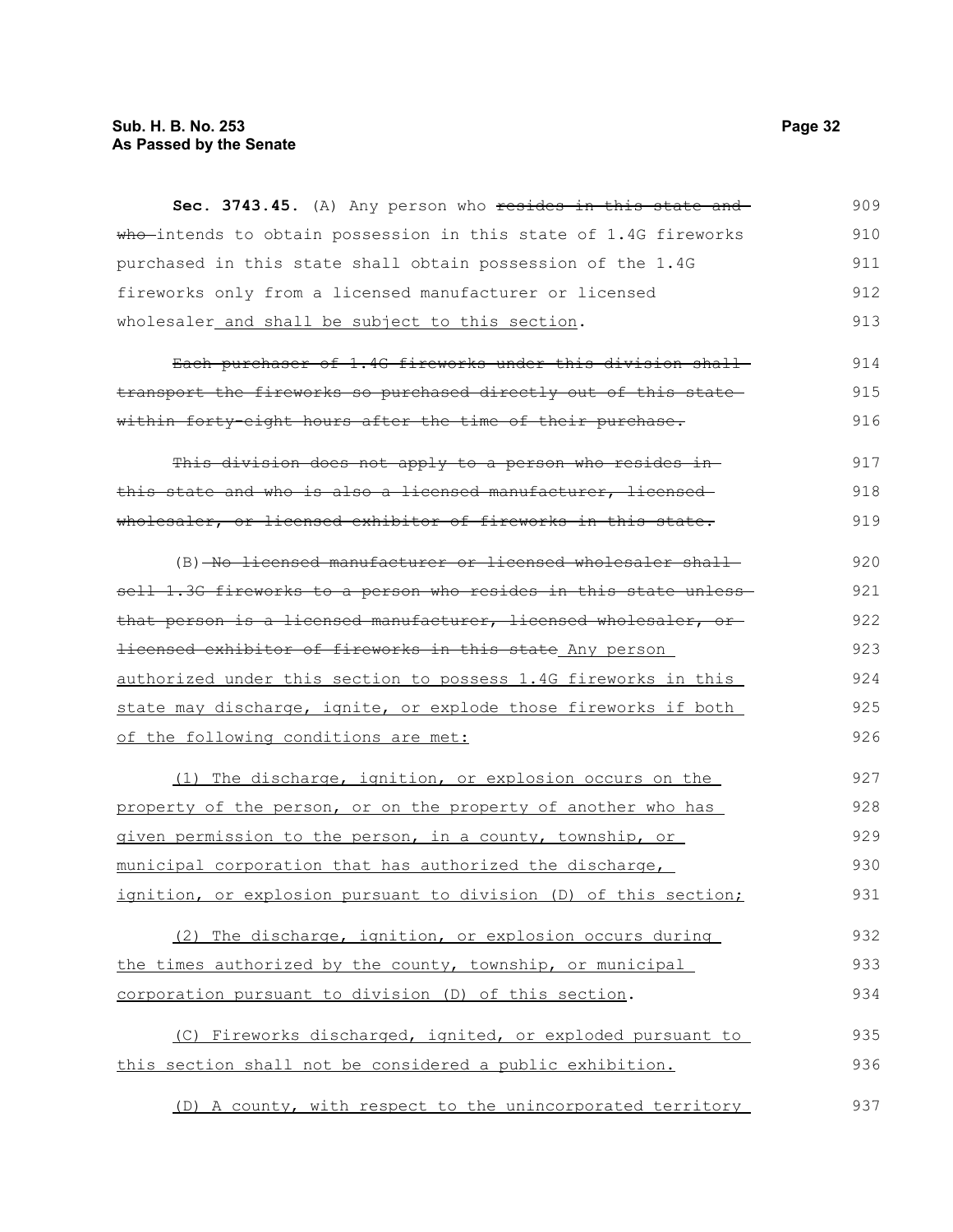| of the county, a township, with respect to the unincorporated    | 938 |
|------------------------------------------------------------------|-----|
| territory of the township, or a municipal corporation may, by    | 939 |
| resolution, authorize the discharge, ignition, or explosion of   | 940 |
| fireworks obtained pursuant to this section on the third,        | 941 |
| fourth, and fifth day of July, or any part of those days, in any | 942 |
| year. A resolution adopted by a board of township trustees under | 943 |
| this division prevails over a conflicting resolution adopted     | 944 |
| under this division by the board of county commissioners in the  | 945 |
| county within which the township is located.                     | 946 |
| (E) This section does not limit the enforcement of any           | 947 |
| ordinance, resolution, or statute that requlates noise,          | 948 |
| disturbance of the peace, or disorderly conduct.                 | 949 |
| Sec. 3743.451. (A) (1) The state fire marshal shall adopt        | 950 |
| rules in accordance with Chapter 119. of the Revised Code        | 951 |
| requlating the time, manner, and location of 1.4G fireworks      | 952 |
| discharged, ignited, or exploded under section 3743.45 of the    | 953 |
| Revised Code. The rules may include provisions requiring that    | 954 |
| all fireworks be used only in accordance with manufacturer's     | 955 |
| instructions and provisions for all of the following:            | 956 |
| The use of aerial fireworks;<br>(a)                              | 957 |
| (b) Separation distances between the location of fireworks       | 958 |
| discharges, ignitions, or explosions and adjacent structures,    | 959 |
| roadways, railroads, airports, publicly owned or controlled      | 960 |
| places, and places where hazardous materials are manufactured,   | 961 |
| used, or stored;                                                 | 962 |
| (c) Fireworks usage at common areas of multitenant               | 963 |
| properties;                                                      | 964 |
| (d) The suspension of fireworks discharges, ignitions, or        | 965 |
| explosions during times of drought or similar conditions;        | 966 |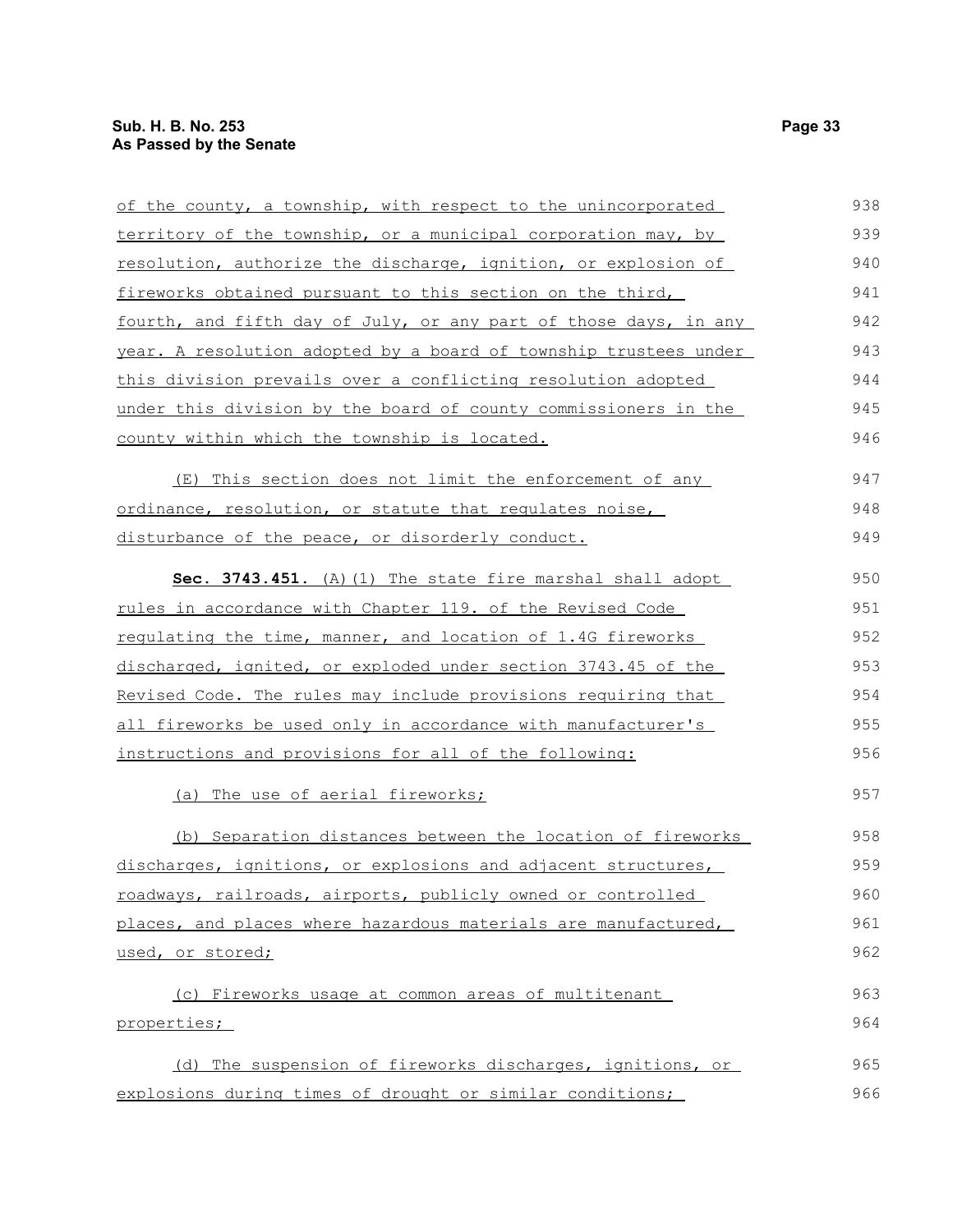| (e) The proximity of fireworks discharges, ignitions, or                | 967 |
|-------------------------------------------------------------------------|-----|
| explosions to persons under eighteen years of age;                      | 968 |
| (f) Any other matters similar to those listed in division               | 969 |
| (A) (1) of this section.                                                | 970 |
| (2) The state fire marshal shall file the rules required                | 971 |
| by this division with the joint committee on agency rule review         | 972 |
| pursuant to division (C) of section 119.03 of the Revised Code          | 973 |
| not later than February 28, 2022.                                       | 974 |
| (B) (1) Nothing in division (A) of this section shall be                | 975 |
| construed to limit the authority of a county, township, or              | 976 |
| municipal corporation under division (D) of section 3743.45 of          | 977 |
| the Revised Code to restrict the dates and times or ban the             | 978 |
| discharge, ignition, or explosion of fireworks purchased under          | 979 |
|                                                                         | 980 |
| section 3743.45 of the Revised Code.                                    |     |
| (2) Rules adopted pursuant to this section shall permit                 | 981 |
| consumers, who are at least eighteen years of age, to safely and        | 982 |
| responsibly use 1.4G fireworks on their own private property, or        | 983 |
| <u>any private property to which they have express consent from the</u> | 984 |
| property owner.                                                         | 985 |
| (3) Rules adopted pursuant to this section shall not be                 | 986 |
| constructed as a de facto ban on the consumer discharge of              | 987 |
| fireworks. It is the intent of the general assembly to allow            | 988 |
| consumers to discharge 1.4G fireworks in a safe and reasonable          | 989 |
| manner.                                                                 | 990 |
| Sec. 3743.46. (A) Except as otherwise provided in section               | 991 |
| 3743.44 or 3743.45 of the Revised Code, no licensed manufacturer        | 992 |
| or licensed wholesaler shall sell fireworks to a person who             | 993 |
| resides in another state unless one of the following applies:           | 994 |
| (1) The person has been issued a license or permit in the               | 995 |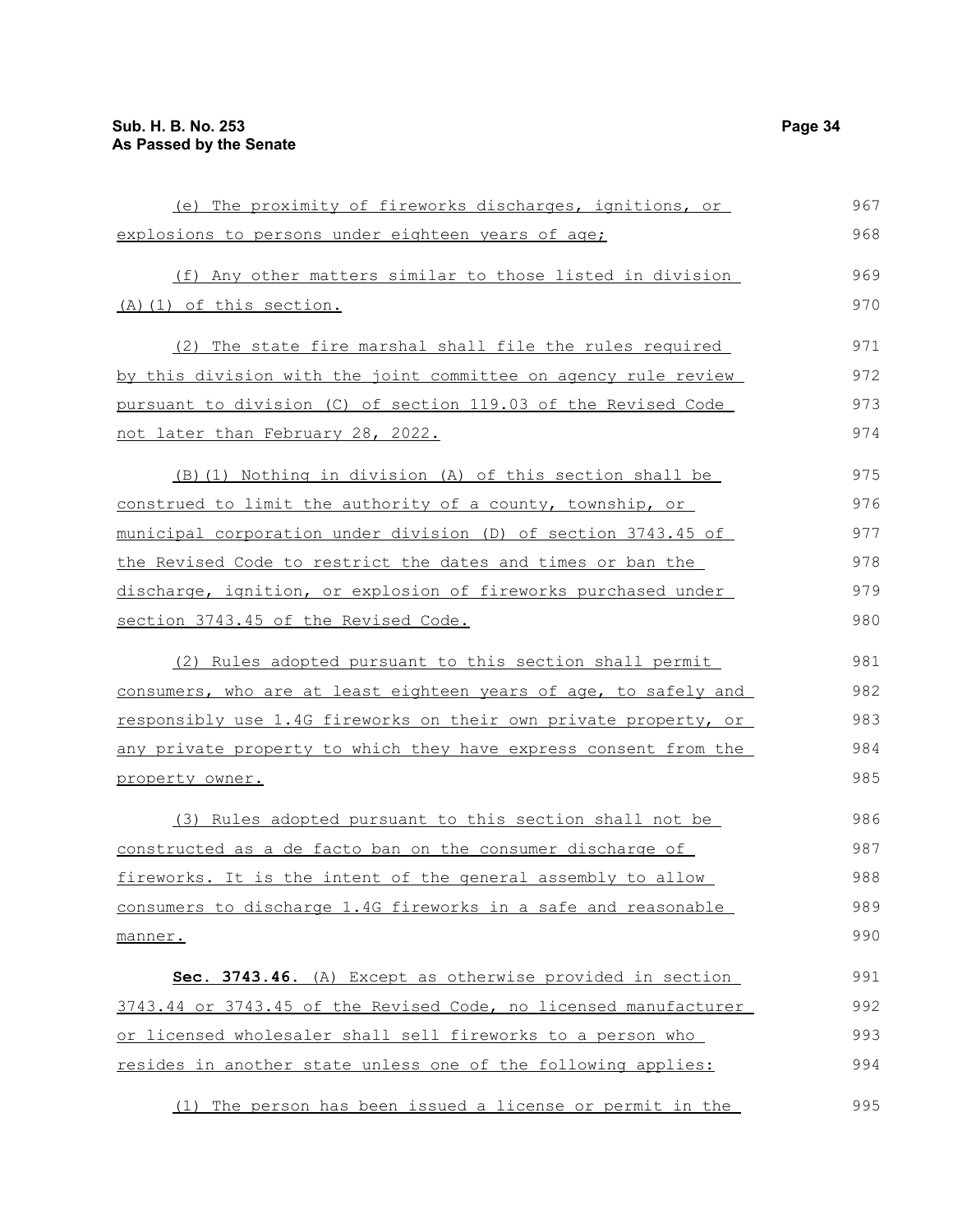| state of the person's residence that authorizes the person to          | 996  |
|------------------------------------------------------------------------|------|
| engage in the manufacture, wholesale sale, or retail sale of           | 997  |
| fireworks in that state or that authorizes the person to conduct       | 998  |
| fireworks exhibitions in that state and that person presents a         | 999  |
| certified copy of the license.                                         | 1000 |
| (2) If the person does not possess a license or permit                 | 1001 |
| described in division (A) (1) of this section, the person              | 1002 |
| presents a current, valid motor vehicle operator's license             | 1003 |
| issued to the person in the person's state of residence.               | 1004 |
| (3) If the person does not possess a license or permit                 | 1005 |
| issued in that state as described in division (A) (1) or (2) of        | 1006 |
| <u>this section, the person presents an identification card issued</u> | 1007 |
| to the person by a governmental agency in the person's state of        | 1008 |
| residence indicating that the person is a resident of that             | 1009 |
| state.                                                                 | 1010 |
| (B) If a person who is required to present a motor vehicle             | 1011 |
| operator's license or other identification card intends to             | 1012 |
| transport the fireworks purchased directly out of this state by        | 1013 |
| a motor vehicle and the person will not also be the operator of        | 1014 |
| that motor vehicle while so transporting the fireworks, the            | 1015 |
| operator of the motor vehicle also shall present the operator's        | 1016 |
| motor vehicle operator's license.                                      | 1017 |
| Sec. 3743.47. (A) A licensed manufacturer or licensed                  | 1018 |
| wholesaler shall furnish a copy of a safety pamphlet to each           | 1019 |
| purchaser of 1.4G fireworks. In addition to any safety                 | 1020 |
| information the licensed wholesaler or licensed manufacturer           | 1021 |
| wishes to include, the pamphlet shall include all of the               | 1022 |
| following statements, or substantially similar statements:             | 1023 |
| "Do not allow children to play with fireworks. Sparklers,              | 1024 |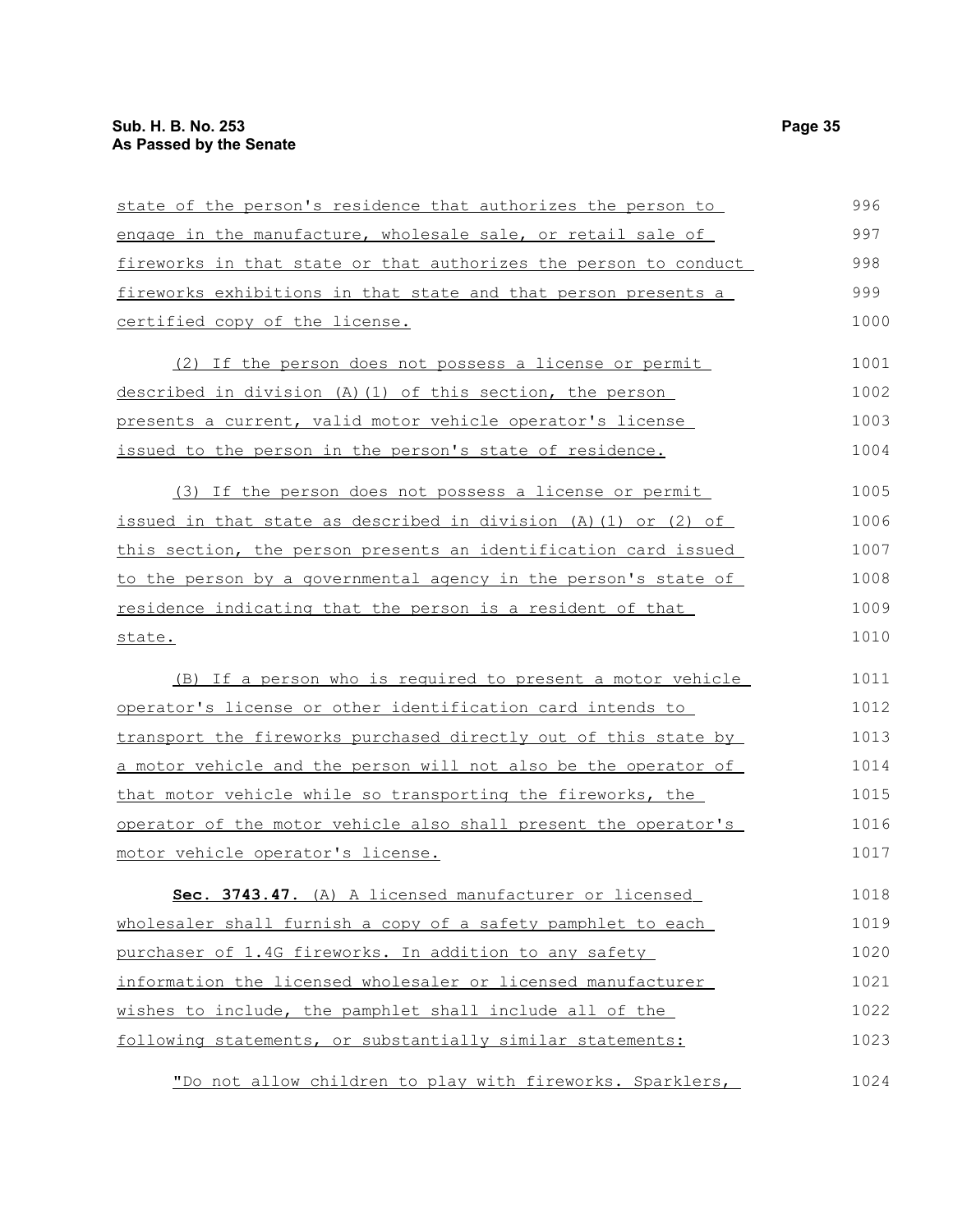| a firework often considered by many to be the ideal "safe"       | 1025 |
|------------------------------------------------------------------|------|
| device for children, burn at very high temperatures and should   | 1026 |
| not be handled by children. Children may not understand the      | 1027 |
| danger involved with fireworks and may not act appropriately     | 1028 |
| while using the devices or in case of emergency.                 | 1029 |
| Set off fireworks outdoors in a clear area, away from            | 1030 |
| houses, dry leaves, or grass and other flammable materials.      | 1031 |
| Keep a bucket of water nearby for emergencies and for            | 1032 |
| pouring on fireworks that fail to ignite or explode.             | 1033 |
| Do not try to relight or handle malfunctioning fireworks.        | 1034 |
| Soak them with water and throw them away.                        | 1035 |
| Be sure other people are out of range before lighting            | 1036 |
| fireworks.                                                       | 1037 |
| Never light fireworks in a container, especially a glass         | 1038 |
| or metal container.                                              | 1039 |
| Keep unused fireworks away from firing areas.                    | 1040 |
| Store fireworks in a cool, dry place.                            | 1041 |
| Check instructions for special storage directions.               | 1042 |
| Observe state and local law.                                     | 1043 |
| Never have any portion of your body directly over a              | 1044 |
| firework while lighting.                                         | 1045 |
| Do not experiment with homemade fireworks."                      | 1046 |
| (B) A licensed manufacturer or licensed wholesaler selling       | 1047 |
| 1.4G fireworks shall have safety glasses available for a nominal | 1048 |
| charge or free at the site of the 1.4G fireworks purchase.       | 1049 |
| (C) Divisions (A) and (B) of this section do not apply           | 1050 |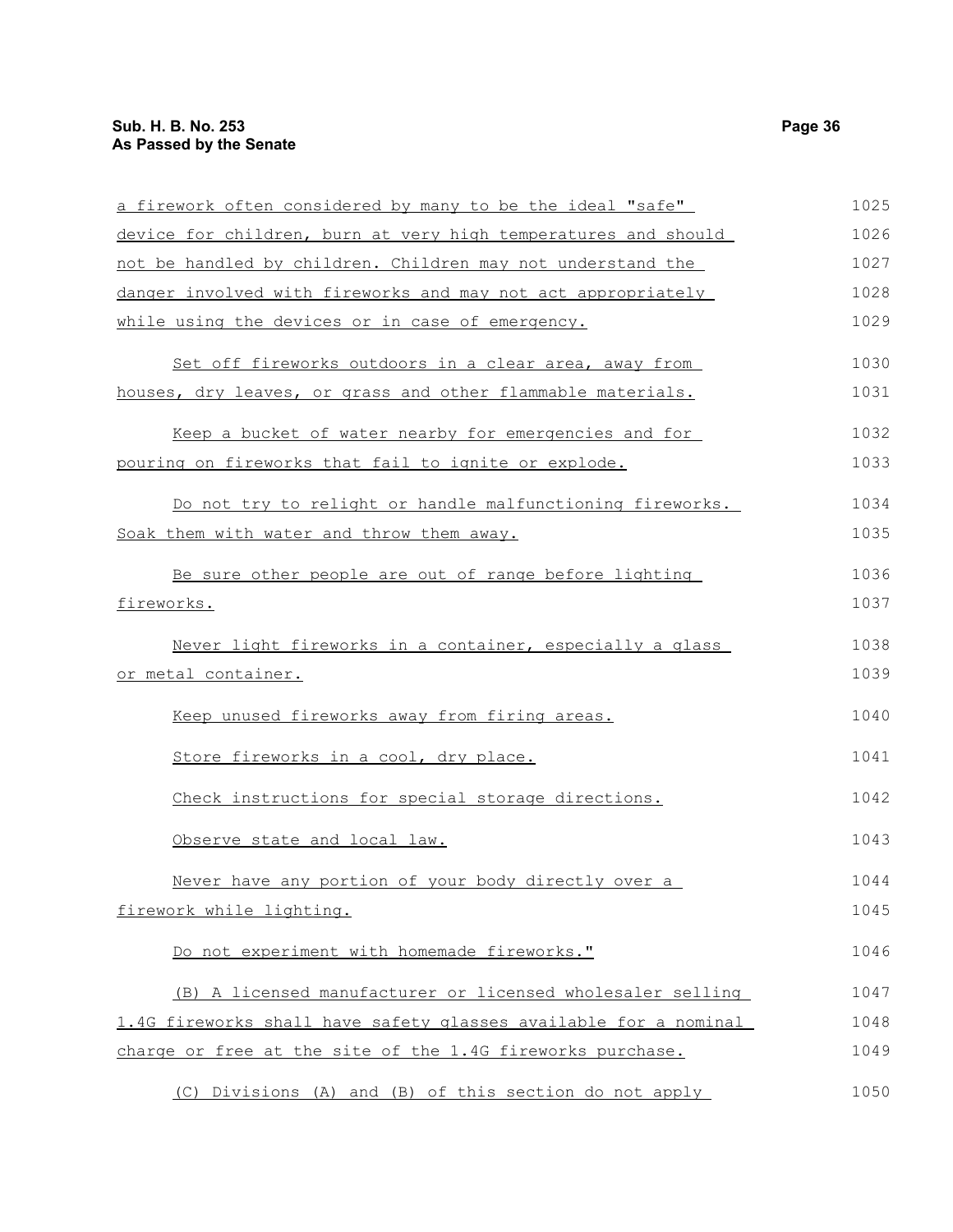| when a purchaser is a licensed manufacturer, licensed            | 1051 |
|------------------------------------------------------------------|------|
| wholesaler, or licensed exhibitor of fireworks in this state.    | 1052 |
|                                                                  | 1053 |
| Sec. 3743.57. (A) All fees collected by the state fire           |      |
| marshal for licenses or permits issued pursuant to this chapter, | 1054 |
| except the fee imposed under section 3743.22 of the Revised      | 1055 |
| Code, shall be deposited into the state fire marshal's fund, and | 1056 |
| interest earned on the amounts in the fund shall be credited by  | 1057 |
| the treasurer of state to the fund.                              | 1058 |
| (B) The state fire marshal shall in the state fire               | 1059 |
| marshal's discretion use amounts in the state fire marshal's     | 1060 |
| fund for fireworks training and education purposes, including,   | 1061 |
| but not limited to, the creation of educational and training     | 1062 |
| programs, attendance by the state fire marshal and the state     | 1063 |
| fire marshal's employees at conferences and seminars, the        | 1064 |
| payment of travel and meal expenses associated with such         | 1065 |
| attendance, participation by the state fire marshal and the      | 1066 |
| state fire marshal's employees in committee meetings and other   | 1067 |
| meetings related to pyrotechnic codes, and the payment of travel | 1068 |
| and meal expenses associated with such participation. The use of | 1069 |
| the fund shall comply with rules of the department of commerce,  | 1070 |
| policies and procedures established by the director of budget    | 1071 |
| and management, and all other applicable laws.                   | 1072 |
| Sec. 3743.60. (A) No person shall manufacture fireworks in       | 1073 |
| this state unless it is a licensed manufacturer of fireworks,    | 1074 |
|                                                                  |      |

and no person shall operate a fireworks plant in this state unless it has been issued a license as a manufacturer of fireworks for the particular fireworks plant. 1075 1076 1077

(B) No person shall operate a fireworks plant in this state after its license as a manufacturer of fireworks for the particular fireworks plant has expired, been denied renewal, or 1078 1079 1080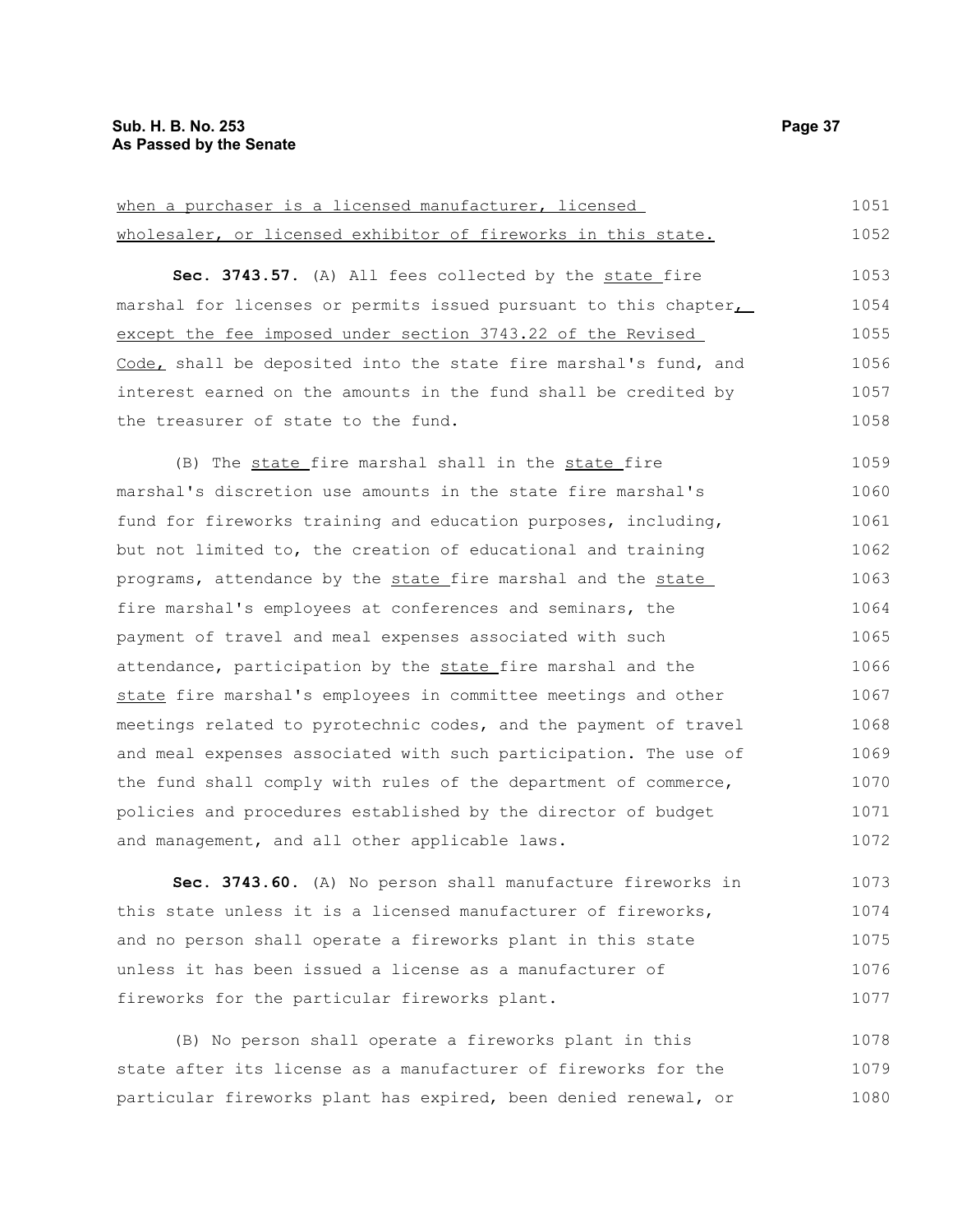been revoked, unless a new license has been obtained.

(C) No licensed manufacturer of fireworks, during the effective period of its licensure, shall construct, locate, or relocate any buildings or other structures on the premises of its fireworks plant, make any structural change or renovation in any building or other structure on the premises of its fireworks plant, or change the nature of its manufacturing of fireworks so as to include the processing of fireworks without first obtaining a written authorization from the state fire marshal pursuant to division (B) of section 3743.04 of the Revised Code. 1082 1083 1084 1085 1086 1087 1088 1089 1090

(D) No licensed manufacturer of fireworks shall manufacture fireworks, possess fireworks for sale at wholesale or retail, or sell fireworks at wholesale or retail, in a manner not authorized by division (C) of section 3743.04 of the Revised Code. 1091 1092 1093 1094 1095

(E) No licensed manufacturer of fireworks shall knowingly fail to comply with the rules adopted by the state fire marshal pursuant to section 3743.05 of the Revised Code or the requirements of section 3743.06 of the Revised Code. 1096 1097 1098 1099

(F) No licensed manufacturer of fireworks shall fail to maintain complete inventory, wholesale sale, and retail records as required by section 3743.07 of the Revised Code, or to permit inspection of these records or the premises of a fireworks plant pursuant to section 3743.08 of the Revised Code. 1100 1101 1102 1103 1104

(G) No licensed manufacturer of fireworks shall fail to comply with an order of the state fire marshal issued pursuant to division (B)(1) of section 3743.08 of the Revised Code, within the specified period of time. 1105 1106 1107 1108

(H) No licensed manufacturer of fireworks shall fail to 1109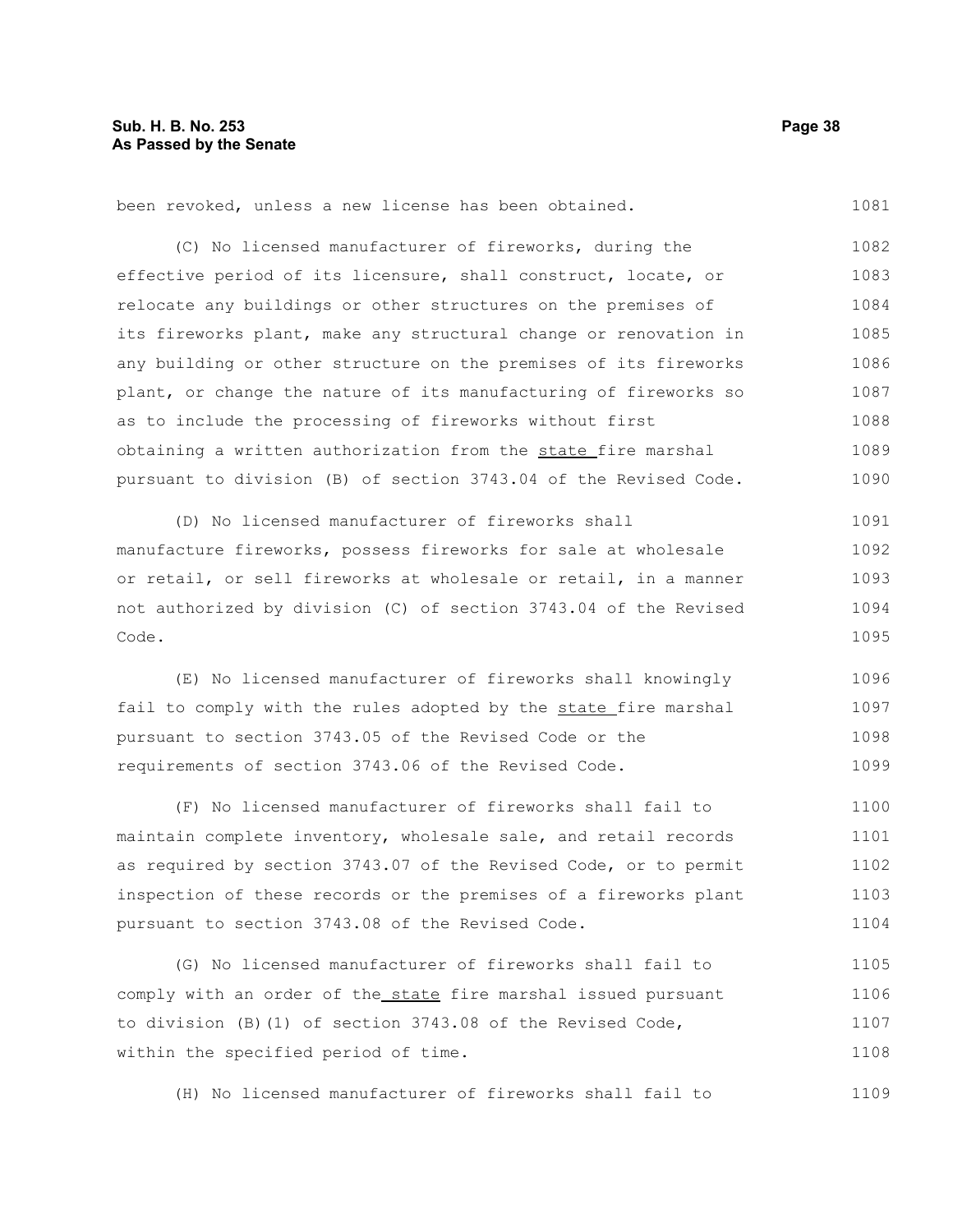### **Sub. H. B. No. 253 Page 39 As Passed by the Senate**

comply with an order of the state fire marshal issued pursuant to division (B)(2) of section 3743.08 of the Revised Code until the nonconformities are eliminated, corrected, or otherwise remedied or the seventy-two hour period specified in that division has expired, whichever first occurs. 1110 1111 1112 1113 1114

(I) No person shall smoke or shall carry a pipe, cigarette, or cigar, or a match, lighter, other flame-producing item, or open flame on, or shall carry a concealed source of ignition into, the premises of a fireworks plant, except as smoking is authorized in specified lunchrooms or restrooms by a manufacturer pursuant to division (C) of section 3743.06 of the Revised Code. 1115 1116 1117 1118 1119 1120 1121

(J) No person shall have possession or control of, or be under the influence of, any intoxicating liquor, beer, or controlled substance, while on the premises of a fireworks plant. 1122 1123 1124 1125

(K) No licensed manufacturer of fireworks shall negligently fail to furnish a safety pamphlet to a purchaser of 1.4G fireworks as required by division (A) of section 3743.47 of the Revised Code. 1126 1127 1128 1129

(L) No licensed manufacturer of fireworks shall negligently fail to have safety glasses available for sale as required by division (B) of section 3743.47 of the Revised Code. 1130 1131 1132

**Sec. 3743.61.** (A) No person, except a licensed manufacturer of fireworks engaging in the wholesale sale of fireworks as authorized by division (C)(2) of section 3743.04 of the Revised Code, shall operate as a wholesaler of fireworks in this state unless it is a licensed wholesaler of fireworks, or shall operate as a wholesaler of fireworks at any location in 1133 1134 1135 1136 1137 1138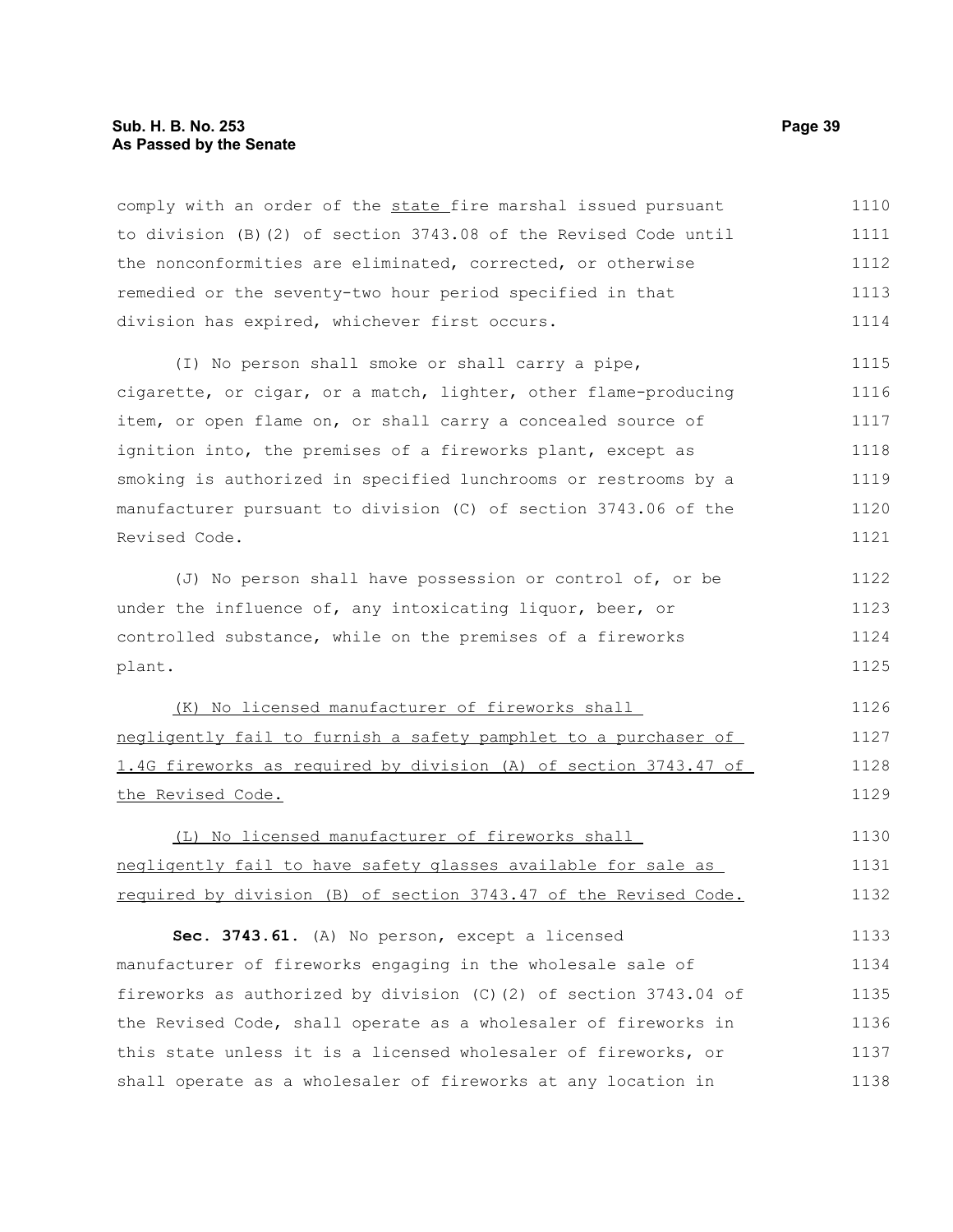this state unless it has been issued a license as a wholesaler of fireworks for the particular location. 1139 1140

(B) No person shall operate as a wholesaler of fireworks at a particular location in this state after its license as a wholesaler of fireworks for the particular location has expired, been denied renewal, or been revoked, unless a new license has been obtained. 1141 1142 1143 1144 1145

(C) No licensed wholesaler of fireworks, during the effective period of its licensure, shall perform any construction, or make any structural change or renovation, on the premises on which the fireworks are sold without first obtaining a written authorization from the state fire marshal pursuant to division (B) of section 3743.17 of the Revised Code. 1146 1147 1148 1149 1150 1151

(D) No licensed wholesaler of fireworks shall possess fireworks for sale at wholesale or retail, or sell fireworks at wholesale or retail, in a manner not authorized by division (C) of section 3743.17 of the Revised Code. 1152 1153 1154 1155

(E) No licensed wholesaler of fireworks shall knowingly fail to comply with the rules adopted by the state fire marshal pursuant to section 3743.18 or the requirements of section 3743.19 of the Revised Code. 1156 1157 1158 1159

(F) No licensed wholesaler of fireworks shall fail to maintain complete inventory, wholesale sale, and retail records as required by section 3743.20 of the Revised Code, or to permit inspection of these records or the premises of the wholesaler pursuant to section 3743.21 of the Revised Code. 1160 1161 1162 1163 1164

(G) No licensed wholesaler of fireworks shall fail to comply with an order of the state fire marshal issued pursuant to division (B)(1) of section 3743.21 of the Revised Code, 1165 1166 1167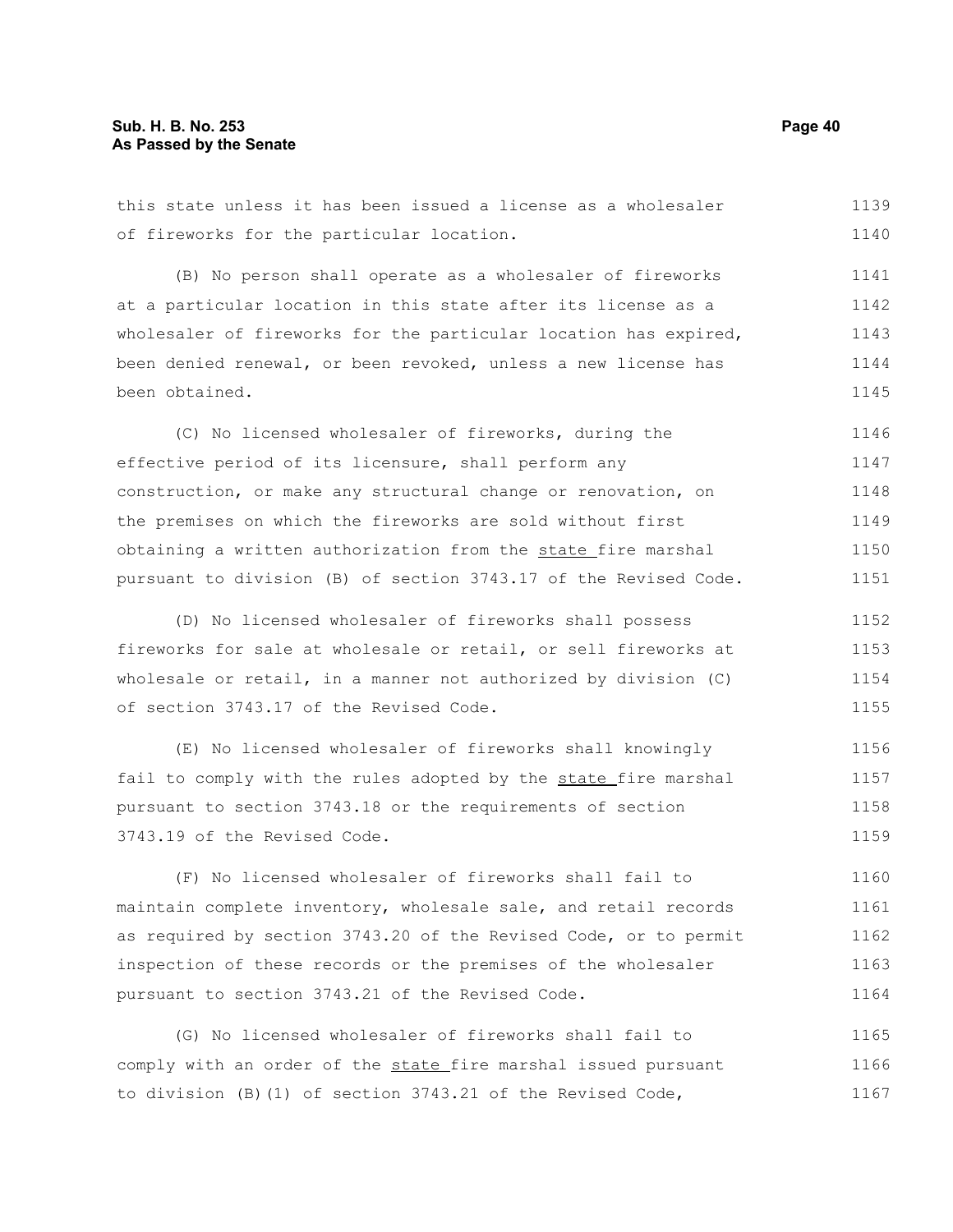within the specified period of time.

(H) No licensed wholesaler of fireworks shall fail to comply with an order of the state fire marshal issued pursuant to division (B)(2) of section 3743.21 of the Revised Code until 1169 1170 1171

the nonconformities are eliminated, corrected, or otherwise remedied or the seventy-two hour period specified in that division has expired, whichever first occurs. 1172 1173 1174

(I) No person shall smoke or shall carry a pipe, cigarette, or cigar, or a match, lighter, other flame-producing item, or open flame on, or shall carry a concealed source of ignition into, the premises of a wholesaler of fireworks, except as smoking is authorized in specified lunchrooms or restrooms by a wholesaler pursuant to division (D) of section 3743.19 of the Revised Code. 1175 1176 1177 1178 1179 1180 1181

(J) No person shall have possession or control of, or be under the influence of, any intoxicating liquor, beer, or controlled substance, while on the premises of a wholesaler of fireworks. 1182 1183 1184 1185

(K) No licensed wholesaler of fireworks shall negligently fail to furnish a safety pamphlet to a purchaser of 1.4G fireworks as required by division (A) of section 3743.47 of the Revised Code. 1186 1187 1188 1189

(L) No licensed wholesaler of fireworks shall negligently fail to have safety glasses available for sale as required by division (B) of section 3743.47 of the Revised Code. 1190 1191 1192

Sec. 3743.63. (A) No person who resides in another state and purchases fireworks in this state shall obtain possession of the fireworks in this state unless the person complies with section-sections 3743.44 to 3743.46 of the Revised Code. 1193 1194 1195 1196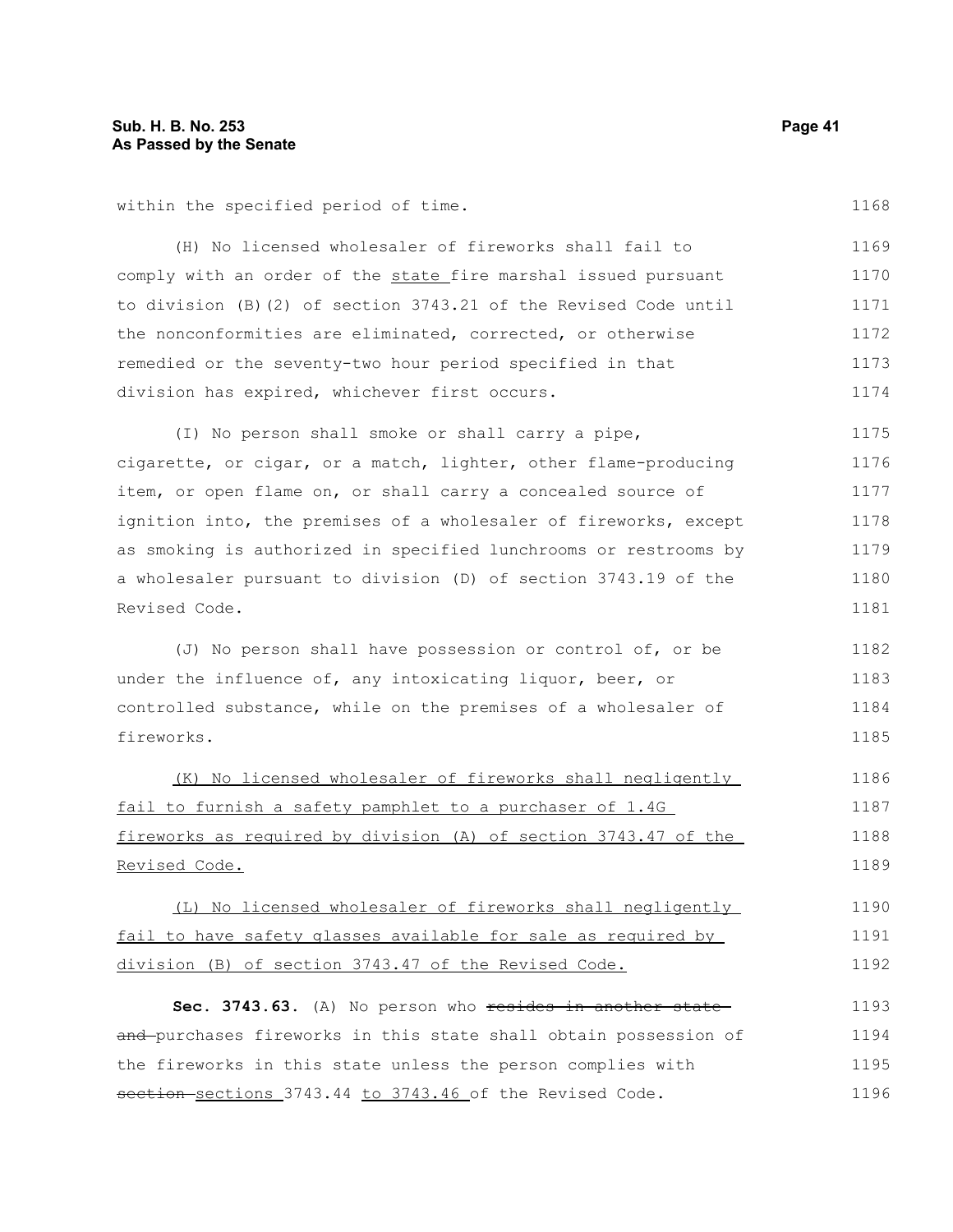### **Sub. H. B. No. 253 Page 42 As Passed by the Senate**

| (B) No-Except for the purchase of 1.4G fireworks made             | 1197 |
|-------------------------------------------------------------------|------|
| under section 3743.45 of the Revised Code, no person who resides  | 1198 |
| in another state and who purchases fireworks in this state shall  | 1199 |
| obtain possession of fireworks in this state other than from a    | 1200 |
| licensed manufacturer or wholesaler, or fail, when transporting   | 1201 |
| 1.3G fireworks, to transport them directly out of this state      | 1202 |
| within seventy-two hours after the time of their purchase. No-    | 1203 |
| such person shall give or sell to any other person in this state  | 1204 |
| fireworks that the person has acquired in this state.             | 1205 |
| (C) No person who resides in this state and purchases-            | 1206 |
| fireworks in this state shall obtain possession of the fireworks- | 1207 |
| in this state unless the person complies with section 3743.45 of  | 1208 |
| the Revised Code.                                                 | 1209 |
| (D) No person who resides in this state and who purchases         | 1210 |
| fireworks in this state under section 3743.45 of the Revised      | 1211 |
| Code shall obtain possession of fireworks in this state other-    | 1212 |
| than from a licensed manufacturer or licensed wholesaler, or      | 1213 |
| fail, when transporting the fireworks, to transport them-         | 1214 |
| directly out of this state within forty-eight hours after the     | 1215 |
| time of their purchase. No such person shall give or sell to any  | 1216 |
| other person in this state fireworks that the person has          | 1217 |

acquired in this state.

**Sec. 3743.65.** (A) No person shall possess fireworks in this state or shall possess for sale or sell fireworks in this state, except a licensed manufacturer of fireworks as authorized by sections 3743.02 to 3743.08 of the Revised Code, a licensed wholesaler of fireworks as authorized by sections 3743.15 to 3743.21 of the Revised Code, a shipping permit holder as authorized by section 3743.40 of the Revised Code, an out-ofstate resident a person as authorized by section sections 1219 1220 1221 1222 1223 1224 1225 1226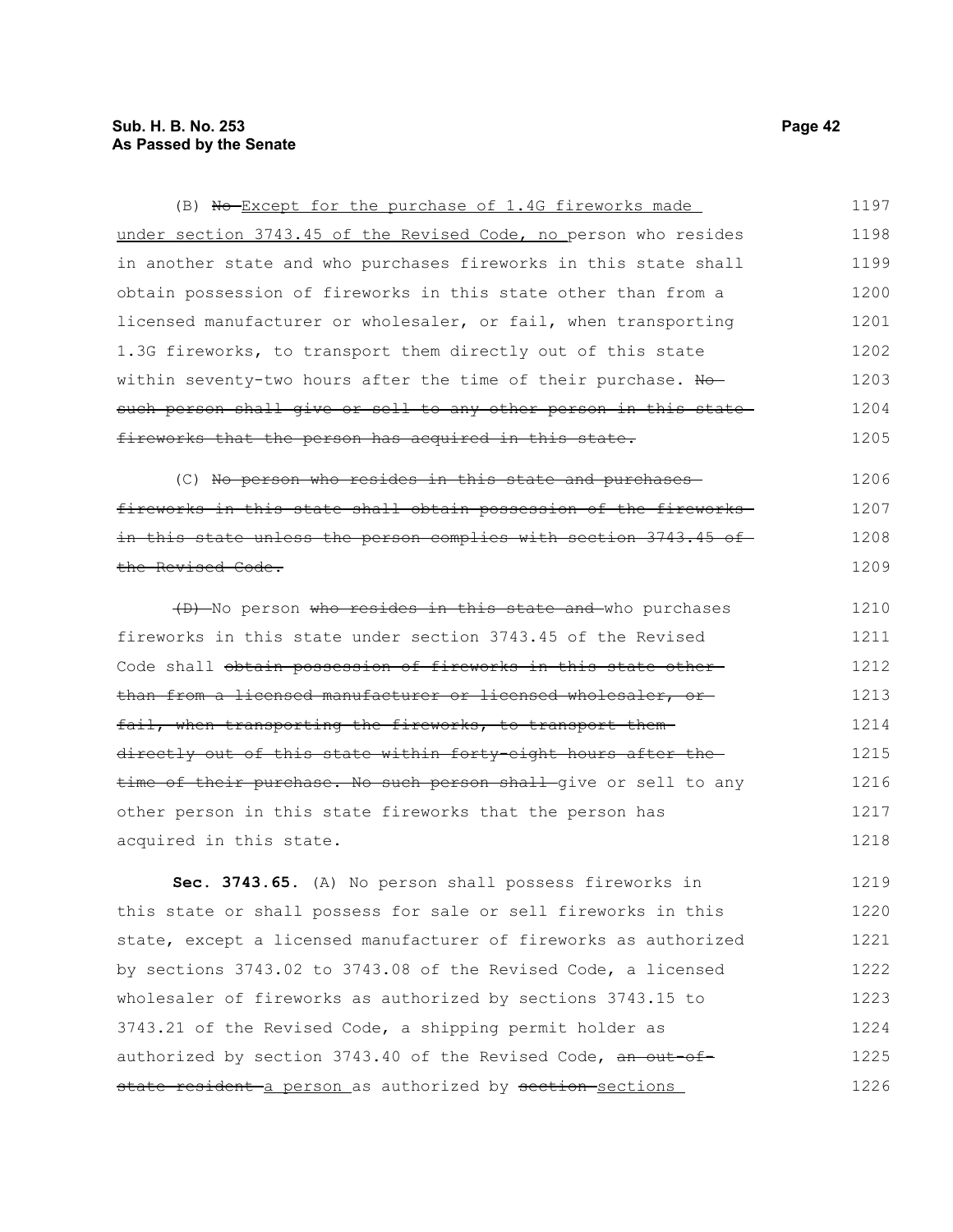| 3743.44 of the Revised Code, a resident of this state as         | 1227 |
|------------------------------------------------------------------|------|
| authorized by section and 3743.45 of the Revised Code, or a      | 1228 |
| licensed exhibitor of fireworks as authorized by sections        | 1229 |
| 3743.50 to 3743.55 of the Revised Code, and except as provided   | 1230 |
| in section 3743.80 of the Revised Code.                          | 1231 |
| (B) Except as provided in section-sections 3743.45 and           | 1232 |
| 3743.80 of the Revised Code and except for licensed exhibitors   | 1233 |
| of fireworks authorized to conduct a fireworks exhibition        | 1234 |
| pursuant to sections 3743.50 to 3743.55 of the Revised Code, no  | 1235 |
| person shall discharge, ignite, or explode any fireworks in this | 1236 |
| state.                                                           | 1237 |
| (C) No person shall use in a theater or public hall, what        | 1238 |
| is technically known as fireworks showers, or a mixture          | 1239 |
| containing potassium chlorate and sulphur.                       | 1240 |
| (D) No person shall sell fireworks of any kind to a person       | 1241 |
| under eighteen years of age. No person under eighteen years of   | 1242 |
| age shall enter a fireworks sales showroom unless that person is | 1243 |
| accompanied by a parent, legal guardian, or other responsible    | 1244 |
| adult. No person under eighteen years of age shall touch or      | 1245 |
| possess fireworks on a licensed premises without the consent of  | 1246 |
| the licensee. A licensee may eject any person from a licensed    | 1247 |
| premises that is in any way disruptive to the safe operation of  | 1248 |
| the premises.                                                    | 1249 |
|                                                                  |      |

(E) Except as otherwise provided in section 3743.44 of the Revised Code, no person, other than a licensed manufacturer, licensed wholesaler, licensed exhibitor, or shipping permit holder, shall possess 1.3G fireworks in this state. 1250 1251 1252 1253

(F) Except as otherwise provided in division (J) of section 3743.06 and division (K) of section 3743.19 of the 1254 1255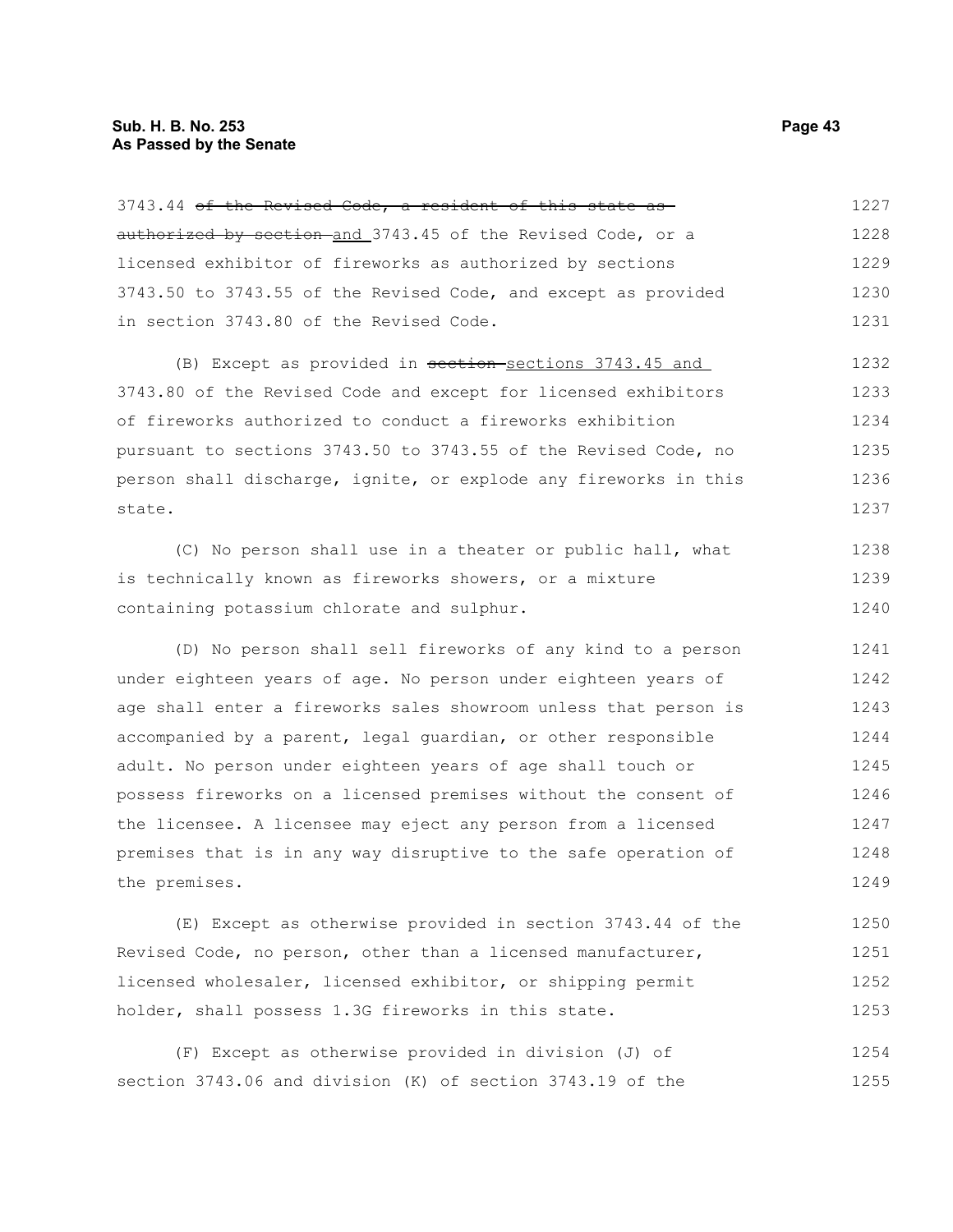| Revised Code, no person shall knowingly disable a fire           | 1256 |
|------------------------------------------------------------------|------|
| suppression system as defined in section 3781.108 of the Revised | 1257 |
| Code on the premises of a fireworks plant of a licensed          | 1258 |
| manufacturer of fireworks or on the premises of the business     | 1259 |
| operations of a licensed wholesaler of fireworks.                | 1260 |
| (G) No person shall negligently discharge, ignite, or            | 1261 |
| explode fireworks while in possession or control of, or under    | 1262 |
| the influence of, any intoxicating liguor, beer, or controlled   | 1263 |
| substance.                                                       | 1264 |
| (H) No person shall negligently discharge, ignite, or            | 1265 |
| explode fireworks on the property of another person without that | 1266 |
| person's permission to use fireworks on that property.           | 1267 |
| Sec. 3743.67. (A) The Ohio fire code rule recommendation         | 1268 |
| committee is hereby created to review Chapter 3743. of the       | 1269 |
| Revised Code and make a recommendation to the state fire         | 1270 |
| marshal. At a minimum, the committee shall make a recommendation | 1271 |
| to the state fire marshal relating to all of the following:      | 1272 |
| (1) Sections 3743.02, 3743.03, 3743.04, 3743.06, 3743.15,        | 1273 |
| 3743.16, 3743.17, 3743.18, and 3743.19 of the Revised Code;      | 1274 |
| (2) Section 3743.45 of the Revised Code relating to the          | 1275 |
| purchase of 1.4G fireworks from licensed manufacturers or        | 1276 |
| wholesalers;                                                     | 1277 |
| (3) Section 3743.75 of the Revised Code relating to the          | 1278 |
| moratorium on licenses;                                          | 1279 |
| (4) State fire marshal rulemaking of building code               | 1280 |
| requirements for 1.3G manufacturing facilities.                  | 1281 |
| (5) Development of a state licensing program pursuant to         | 1282 |
| section 3743.75 of the Revised Code.                             | 1283 |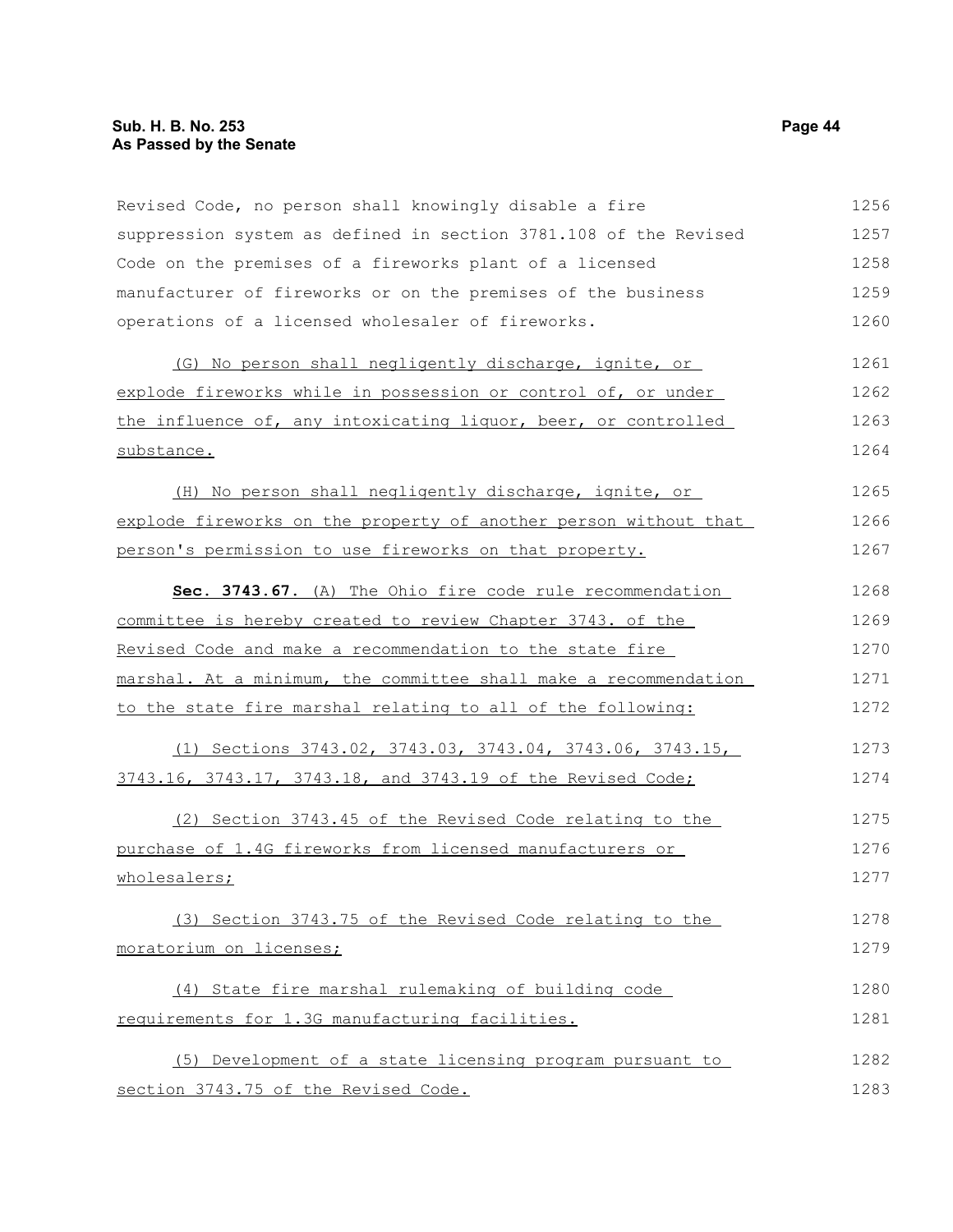| (B) The committee shall meet periodically, with the first        | 1284 |
|------------------------------------------------------------------|------|
| meeting not later than ten days after the effective date of this | 1285 |
| section, and shall submit its report and recommendations to the  | 1286 |
| state fire marshal not later than one hundred days after the     | 1287 |
| effective date of this section.                                  | 1288 |
| (C) The committee shall be made up of the following              | 1289 |
| individuals:                                                     | 1290 |
| (1) The state fire marshal, or the state fire marshal's          | 1291 |
| designee;                                                        | 1292 |
| (2) Four local fire chiefs appointed by the Ohio fire            | 1293 |
| chiefs' association, or appointed by the association's designee; | 1294 |
| (3) A local police chief appointed by the attorney               | 1295 |
| general, or the attorney general's designee;                     | 1296 |
| (4) Five members of the Ohio state pyrotechnics                  | 1297 |
| association, appointed by the president of the association, one  | 1298 |
| of whom shall be a licensed wholesaler, one of whom shall be a   | 1299 |
| licensed exhibitor, and one of whom shall be a licensed          | 1300 |
| manufacturer;                                                    | 1301 |
| (5) One member of prevent blindness Ohio, or the                 | 1302 |
| organization's designee;                                         | 1303 |
| (6) One member of the Ohio optometric association or the         | 1304 |
| association's designee;                                          | 1305 |
| (7) One member of the Ohio pyrotechnic arts quild or the         | 1306 |
| organization's designee;                                         | 1307 |
| (8) One representative of the Ohio chapter of the American       | 1308 |
| academy of pediatrics, appointed by the president of the Ohio    | 1309 |
| chapter;                                                         | 1310 |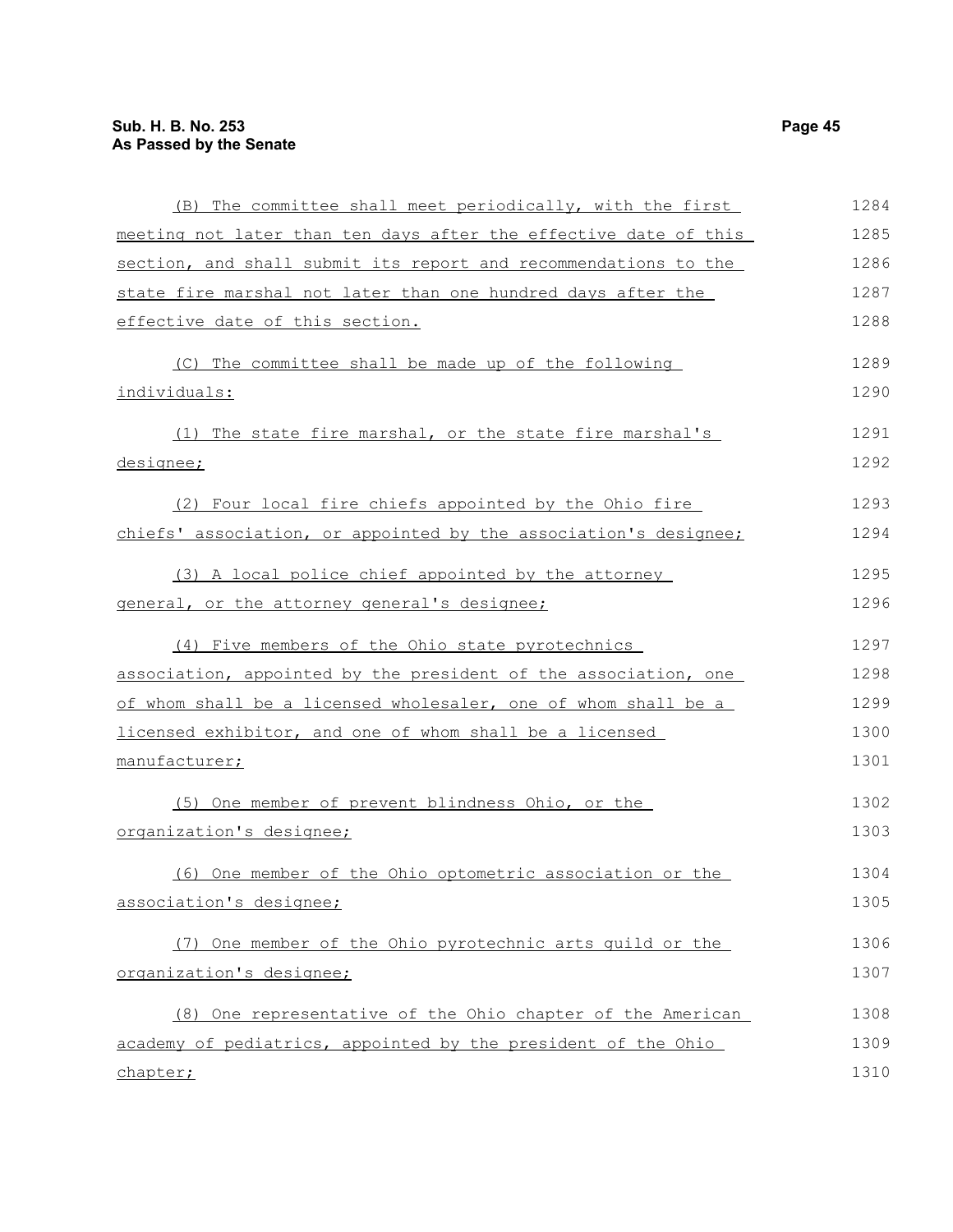(9) One member of the Ohio council of retail merchants or the council's designee. **Sec. 3743.75.** (A) During the period beginning on June 29, 2001, and ending on December 3115, 20202022, except as provided in division (B) of this section, the state fire marshal shall not do any of the following: (1) Issue a license as a manufacturer of fireworks under sections 3743.02 and 3743.03 of the Revised Code to a person for a particular fireworks plant unless that person possessed such a license for that fireworks plant immediately prior to June 29, 2001; (2) Issue a license as a wholesaler of fireworks under sections 3743.15 and 3743.16 of the Revised Code to a person for a particular location unless that person possessed such a license for that location immediately prior to June 29, 2001; (3) Except as provided in division (B) of this section, approve Approve the geographic transfer of a license as a manufacturer or wholesaler of fireworks issued under this chapter to any location other than a location for which a license was issued under this chapter immediately prior to June 29, 2001. (B) Division (A) $(3)$  of this section does not apply to  $a$ either of the following: (1) An ownership transfer that the state fire marshal approves under division (D) of section 3743.04 or division (D) of section 3743.17 of the Revised Code that is consistent with division (F) of this section; (2) A geographic transfer that the state fire marshal approves under division  $\overline{(F) - (E)}$  of this section 3743.17 of the 1311 1312 1313 1314 1315 1316 1317 1318 1319 1320 1321 1322 1323 1324 1325 1326 1327 1328 1329 1330 1331 1332 1333 1334 1335 1336 1337 1338 1339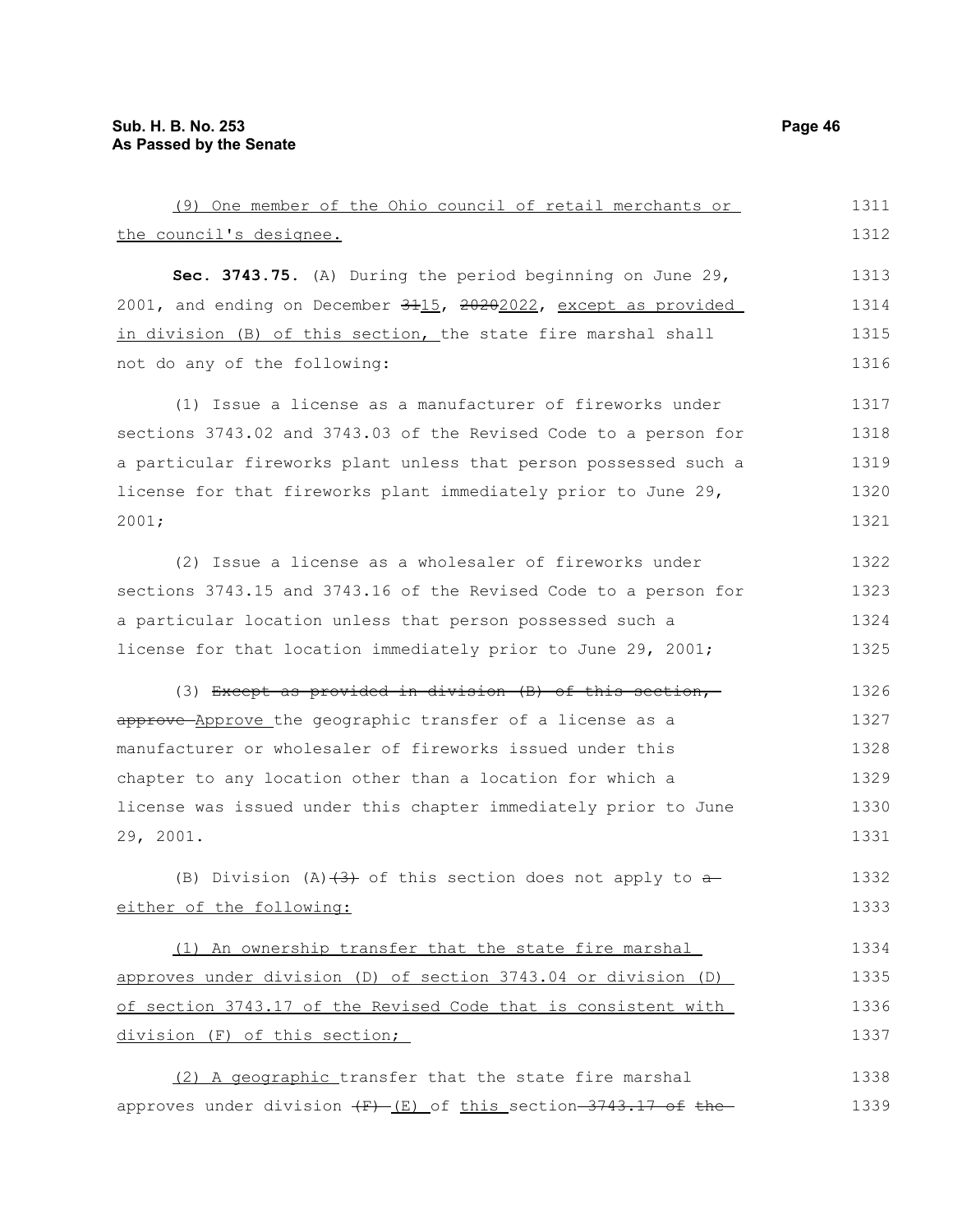(C) Notwithstanding section 3743.59 of the Revised Code, the prohibited activities established in divisions-division (A) (1) and (2) of this section, geographic transfers approved pursuant to division  $\overline{F}(E)$  of this section  $\overline{3743.17}$  of the-Revised Code, and nonconstruction-related matters at storage locations allowed pursuant to division (I) of section 3743.04 of the Revised Code or division  $\left(\frac{G}{F}\right)$  of section 3743.17 of the Revised Code are not subject to any variance, waiver, or exclusion. (D) After the end of the period described in division (A) of this section, the state fire marshal may issue new licenses as a manufacturer or wholesaler of fireworks. New licenses shall not be approved in such a manner that unduly burdens the state fire marshal's ability to ensure public safety. (E)(1) A licensed manufacturer of fireworks or a licensed wholesaler of fireworks may apply, on or after the effective date of this amendment, to geographically relocate the license 1341 1342 1343 1344 1345 1346 1347 1348 1349 1350 1351 1352 1353 1354 1355 1356 1357

to any location in the state if the license is in good standing, as defined in division (E)(6) of this section. 1358 1359

(2) Notwithstanding any other provisions of this chapter, the state fire marshal shall approve the transfer if all of the following conditions are met: 1360 1361 1362

(a) The identity of the holder of the license remains the same in the new location; 1363 1364

(b) The former licensed premises associated with the transferred license is closed prior to the opening of the new location and no fireworks business of any kind is conducted at the former licensed premises associated with the transferred 1365 1366 1367 1368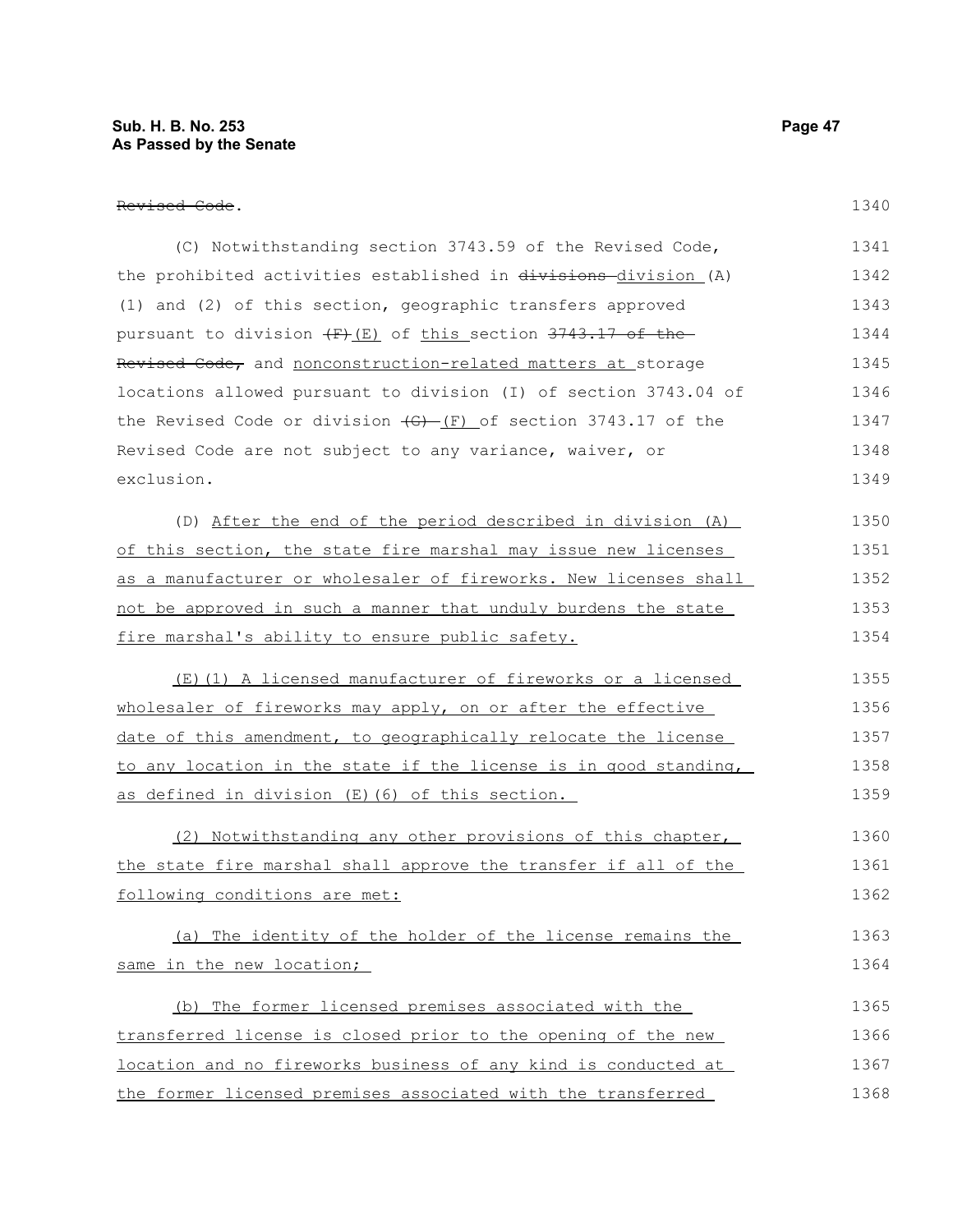| license after the transfer of the license unless a separate      | 1369 |
|------------------------------------------------------------------|------|
| fireworks manufacturer or wholesaler license is or has been      | 1370 |
| issued for such location;                                        | 1371 |
| (c) The new location has received a local certificate of         | 1372 |
| zoning compliance and all structures on the new licensed         | 1373 |
| location receive a valid certificate of occupancy, and are       | 1374 |
| otherwise in compliance with all applicable laws, rules and      | 1375 |
| requlations, including the building code and fire code and this  | 1376 |
| chapter;                                                         | 1377 |
| (d) Every building or structure at the new location is           | 1378 |
| separated from occupied residential and nonresidential buildings | 1379 |
| or structures, railroads, highways, or any other buildings or    | 1380 |
| structures located on the licensed premises in accordance with   | 1381 |
| the distances specified in the rules adopted by the state fire   | 1382 |
| marshal pursuant to sections 3743.05 and 3743.18 of the Revised  | 1383 |
| Code. If the licensee fails to comply with the requirements of   | 1384 |
| $division$ (E)(1)(d) of this section by the licensee's own act,  | 1385 |
| the license at the new location is forfeited;                    | 1386 |
| (e) Neither the licensee nor any person holding, owning,         | 1387 |
| or controlling a five per cent or greater beneficial or equity   | 1388 |
| interest in the licensee has been convicted of or has pleaded    | 1389 |
| guilty to a felony under the laws of this state, any other       | 1390 |
| state, or the United States after June 30, 1997.                 | 1391 |
| (f) The subject license is in active status and does not         | 1392 |
| have any pending proceedings or final orders of revocation or    | 1393 |
| denial under sections 3743.08 or 3743.21 of the Revised Code;    | 1394 |
| (q) The state fire marshal approves the request for the          | 1395 |
| transfer;                                                        | 1396 |
| (h) All sales structures at the new location comply with         | 1397 |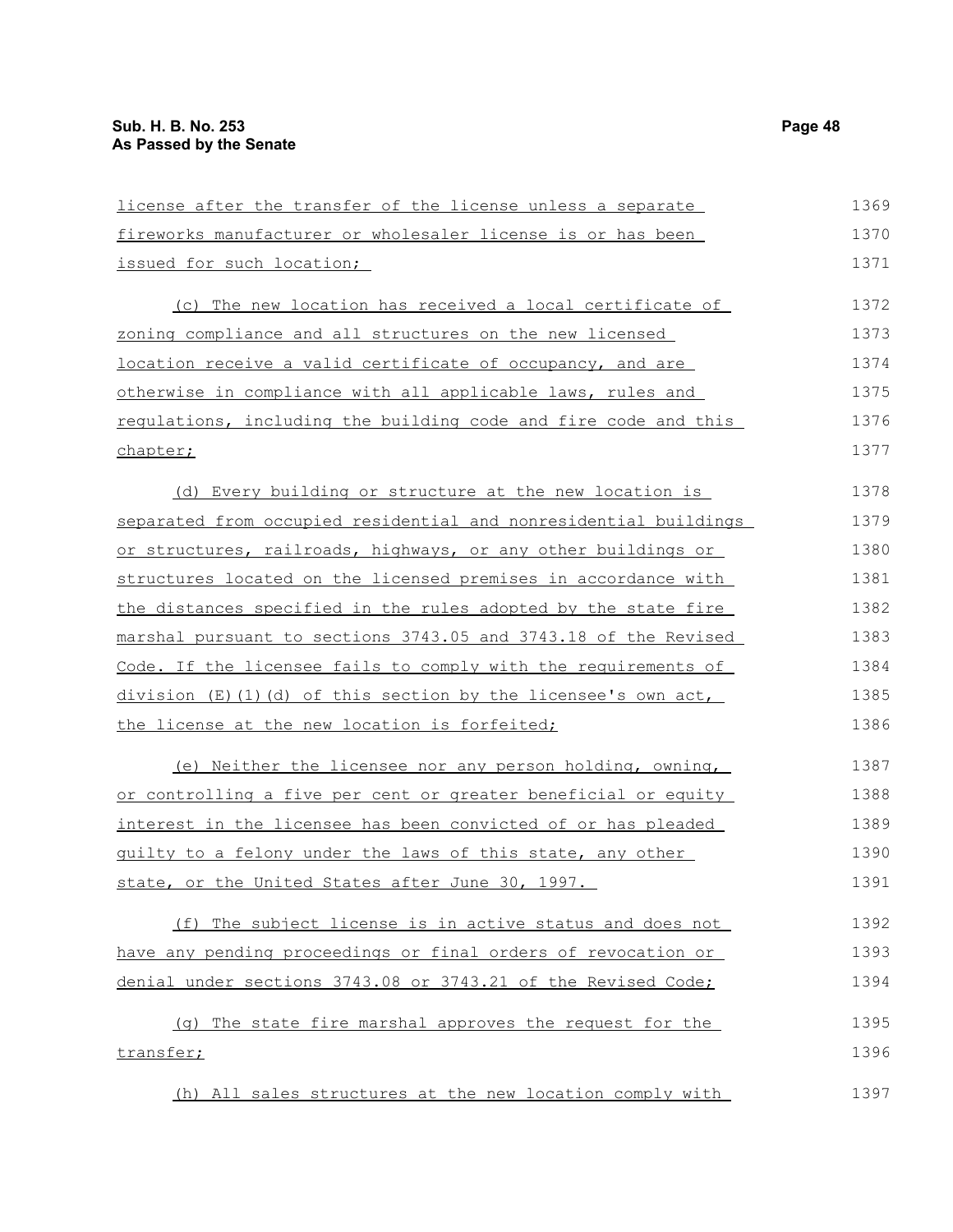| the requirements specified in division (C) of section 3743.25 of      | 1398 |
|-----------------------------------------------------------------------|------|
| the Revised Code. Each licensed premises may only contain one         | 1399 |
| sales structure. A sales structure on any licensed premises may       | 1400 |
| <u>be converted from a representative sample showroom to a retail</u> | 1401 |
| sales showroom or from a retail sales showroom to a                   | 1402 |
| representative sample showroom at any time in accordance with         | 1403 |
| rules established by the state fire marshal under this chapter;       | 1404 |
| (i) A completed geographic transfer application, including            | 1405 |
| the designation of the new location, is received by the state         | 1406 |
| fire marshal on or after the effective date of this amendment         | 1407 |
| <u>but not later than December 31, 2021. </u>                         | 1408 |
| (3) All construction at the new location shall be                     | 1409 |
| authorized by the state fire marshal in writing before                | 1410 |
| initiation and shall be completed not later than December 31,         | 1411 |
| 2022. The state fire marshal shall issue preliminary                  | 1412 |
| construction approvals and may set conditions thereon. The state      | 1413 |
| fire marshal may authorize extensions of dates specified in this      | 1414 |
| section upon a finding of good cause based upon evidence              | 1415 |
| submitted by the applicant. Any final approvals of a geographic       | 1416 |
| <u>transfer shall occur only after full compliance with this</u>      | 1417 |
| section.                                                              | 1418 |
| (4) The filing of an application to geographically                    | 1419 |
| relocate a license and any conditional approvals issued under         | 1420 |
| this section do not vest in the applicant any rights to the           | 1421 |
| transfer.                                                             | 1422 |
| (5) A licensed premises subject to this section may be                | 1423 |
| granted only one geographic transfer pursuant to this section         | 1424 |
| prior to December 31, 2022. After that date, any existing             | 1425 |
| license subject to this section may be geographically                 | 1426 |
| transferred to any location within this state upon application        | 1427 |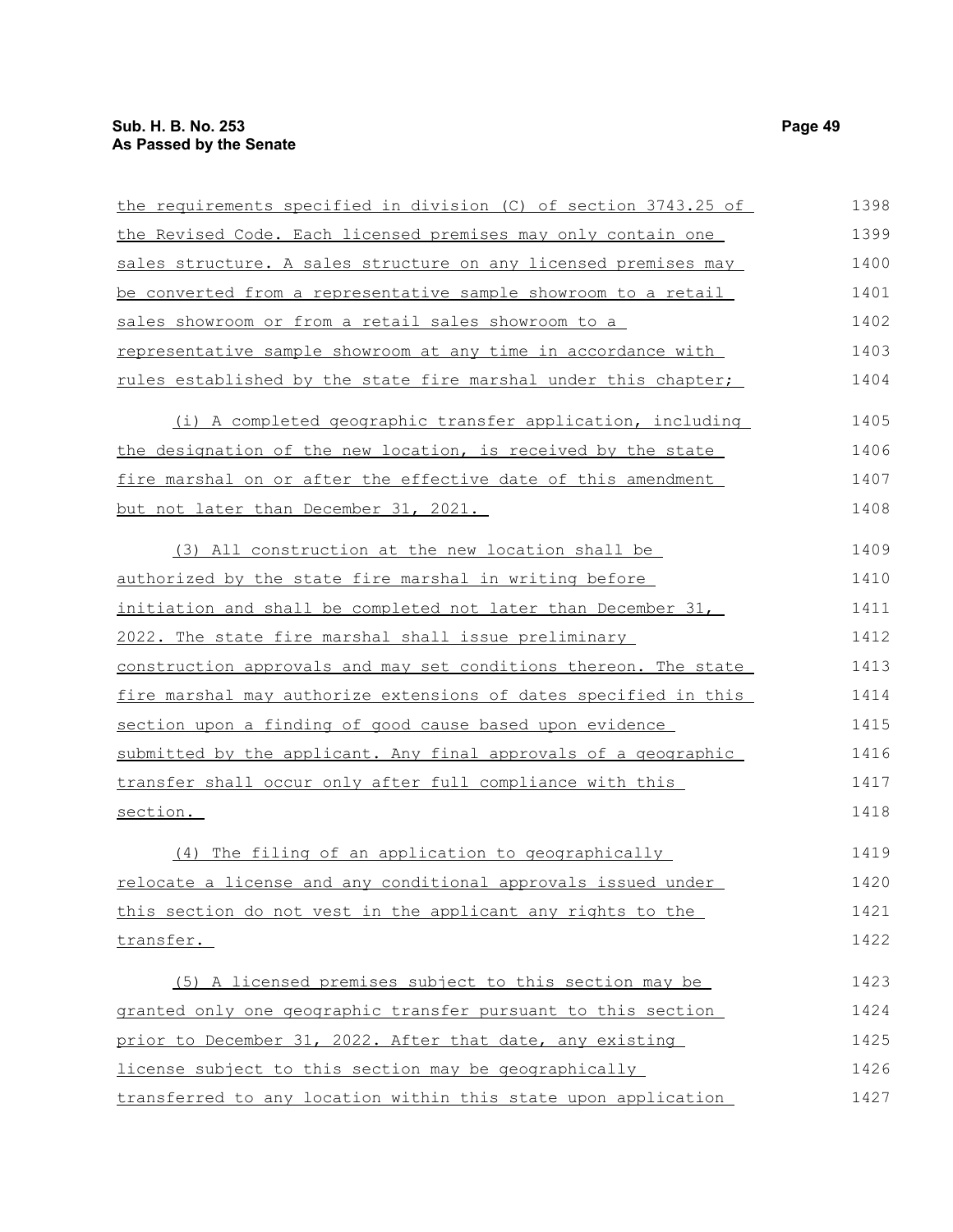| to the state fire marshal and compliance with divisions (E) (2)  | 1428 |
|------------------------------------------------------------------|------|
| (a) to $(E)$ $(2)$ $(h)$ of this section.                        | 1429 |
| (6) Notwithstanding any other section of the Revised Code,       | 1430 |
| the license of a licensed manufacturer of fireworks or a         | 1431 |
| licensed wholesaler of fireworks shall be deemed in good         | 1432 |
| standing for purposes of a geographic transfer if any of the     | 1433 |
| following apply to the license:                                  | 1434 |
| (a) The license existed immediately prior to June 29,            | 1435 |
| 2001, and the owner of the license, including a license approved | 1436 |
| for transfers of ownership subsequent to June 29, 2001, was an   | 1437 |
| active corporation in good standing as recognized by the         | 1438 |
| secretary of state of the state where the company is             | 1439 |
| incorporated as of December 1, 2019, or was a person, as defined | 1440 |
| by section 1.59 of the Revised Code, as of December 1, 2019;     | 1441 |
| (b) The license existed on December 1, 1995, and the owner       | 1442 |
| of the license, including a license approved for changes or      | 1443 |
| transfers of ownership subsequent to December 1, 1995, was an    | 1444 |
| active corporation in good standing as recognized by the         | 1445 |
| secretary of state of the state where the company is             | 1446 |
| incorporated as of December 1, 2019, or was a person, as defined | 1447 |
| by section 1.59 of the Revised Code, as of December 1, 2019;     | 1448 |
| (c) For transfers requested after December 31, 2022, the         | 1449 |
| owner of the license, including a license approved for transfers | 1450 |
| of ownership subsequent to June 29, 2001, is an active           | 1451 |
| corporation in good standing as recognized by the secretary of   | 1452 |
| state of the state where the company is incorporated as of the   | 1453 |
| date of the application, or was a person, as defined by section  | 1454 |
| 1.59 of the Revised Code, as of the date of application.         | 1455 |
| If, between December 1, 1995, and the effective date of          | 1456 |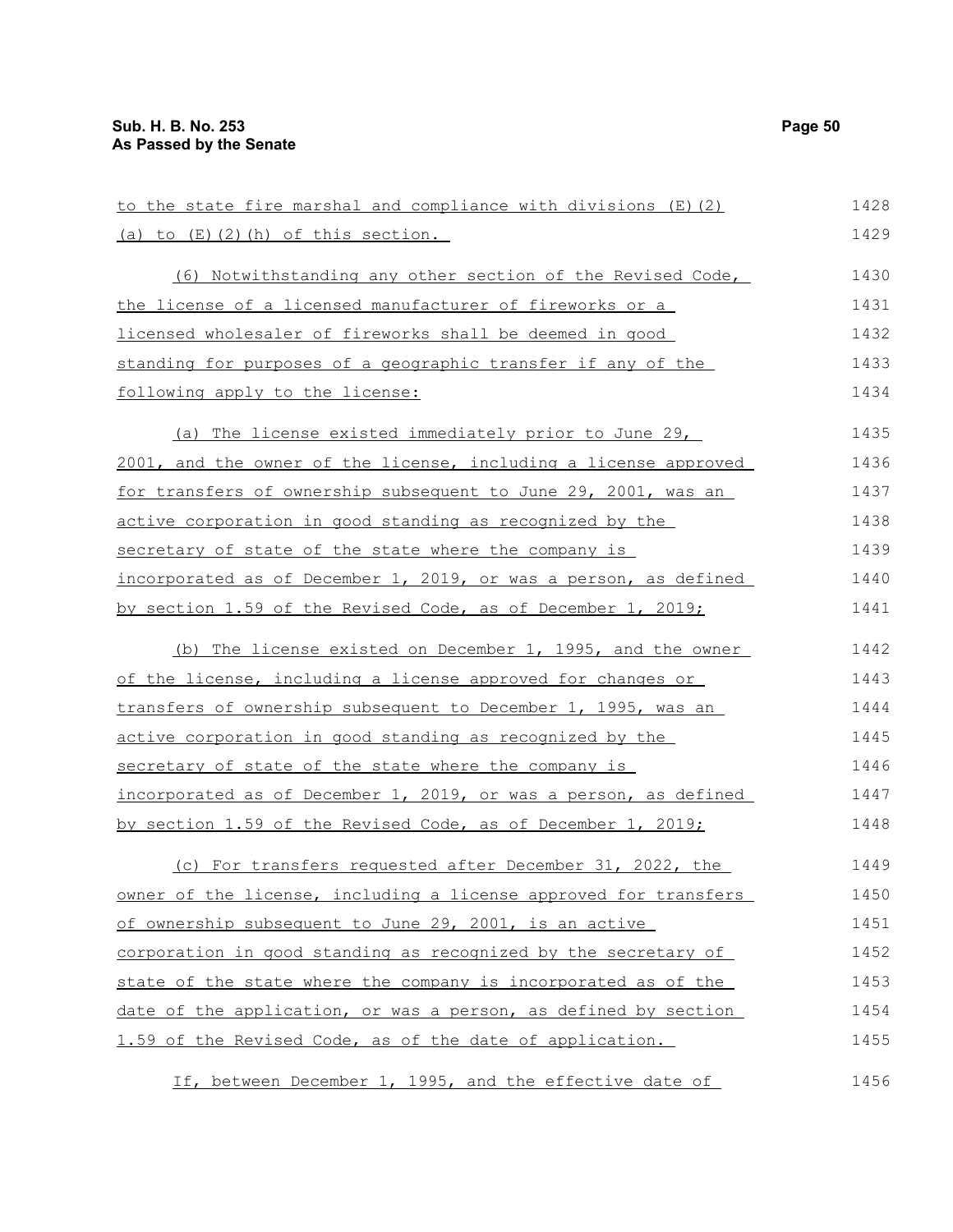| this amendment, a licensee, holding a license that has been     | 1457 |
|-----------------------------------------------------------------|------|
| deemed to be in good standing under division (D) (6) of this    | 1458 |
| section, either converted the license type from a manufacturer  | 1459 |
| to a wholesaler or has otherwise ceased operations at its       | 1460 |
| licensed premises for any reason, the state fire marshal may    | 1461 |
| geographically transfer under this section and reissue the      | 1462 |
| license at the new location after full compliance with division | 1463 |
| (E)(2) of this section without first issuing a license at the   | 1464 |
| premises where the license last existed.                        | 1465 |
| (F) As used in division (A) of this section:                    | 1466 |
| (1) "Person" includes any person or entity, in whatever         | 1467 |
| form or name, that acquires possession of a manufacturer or     | 1468 |
| wholesaler of fireworks license issued pursuant to this chapter | 1469 |
| by transfer of possession of a license, whether that transfer   | 1470 |

occurs by purchase, assignment, inheritance, bequest, stock transfer, or any other type of transfer, on the condition that the transfer is in accordance with division (D) of section 3743.04 of the Revised Code or division (D) of section 3743.17 of the Revised Code and is approved by the state fire marshal. 1471 1472 1473 1474 1475

(2) "Particular location" includes a licensed premises and, regardless of when approved, any storage location approved in accordance with section 3743.04 or 3743.17 of the Revised Code. 1476 1477 1478 1479

(3) "Such a license" includes a wholesaler of fireworks license that was issued in place of a manufacturer of fireworks license that existed prior to June 29, 2001, and was requested to be canceled by the license holder pursuant to division (D) of section 3743.03 of the Revised Code. 1480 1481 1482 1483 1484

**Sec. 3743.99.** (A) Whoever violates division (A) or (B) of 1485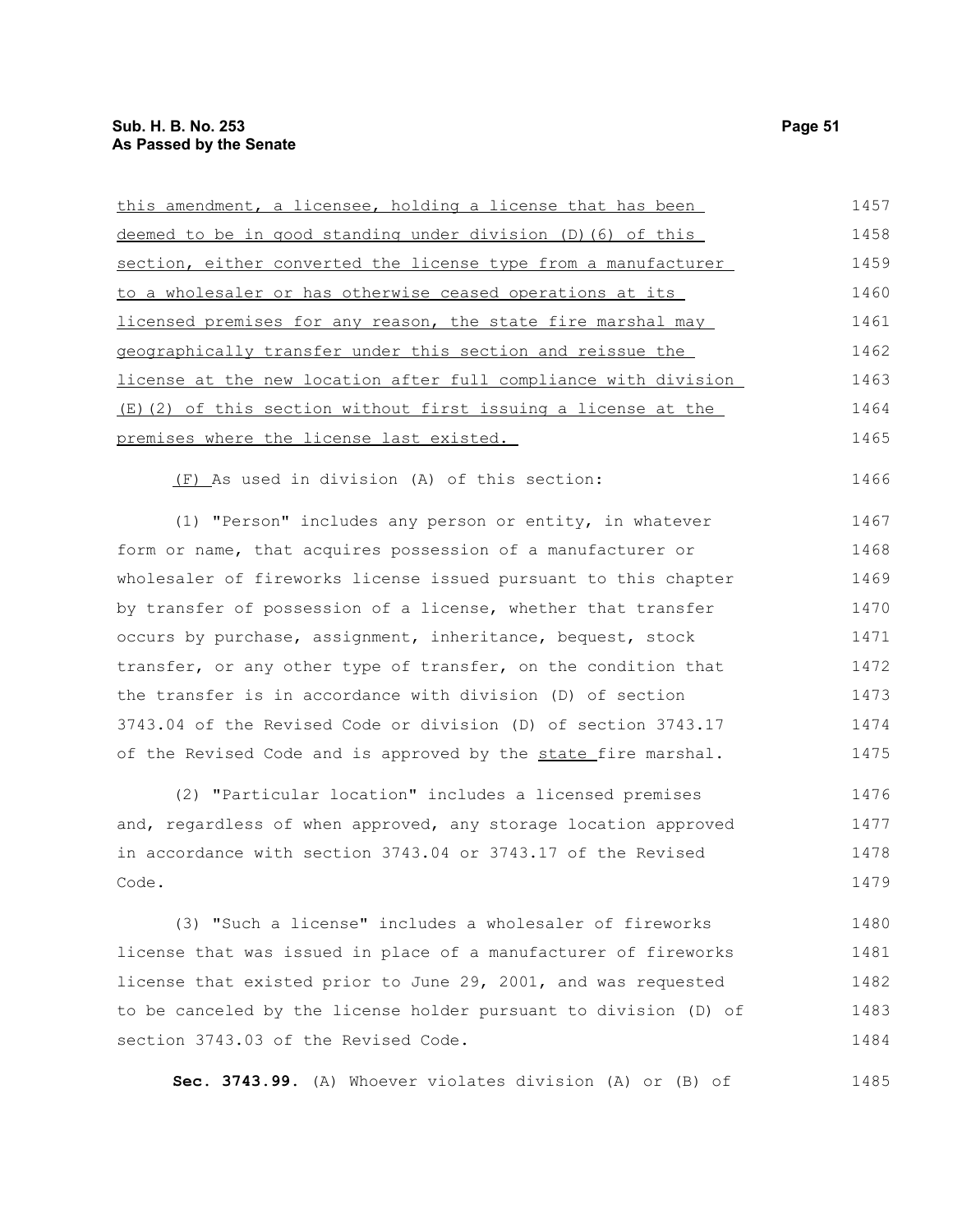section 3743.60 or division (H) of section 3743.64 of the Revised Code is guilty of a felony of the third degree. 1486 1487

(B) Whoever violates division (C) or (D) of section 3743.60, division (A), (B), (C), or (D) of section 3743.61, or division (A) or (B) of section 3743.64 of the Revised Code is guilty of a felony of the fourth degree. 1488 1489 1490 1491

(C) Whoever violates division (E), (F), (G), (H), (I), or (J) of section 3743.60, division (E), (F), (G), (H), (I), or (J) of section 3743.61, section 3743.63, division (D), (E), (F), or (G) of section 3743.64, division (A), (B), (C), (D), or (E) of section 3743.65, or section 3743.66 of the Revised Code is guilty of a misdemeanor of the first degree. If the offender previously has been convicted of or pleaded guilty to a violation of division (I) of section 3743.60 or 3743.61 of the Revised Code, a violation of either of these divisions is a felony of the fifth degree. 1492 1493 1494 1495 1496 1497 1498 1499 1500 1501

(D) Whoever violates division (C) of section 3743.64 of the Revised Code is guilty of a misdemeanor of the first degree. In addition to any other penalties that may be imposed on a licensed exhibitor of fireworks under this division and unless the third sentence of this division applies, the person's license as an exhibitor of fireworks or as an assistant exhibitor of fireworks shall be suspended, and the person is ineligible to apply for either type of license, for a period of five years. If the violation of division (C) of section 3743.64 of the Revised Code results in serious physical harm to persons or serious physical harm to property, the person's license as an exhibitor of fireworks or as an assistant exhibitor of fireworks shall be revoked, and that person is ineligible to apply for a license as or to be licensed as an exhibitor of fireworks or as 1502 1503 1504 1505 1506 1507 1508 1509 1510 1511 1512 1513 1514 1515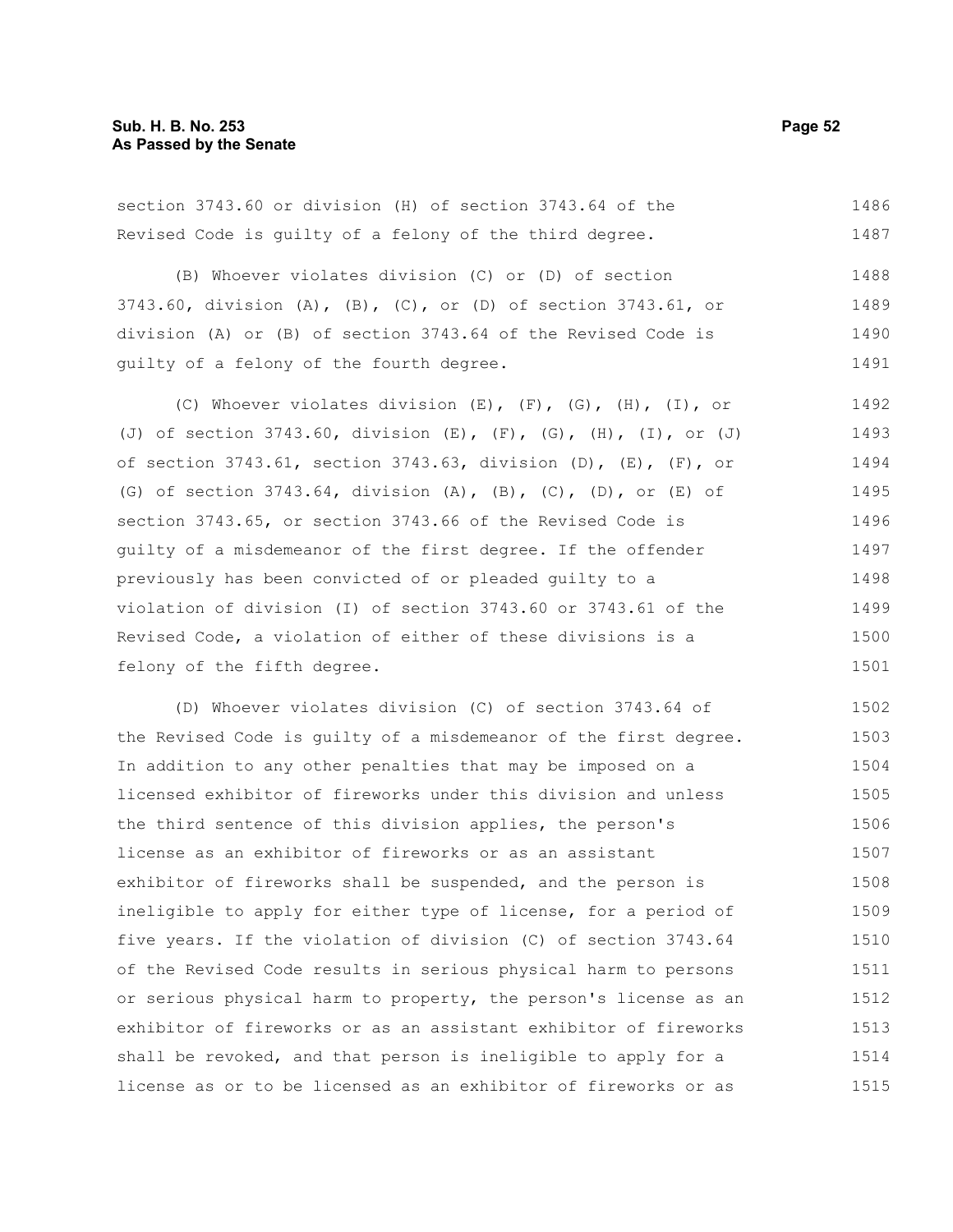an assistant exhibitor of fireworks in this state. 1516

|                                                             |  | (E) Whoever violates division (F) of section 3743.65 of |  |  |  |  |  | 1517 |
|-------------------------------------------------------------|--|---------------------------------------------------------|--|--|--|--|--|------|
| the Revised Code is quilty of a felony of the fifth degree. |  |                                                         |  |  |  |  |  | 1518 |

(F) Whoever violates division (G) of section 3743.65 of the Revised Code is guilty of a misdemeanor of the first degree. Notwithstanding any other provision of law to the contrary, a person may be convicted at the same trial or proceeding of a violation of division (G) of section 3743.65 of the Revised Code and a violation of division (B) of section 2917.11 of the Revised Code that constitutes the basis of the charge of the violation of division (G) of section 3743.65 of the Revised Code. 1519 1520 1521 1522 1523 1524 1525 1526 1527

(G) Whoever violates division (K) or (L) of section 3743.60 or division (K) or (L) of section 3743.61 of the Revised Code is guilty of a misdemeanor of the second degree. 1528 1529 1530

(H) Whoever violates division (H) of section 3743.65 of the Revised Code is guilty of a minor misdemeanor. 1531 1532

**Sec. 5703.21.** (A) Except as provided in divisions (B) and (C) of this section, no agent of the department of taxation, except in the agent's report to the department or when called on to testify in any court or proceeding, shall divulge any information acquired by the agent as to the transactions, property, or business of any person while acting or claiming to act under orders of the department. Whoever violates this provision shall thereafter be disqualified from acting as an officer or employee or in any other capacity under appointment or employment of the department. 1533 1534 1535 1536 1537 1538 1539 1540 1541 1542

(B)(1) For purposes of an audit pursuant to section 117.15 of the Revised Code, or an audit of the department pursuant to 1543 1544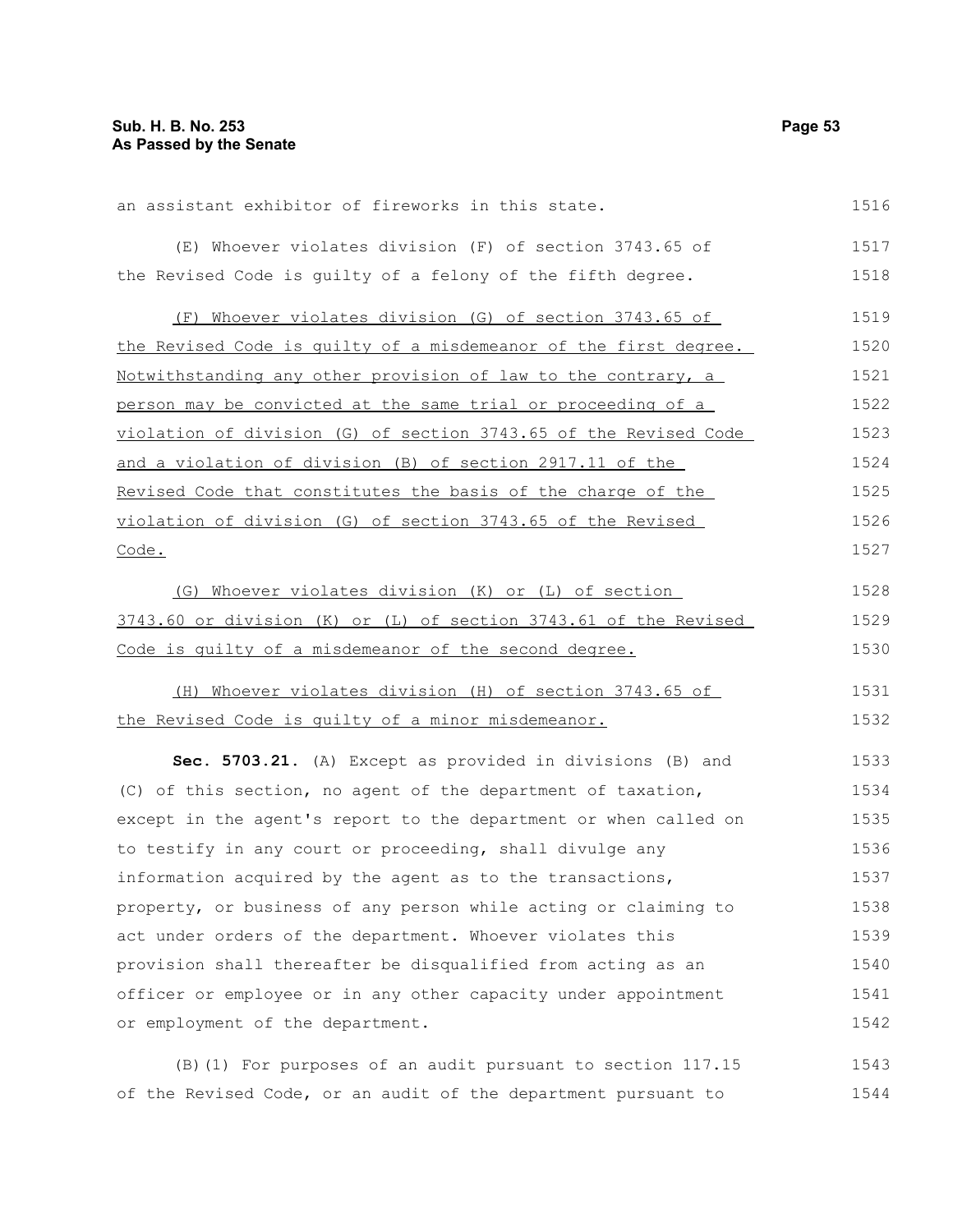### **Sub. H. B. No. 253 Page 54 As Passed by the Senate**

Chapter 117. of the Revised Code, or an audit, pursuant to that chapter, the objective of which is to express an opinion on a financial report or statement prepared or issued pursuant to division (A)(7) or (9) of section 126.21 of the Revised Code, the officers and employees of the auditor of state charged with conducting the audit shall have access to and the right to examine any state tax returns and state tax return information in the possession of the department to the extent that the access and examination are necessary for purposes of the audit. Any information acquired as the result of that access and examination shall not be divulged for any purpose other than as required for the audit or unless the officers and employees are required to testify in a court or proceeding under compulsion of legal process. Whoever violates this provision shall thereafter be disqualified from acting as an officer or employee or in any other capacity under appointment or employment of the auditor of state. 1545 1546 1547 1548 1549 1550 1551 1552 1553 1554 1555 1556 1557 1558 1559 1560 1561

(2) For purposes of an internal audit pursuant to section 126.45 of the Revised Code, the officers and employees of the office of internal audit in the office of budget and management charged with directing the internal audit shall have access to and the right to examine any state tax returns and state tax return information in the possession of the department to the extent that the access and examination are necessary for purposes of the internal audit. Any information acquired as the result of that access and examination shall not be divulged for any purpose other than as required for the internal audit or unless the officers and employees are required to testify in a court or proceeding under compulsion of legal process. Whoever violates this provision shall thereafter be disqualified from acting as an officer or employee or in any other capacity under 1562 1563 1564 1565 1566 1567 1568 1569 1570 1571 1572 1573 1574 1575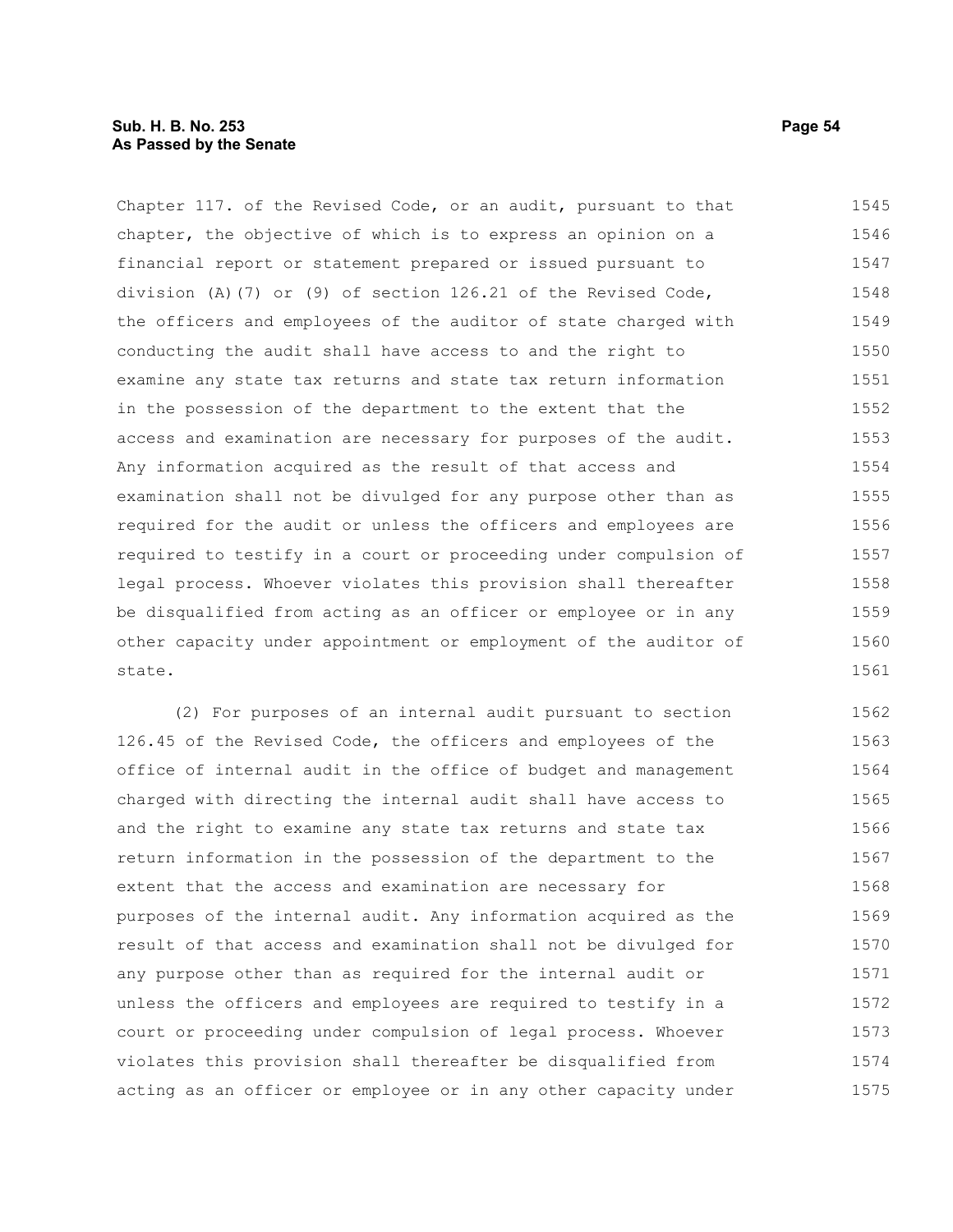appointment or employment of the office of internal audit. (3) As provided by section 6103(d)(2) of the Internal Revenue Code, any federal tax returns or federal tax information that the department has acquired from the internal revenue service, through federal and state statutory authority, may be disclosed to the auditor of state or the office of internal audit solely for purposes of an audit of the department. (4) For purposes of Chapter 3739. of the Revised Code, an agent of the department of taxation may share information with the division of state fire marshal that the agent finds during the course of an investigation. (C) Division (A) of this section does not prohibit any of the following: (1) Divulging information contained in applications, complaints, and related documents filed with the department under section 5715.27 of the Revised Code or in applications filed with the department under section 5715.39 of the Revised Code; (2) Providing information to the office of child support within the department of job and family services pursuant to section 3125.43 of the Revised Code; 1576 1577 1578 1579 1580 1581 1582 1583 1584 1585 1586 1587 1588 1589 1590 1591 1592 1593 1594 1595 1596

(3) Disclosing to the motor vehicle repair board any information in the possession of the department that is necessary for the board to verify the existence of an applicant's valid vendor's license and current state tax identification number under section 4775.07 of the Revised Code; 1597 1598 1599 1600 1601

(4) Providing information to the administrator of workers' compensation pursuant to sections 4123.271 and 4123.591 of the Revised Code; 1602 1603 1604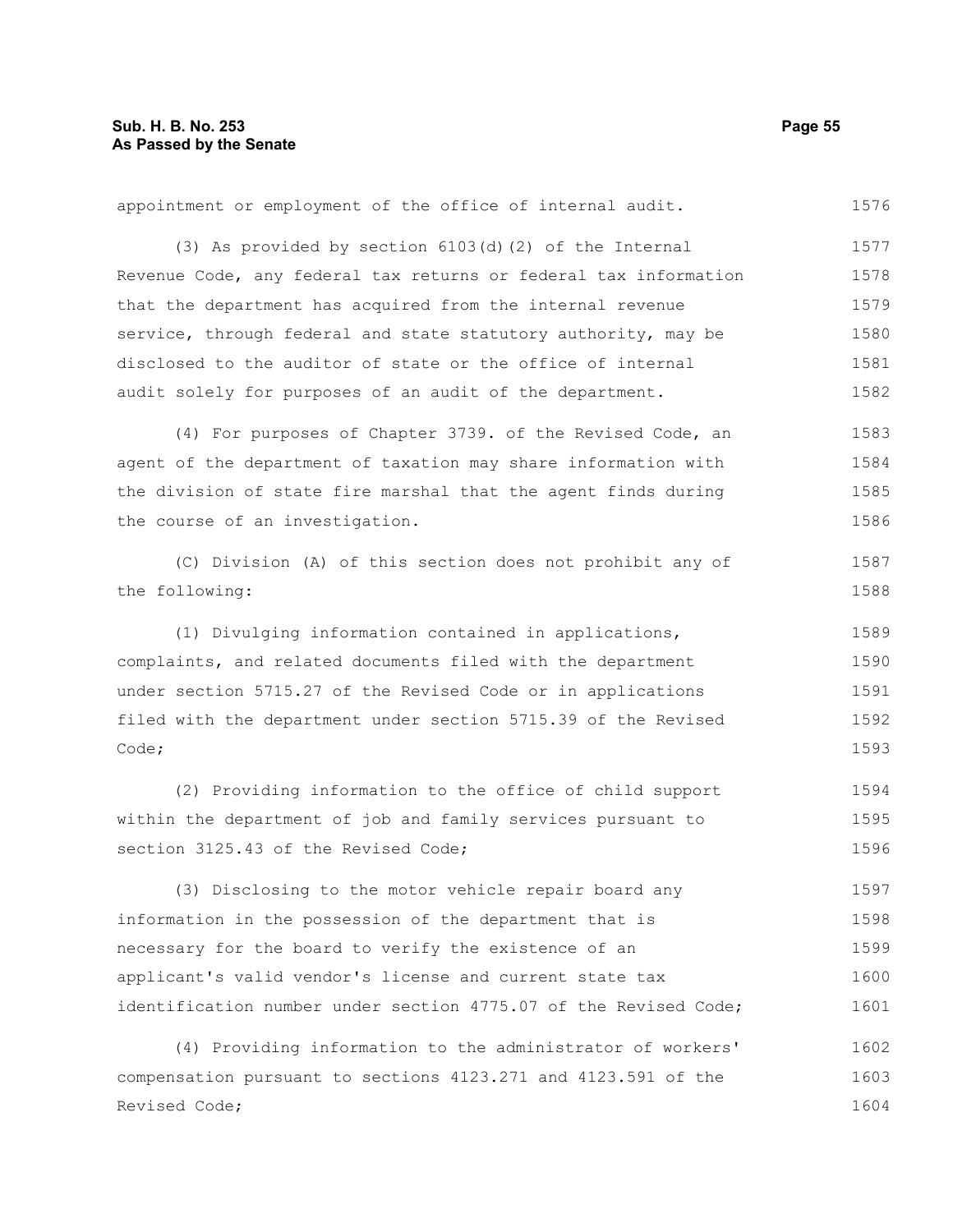(5) Providing to the attorney general information the department obtains under division (J) of section 1346.01 of the Revised Code; 1605 1606 1607

(6) Permitting properly authorized officers, employees, or agents of a municipal corporation from inspecting reports or information pursuant to section 718.84 of the Revised Code or rules adopted under section 5745.16 of the Revised Code; 1608 1609 1610 1611

(7) Providing information regarding the name, account number, or business address of a holder of a vendor's license issued pursuant to section 5739.17 of the Revised Code, a holder of a direct payment permit issued pursuant to section 5739.031 of the Revised Code, or a seller having a use tax account maintained pursuant to section 5741.17 of the Revised Code, or information regarding the active or inactive status of a vendor's license, direct payment permit, or seller's use tax account; 1612 1613 1614 1615 1616 1617 1618 1619 1620

(8) Releasing invoices or invoice information furnished under section 4301.433 of the Revised Code pursuant to that section; 1621 1622 1623

(9) Providing to a county auditor notices or documents concerning or affecting the taxable value of property in the county auditor's county. Unless authorized by law to disclose documents so provided, the county auditor shall not disclose such documents; 1624 1625 1626 1627 1628

(10) Providing to a county auditor sales or use tax return or audit information under section 333.06 of the Revised Code; 1629 1630

(11) Subject to section 4301.441 of the Revised Code, disclosing to the appropriate state agency information in the possession of the department of taxation that is necessary to 1631 1632 1633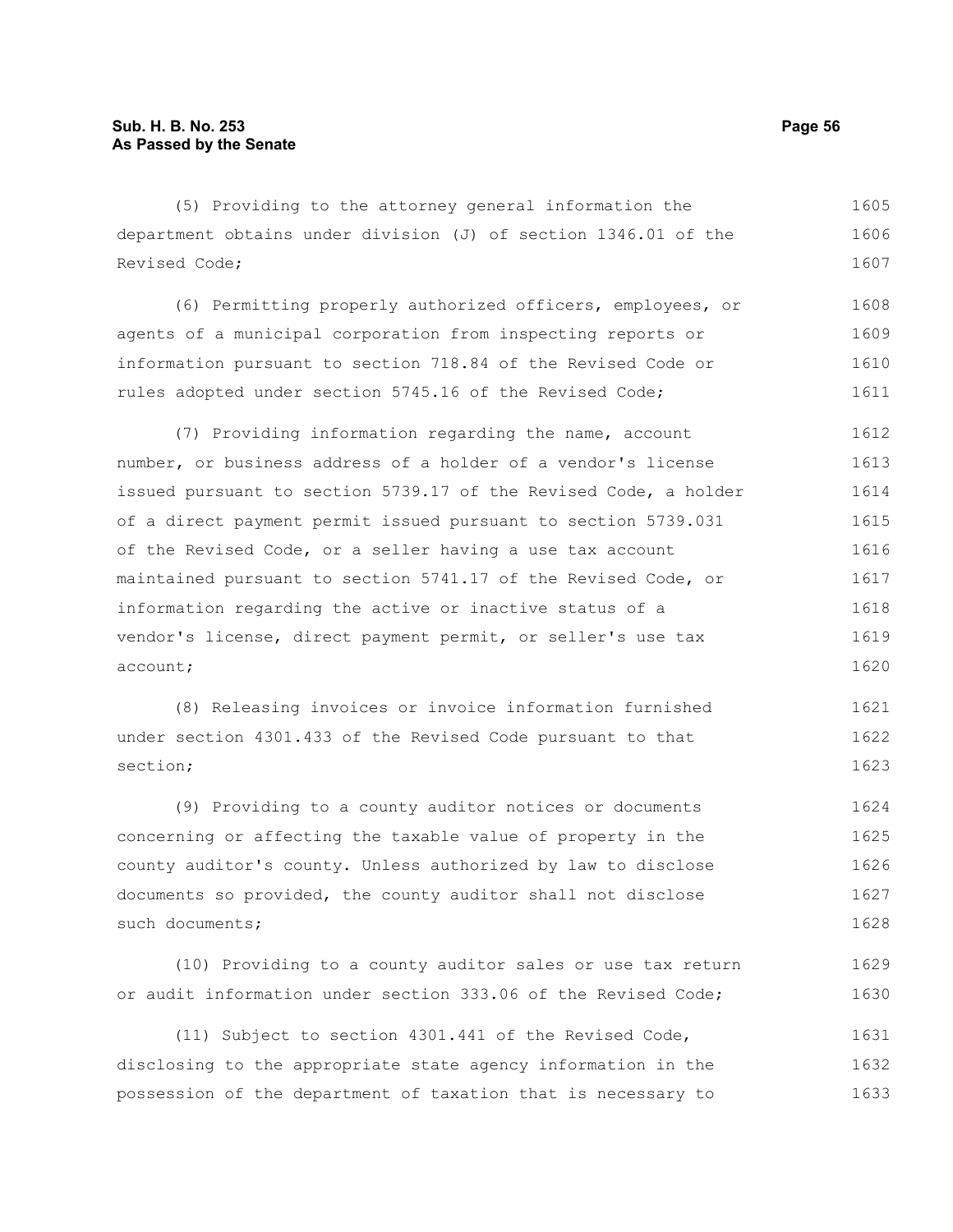| verify a permit holder's gallonage or noncompliance with taxes   | 1634 |
|------------------------------------------------------------------|------|
| levied under Chapter 4301. or 4305. of the Revised Code;         | 1635 |
| (12) Disclosing to the department of natural resources           | 1636 |
| information in the possession of the department of taxation that | 1637 |
| is necessary for the department of taxation to verify the        | 1638 |
| taxpayer's compliance with section 5749.02 of the Revised Code   | 1639 |
| or to allow the department of natural resources to enforce       | 1640 |
| Chapter 1509. of the Revised Code;                               | 1641 |
| (13) Disclosing to the department of job and family              | 1642 |
| services, industrial commission, and bureau of workers'          | 1643 |
| compensation information in the possession of the department of  | 1644 |
| taxation solely for the purpose of identifying employers that    | 1645 |
| misclassify employees as independent contractors or that fail to | 1646 |
| properly report and pay employer tax liabilities. The department | 1647 |
| of taxation shall disclose only such information that is         | 1648 |
| necessary to verify employer compliance with law administered by | 1649 |
| those agencies.                                                  | 1650 |
| (14) Disclosing to the Ohio casino control commission            | 1651 |
| information in the possession of the department of taxation that | 1652 |
| is necessary to verify a casino operator's compliance with       | 1653 |
| section 5747.063 or 5753.02 of the Revised Code and sections     | 1654 |
| related thereto;                                                 | 1655 |
| (15) Disclosing to the state lottery commission                  | 1656 |
| information in the possession of the department of taxation that | 1657 |
| is necessary to verify a lottery sales agent's compliance with   | 1658 |
| section 5747.064 of the Revised Code-:                           | 1659 |
|                                                                  |      |

(16) Disclosing to the development services agency information in the possession of the department of taxation that is necessary to ensure compliance with the laws of this state 1660 1661 1662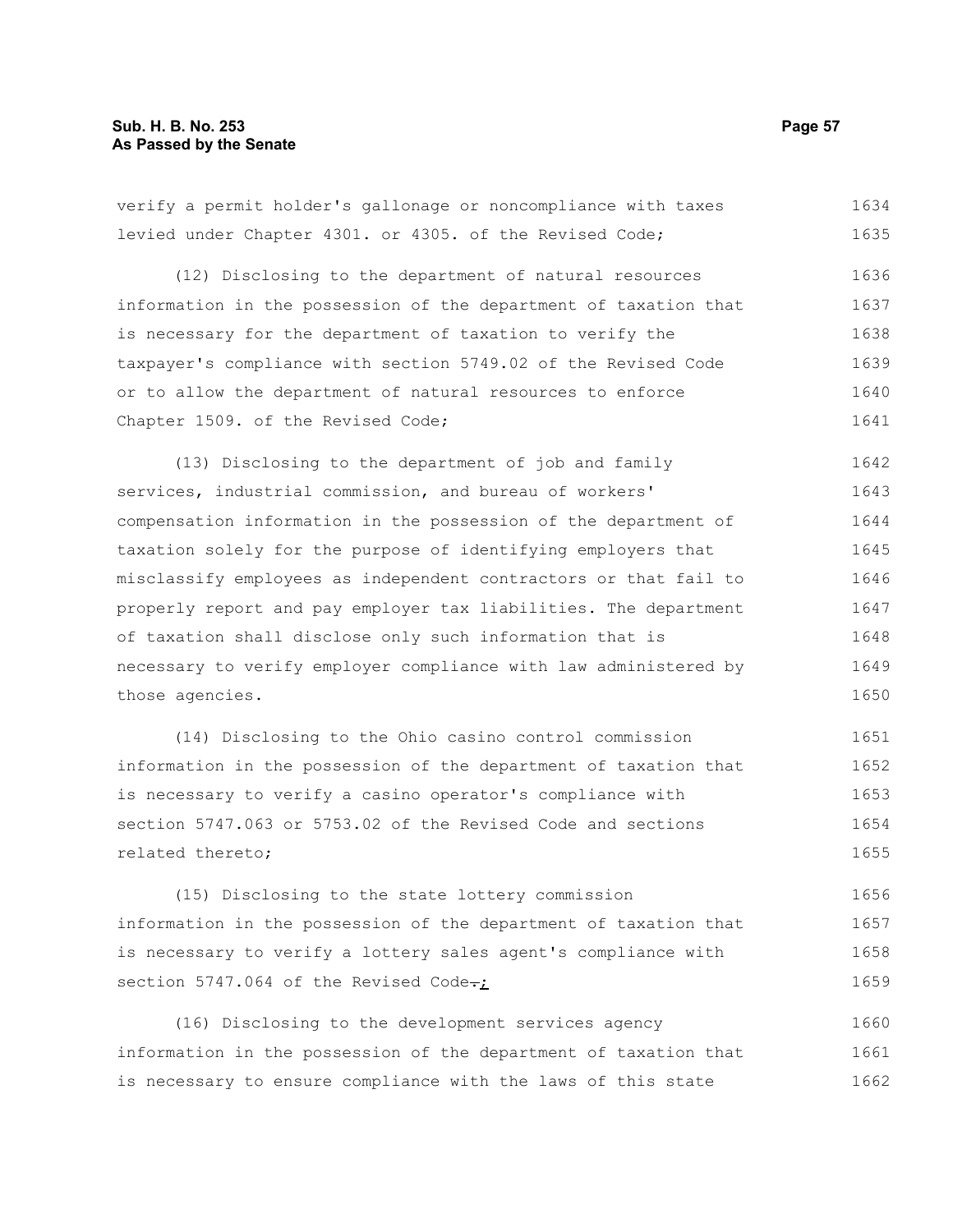### **Sub. H. B. No. 253 Page 58 As Passed by the Senate**

governing taxation and to verify information reported to the development services agency for the purpose of evaluating potential tax credits, grants, or loans. Such information shall not include information received from the internal revenue service the disclosure of which is prohibited by section 6103 of the Internal Revenue Code. No officer, employee, or agent of the development services agency shall disclose any information provided to the development services agency by the department of taxation under division (C)(16) of this section except when disclosure of the information is necessary for, and made solely for the purpose of facilitating, the evaluation of potential tax credits, grants, or loans. 1663 1664 1665 1666 1667 1668 1669 1670 1671 1672 1673 1674

(17) Disclosing to the department of insurance information in the possession of the department of taxation that is necessary to ensure a taxpayer's compliance with the requirements with any tax credit administered by the development services agency and claimed by the taxpayer against any tax administered by the superintendent of insurance. No officer, employee, or agent of the department of insurance shall disclose any information provided to the department of insurance by the department of taxation under division (C)(17) of this section. 1675 1676 1677 1678 1679 1680 1681 1682 1683

(18) Disclosing to the division of liquor control information in the possession of the department of taxation that is necessary for the division and department to comply with the requirements of sections 4303.26 and 4303.271 of the Revised Code; 1684 1685 1686 1687 1688

(19) Disclosing to the state fire marshal information in the possession of the department of taxation that is necessary for the state fire marshal to verify the compliance of a licensed manufacturer of fireworks or a licensed wholesaler of 1689 1690 1691 1692